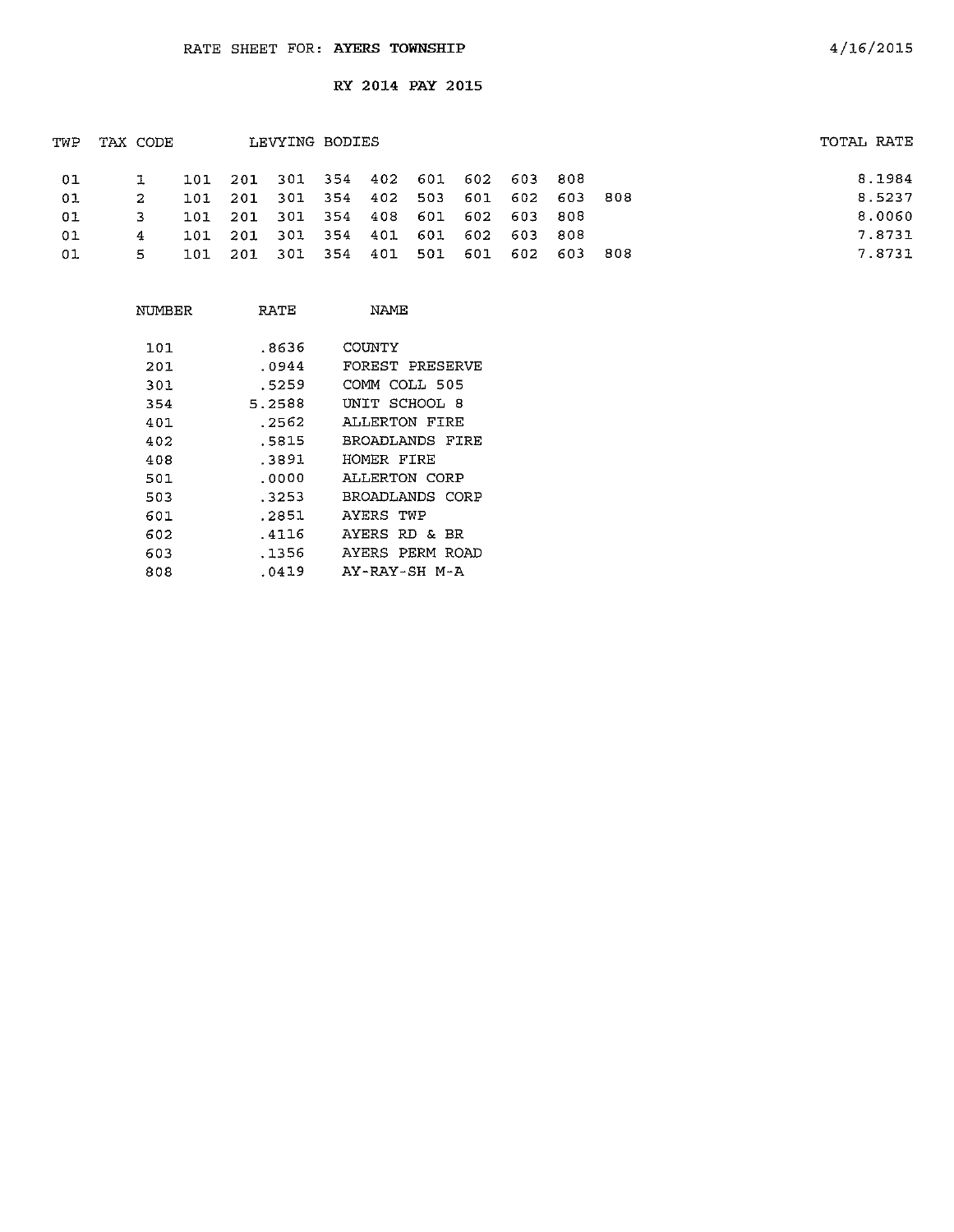$\Delta$ 

| TWP             | TAX CODE |     |      |       | LEVYING BODIES |     |     |     |      |         |     | TOTAL RATE |        |
|-----------------|----------|-----|------|-------|----------------|-----|-----|-----|------|---------|-----|------------|--------|
| 02              |          | 101 | -201 | - 301 | 356 417        |     | 607 | 608 |      | 609 946 |     |            | 8.3888 |
| 02              | 2        | 101 | 201  | 301   | 341            | 417 | 607 | 608 | -609 |         |     |            | 7.6150 |
| 02              |          | 101 | -201 | -301  | 341            | 417 | 509 | 607 | 608  | - 609   |     |            | 7.9670 |
| 02              | 4        | 101 | 201  | - 301 | 356            | 417 | 510 | 607 | 608  | 609 946 |     |            | 8.6461 |
| 02              | 53.      | 101 | 201  | -301  | 341            | 417 | 509 | 607 | 608  | -609    | 509 |            | 7.9670 |
| 02 <sub>1</sub> | 54       | 101 | 201  | -301  | 341            | 417 | 509 | 607 | 608  | -609    | 509 |            | 7.9670 |
| 02              | 56.      | 101 | 201  | - 301 | -341           | 417 | 509 | 607 | 608  | -609    | 509 |            | 7.9670 |
|                 |          |     |      |       |                |     |     |     |      |         |     |            |        |

| NUMBER | RATE   | <b>NAME</b>           |
|--------|--------|-----------------------|
| 101    | . 8636 | COUNTY                |
| 201    | .0944  | FOREST PRESERVE       |
| 301.   | .5259  | COMM COLL 505         |
| 341    | 5.1692 | INIT SCHOOL 1C        |
| 356    | 5.7436 | INIT SCHOOL 5F        |
| 417    | .1428  | SANG VALLY FIRE       |
| 509    | .3520  | FISHER CORP           |
| 510    | . 2573 | FOOSLAND CORP         |
| 607    | . 3168 | RROWN TWP             |
| 608    | .3340  | BROWN RD & BR         |
| 609    | .1683  | BROWN<br>PERM<br>ROAD |
| 946    | .1994  | MOYER DIST LIB        |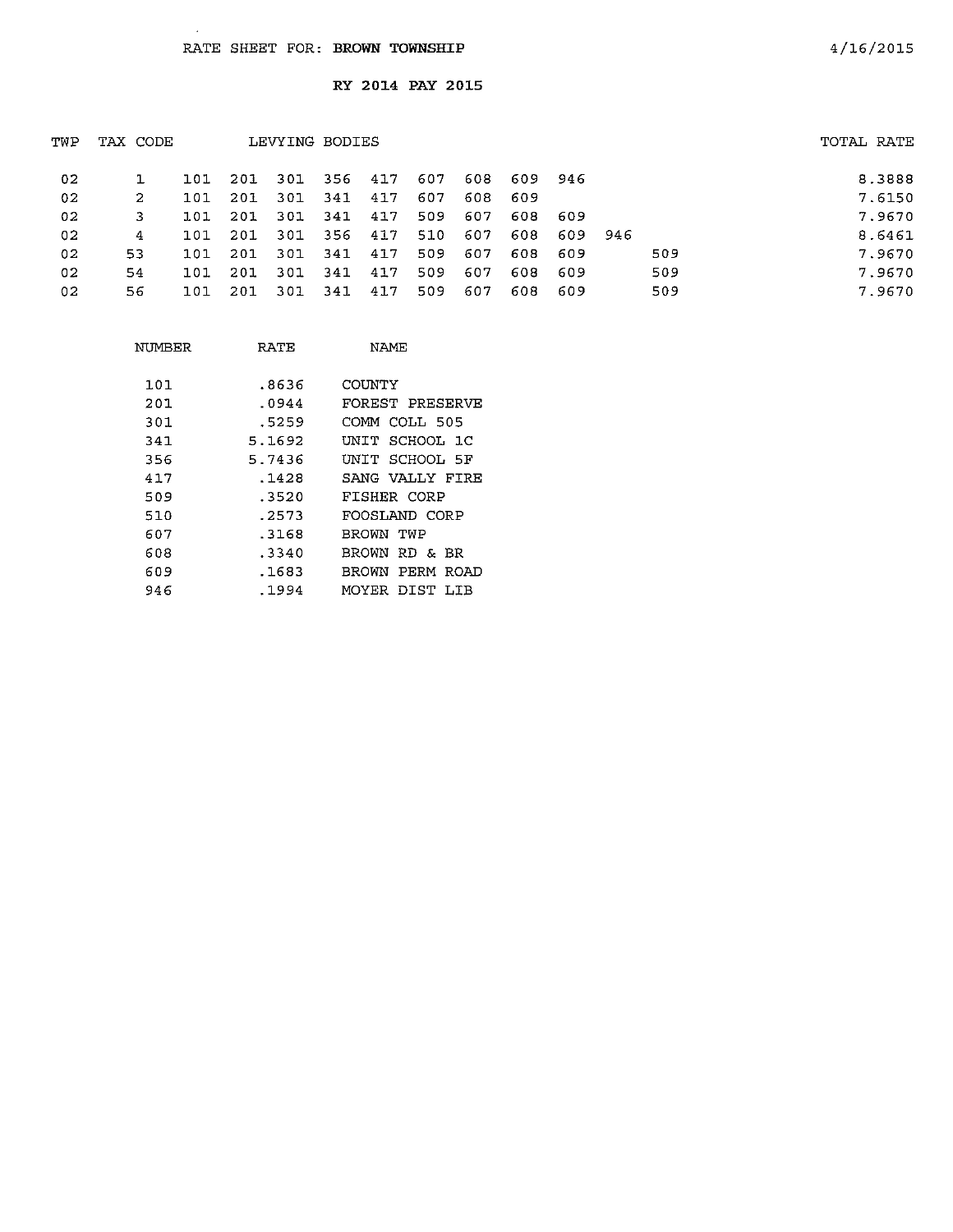| TWP | TAX CODE       |     |     |     | LEVYING BODIES |     |         |     |         |     |     |     |     |     | TOTAL RATE |        |
|-----|----------------|-----|-----|-----|----------------|-----|---------|-----|---------|-----|-----|-----|-----|-----|------------|--------|
| 03  | 2              | 101 | 201 | 301 | 345            | 613 | 614     | 615 |         |     |     |     |     |     |            | 6.1725 |
| 03  | 3              | 101 | 201 | 301 | 345            | 613 | 614     | 615 | 911     | 921 |     |     |     |     |            | 7.2271 |
| 03  | $\overline{4}$ | 101 | 201 | 301 | 345            | 613 | 614     | 615 | 901     | 921 |     |     |     |     |            | 6.5007 |
| 03  | 4A             | 101 | 201 | 301 | 345            | 405 | 613     | 614 | 615     | 901 | 921 |     |     |     |            | 6.9073 |
| 03  | 6              | 101 | 201 | 301 | 345            | 613 | 614     | 615 | 901     | 911 | 921 |     |     |     |            | 7.2271 |
| 03  | $\mathcal{T}$  | 101 | 201 | 301 | 345            | 421 | 613     | 614 | 615     | 901 | 921 |     |     |     |            | 6.7030 |
| 03  | 7A             | 101 | 201 | 301 | 345            | 421 | 613     | 614 | 615     | 901 | 911 | 921 |     |     |            | 7.4294 |
| 03  | 8              | 101 | 201 | 301 | 345            | 613 | 614     | 615 | 921     |     |     |     |     |     |            | 6.5007 |
| 03  | 8A             | 101 | 201 | 301 | 345            | 422 | 613     | 614 | 615     | 901 | 921 |     |     |     |            | 6.8703 |
| 03  | 9              | 101 | 201 | 301 | 345            | 525 | 613     | 614 | 615     | 901 | 941 |     |     |     |            | 7.0543 |
| 03  | 9A             | 101 | 201 | 301 | 345            | 525 | 613     | 614 | 615     | 941 |     |     |     |     |            | 7.0543 |
| 03  | 11             | 101 | 201 | 301 | 345            | 613 | 614     | 615 | 901     |     |     |     |     |     |            | 6.1725 |
| 03  | 13             | 101 | 201 | 301 | 345            | 416 | 613     | 614 | 615     |     |     |     |     |     |            | 6.5685 |
| 03  | 13A            | 101 | 201 | 301 | 345            | 416 | 613     | 614 | 615     | 921 |     |     |     |     |            | 6.8967 |
| 03  | 16             | 101 | 201 | 301 | 345            | 410 | 613     | 614 | 615     | 901 | 921 |     |     |     |            | 6.6412 |
| 03  | 18             | 101 | 201 | 301 | 345            | 525 | 613     | 614 | 615     | 901 | 921 | 941 |     |     |            | 7.3825 |
| 03  | 19             | 101 | 201 | 301 | 345            | 424 | 613     | 614 | 615     |     |     |     |     |     |            | 6.4251 |
| 03  | 20             | 101 | 201 | 301 | 344            | 424 | 613     | 614 | 615     |     |     |     |     |     |            | 6.5474 |
| 03  | 21             | 101 | 201 | 301 | 345            | 424 | 613     | 614 | 615     | 901 | 921 |     |     |     |            | 6.7533 |
| 03  | 22             | 101 | 201 | 301 | 345            | 424 | 613     | 614 | 615     | 901 |     |     |     |     |            | 6.4251 |
| 03  | 23             | 101 | 201 | 301 | 345            | 613 | 614     | 615 | 921     | 922 |     |     |     |     |            | 6.5007 |
| 03  | 24             | 101 | 201 | 301 | 345            | 613 | 614     | 615 | 922     |     |     |     |     |     |            | 6.1725 |
| 03  | 25             | 101 | 201 | 301 | 345            | 613 | 614     | 615 | 901     | 921 | 922 |     |     |     |            | 6.5007 |
| 03  | 26             | 101 | 201 | 301 | 345            | 613 | 614     | 615 | 901     | 922 |     |     |     |     |            | 6.1725 |
| 03  | 27             | 101 | 201 | 301 | 345            | 410 | 613     | 614 | 615     | 901 | 921 | 922 |     |     |            | 6.6412 |
| 03  | 28             | 101 | 201 | 301 | 345            | 424 | 613     | 614 | 615     | 921 | 922 |     |     |     |            | 6.7533 |
| 03  | 29             | 101 | 201 | 301 | 345            | 424 | 613     | 614 | 615     | 922 |     |     |     |     |            | 6.4251 |
| 03  | 30             | 101 | 201 | 301 | 344            | 424 | 613     | 614 | 615     | 922 |     |     |     |     |            | 6.5474 |
| 03  | 31             | 101 | 201 | 301 | 345            | 424 | 613     | 614 | 615     | 901 | 921 | 922 |     |     |            | 6.7533 |
| 03  | 32             | 101 | 201 | 301 | 345            | 424 | 613     | 614 | 615     | 901 | 922 |     |     |     |            | 6.4251 |
| 03  | 33             | 101 | 201 | 301 | 345            | 410 | 613     | 614 | 615     | 921 | 922 |     |     |     |            | 6.6412 |
| 03  | 34             | 101 | 201 | 301 | 345            | 410 | 613     | 614 | 615     | 921 |     |     |     |     |            | 6.6412 |
| 03  | 35             | 101 | 201 | 301 | 345            | 424 | 613     | 614 | 615     | 921 |     |     |     |     |            | 6.7533 |
| 03  | 40             | 101 | 201 | 301 | 345            | 504 | 613     | 614 | 615     | 901 | 911 |     |     |     |            | 8.2141 |
| 03  | 41             | 101 | 201 | 301 | 345            | 504 | 613     | 614 | 615     | 901 | 911 | 921 |     |     |            | 8.5423 |
| 03  | 42             | 101 | 201 | 301 | 345            |     | 504 613 |     | 614 615 | 911 | 921 |     |     |     |            | 8.5423 |
| 03  | 43             | 101 | 201 | 301 | 345            | 504 | 613     | 614 | 615     | 901 | 911 | 921 | 922 |     |            | 8.5423 |
| 03  | 44             | 101 | 201 | 301 | 345            | 504 | 613     | 614 | 615     | 901 | 911 | 922 |     |     |            | 8.2141 |
| 03  | 52             | 101 | 201 | 301 | 345            | 525 | 613     | 614 | 615     | 901 | 941 |     | 525 |     |            | 7.0543 |
| 03  | 57             | 101 | 201 | 301 | 345            | 525 | 613     | 614 | 615     | 921 | 941 |     | 525 |     |            | 7.3825 |
| 03  | 58             | 101 | 201 | 301 | 345            | 525 | 613     | 614 | 615     | 901 | 921 | 941 |     | 525 |            | 7.3825 |
| 03  | 59             | 101 | 201 | 301 | 345            | 525 | 613     | 614 | 615     | 901 | 941 |     | 525 |     |            | 7.0543 |
| 03  | 59A            | 101 | 201 | 301 | 345            | 525 | 613     | 614 | 615     | 941 |     | 525 |     |     |            | 7.0543 |
| 03  | 64             | 101 | 201 | 301 | 345            | 613 | 614     | 615 | 901     | 921 |     |     |     |     |            | 6.5007 |
| 03  | 66             | 101 | 201 | 301 | 345            | 613 | 614     | 615 | 901     | 921 | 922 |     |     |     |            | 6.5007 |
| 03  | 67             | 101 | 201 | 301 | 345            | 424 | 613     | 614 | 615     | 921 | 922 |     |     |     |            | 6.7533 |
| 03  | 68             | 101 | 201 | 301 | 345            | 424 | 613     | 614 | 615     | 921 |     |     |     |     |            | 6.7533 |

NUMBER RATE NAME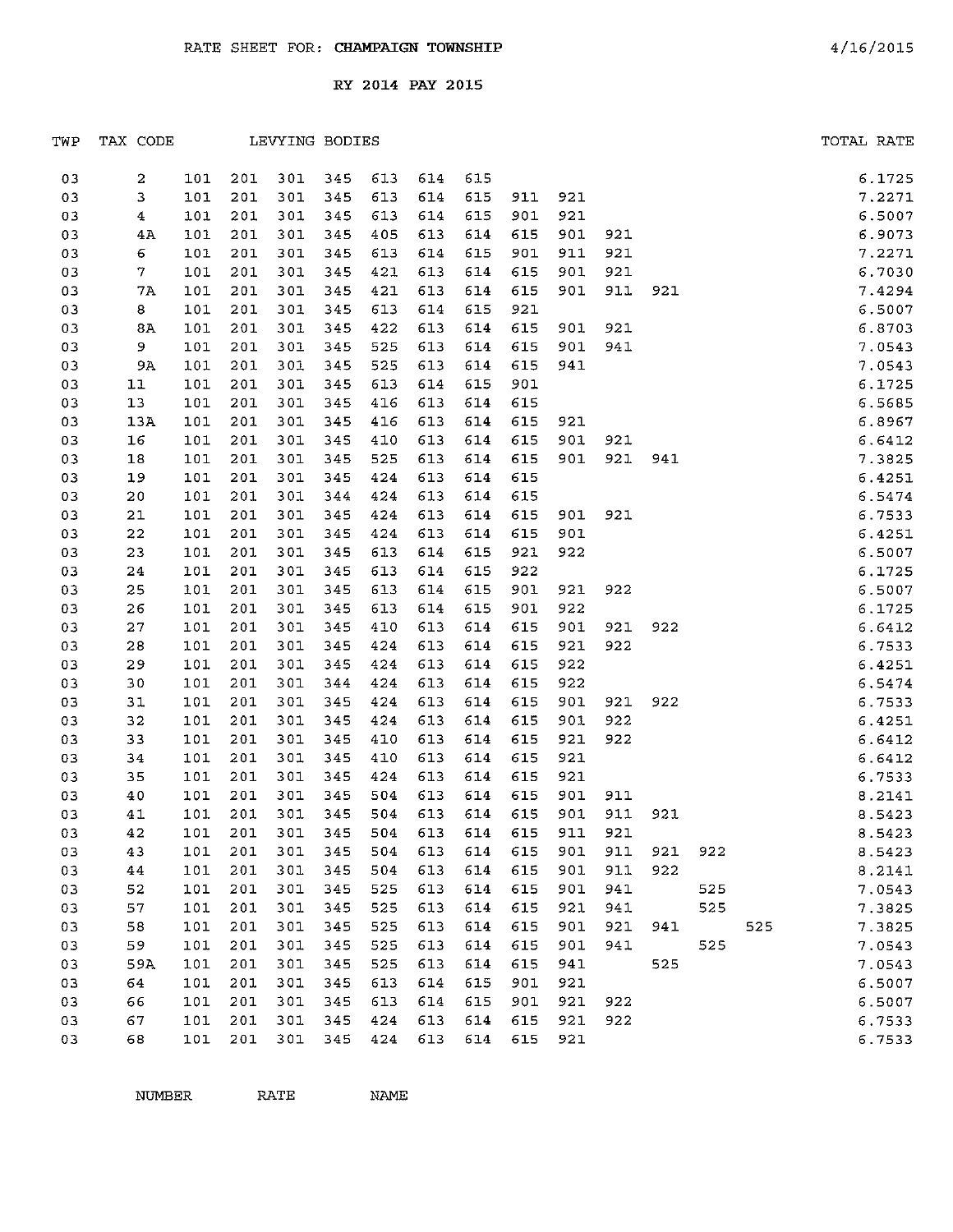| TWP | TAX CODE | LEVYING BODIES |                 | TOTAL RATE |  |
|-----|----------|----------------|-----------------|------------|--|
|     |          |                |                 |            |  |
|     | 101      | .8636          | COUNTY          |            |  |
|     | 201      | .0944          | FOREST PRESERVE |            |  |
|     | 301      | .5259          | COMM COLL 505   |            |  |
|     | 344      | 4.5107         | UNIT SCHOOL 3   |            |  |
|     | 345      | 4.3884         | UNIT SCHOOL 4   |            |  |
|     | 405      | .4066          | E PRAIRIE FIRE  |            |  |
|     | 410      | .1405          | LINCLNSHR FIRE  |            |  |
|     | 416      | .3960          | ROLL ACRE FIRE  |            |  |
|     | 421      | .2023          | WINDSOR PK FIRE |            |  |
|     | 422      | .3696          | CHERRY HIL FIRE |            |  |
|     | 424      | .2526          | SCOTT FIRE      |            |  |
|     | 504      | 1.3152         | CHAMPAIGN CORP  |            |  |
|     | 525      | .7459          | SAVOY CORP      |            |  |
|     | 613      | .0472          | CHAMPAIGN TWP   |            |  |
|     | 614      | .0767          | CHAMP RD & BR   |            |  |
|     | 615      | .1763          | CHAMP PERM ROAD |            |  |
|     | 901      | .0000          | U - C SANITARY  |            |  |
|     | 911      | .7264          | CHAMPAIGN PARK  |            |  |
|     | 921      | .3282          | CU MASS TRANSIT |            |  |
|     | 922      | .0000          | SW MASS TRANSIT |            |  |
|     | 941      | .1359          | TOLONO PUBL LIB |            |  |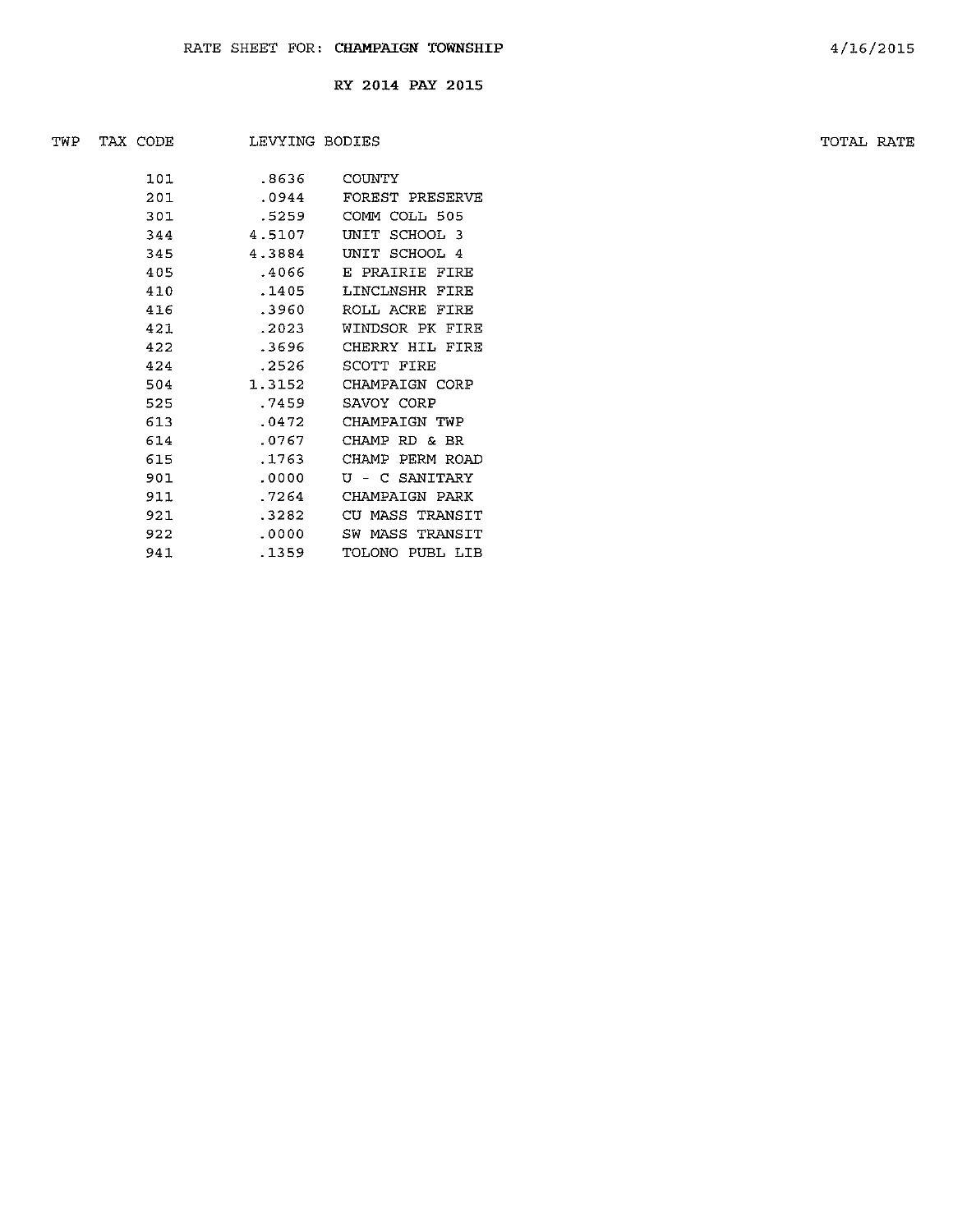| TWP | TAX CODE |       |                                     | LEVYING BODIES |  |  | TOTAL RATE |
|-----|----------|-------|-------------------------------------|----------------|--|--|------------|
| 05  |          |       | 101 201 301 348 425 624 625 626 806 |                |  |  | 7.1079     |
| -05 | -2       |       | 101 201 301 348 409 624 625 626 806 |                |  |  | 7.3617     |
| -05 | з.       | 101   | 201 301 349 424 624 625 626 806     |                |  |  | 5.9406     |
| 05  | 4        |       | 101 201 301 349 409 624 625 626 806 |                |  |  | 6.2364     |
| 05  | 5.       | -101- | 201 301 348 424 624 625 626 806     |                |  |  | 7.0659     |
|     |          |       |                                     |                |  |  |            |

| NUMBER | RATE   | NAMF            |
|--------|--------|-----------------|
| 101    | .8636  | COUNTY          |
| 201    | .0944  | FOREST PRESERVE |
| 301    | .5259  | COMM COLL 505   |
| 348    | 4.4661 | UNIT SCHOOL 7   |
| 349    | 3.3408 | UNIT SCHOOL 25P |
| 409    | .5484  | IVESDALE FIRE   |
| 424    | .2526  | SCOTT FIRE      |
| 425    | .2946  | SADORUS FIRE    |
| 624    | .3244  | COLFAX TWP      |
| 625    | .4058  | COLFAX RD & BR  |
| 626    | .1331  | COLFAX PERM RD  |
| 806    | .0000  | CLFX-SADRS M-A  |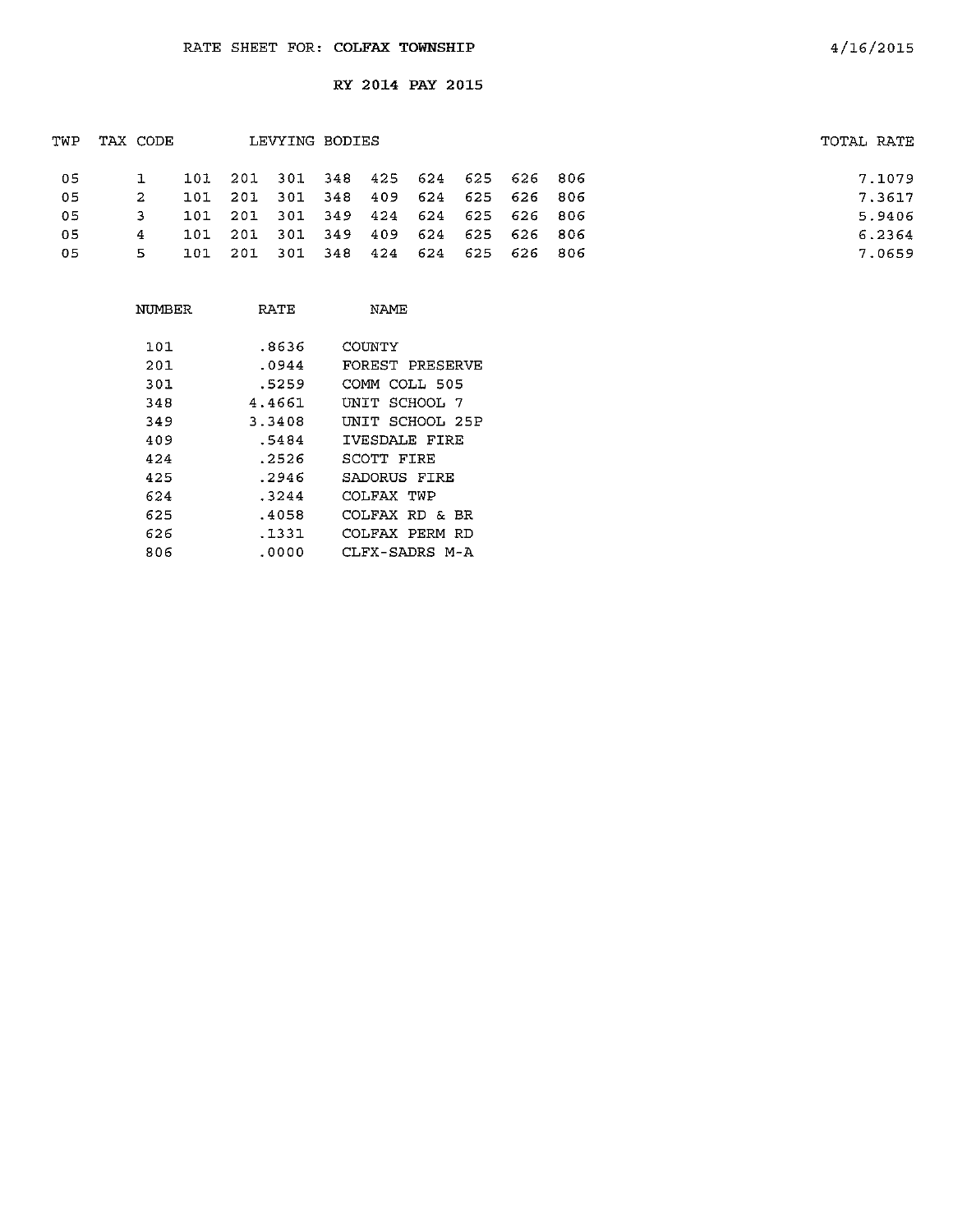| TWP | TAX CODE |            |     | LEVYING BODIES      |  |                                         |  | TOTAL RATE |        |
|-----|----------|------------|-----|---------------------|--|-----------------------------------------|--|------------|--------|
| -06 |          |            |     |                     |  | 101 201 301 315 331 407 630 631 632 804 |  |            | 8.3425 |
| -06 | 4        | 101        |     |                     |  | 201 301 315 331 407 511 630 631 632 804 |  |            | 8.8802 |
| -06 | 5        | <b>101</b> | 201 |                     |  | 302 315 332 413 630 631 632 804         |  |            | 7.4943 |
| 06  | 6.       | 101        |     |                     |  | 201 302 315 332 407 630 631 632 804     |  |            | 7.7139 |
| 06  | 11       | 101        |     |                     |  | 201 302 332 358 413 630 631 632 804     |  |            | 7.7838 |
| 06  | 12       | 101.       |     | 201 301 331 358 407 |  | 630 631 632 804                         |  |            | 8.6320 |
|     |          |            |     |                     |  |                                         |  |            |        |

| NUMBER | RATE   | NAME                  |
|--------|--------|-----------------------|
| 101    | .8636  | COUNTY                |
| 201    | .0944  | FOREST PRESERVE       |
| 301    | .5259  | COMM COLL 505         |
| 302    | .6233  | COMM COLL 507         |
| 315    | 2.5331 | SCHOOL DIST 188       |
| 331    | 2.9008 | HIGH SCHOOL 193       |
| 332    | 2.1748 | HIGH SCHOOL 225       |
| 358    | 2.8226 | SCHOOL DIST 197       |
| 407    | .3803  | GIFFORD FIRE          |
| 413    | .1607  | OGDN/ROYAL FIRE       |
| 511    | .5377  | GIFFORD CORP          |
| 630    | .4158  | COMPROMISE TWP        |
| 631    | .4070  | COMPR RD & BR         |
| 632    | .1887  | PERM<br>COMPR<br>RD   |
| 804    | .0329  | HWD<br>KER M-A<br>сом |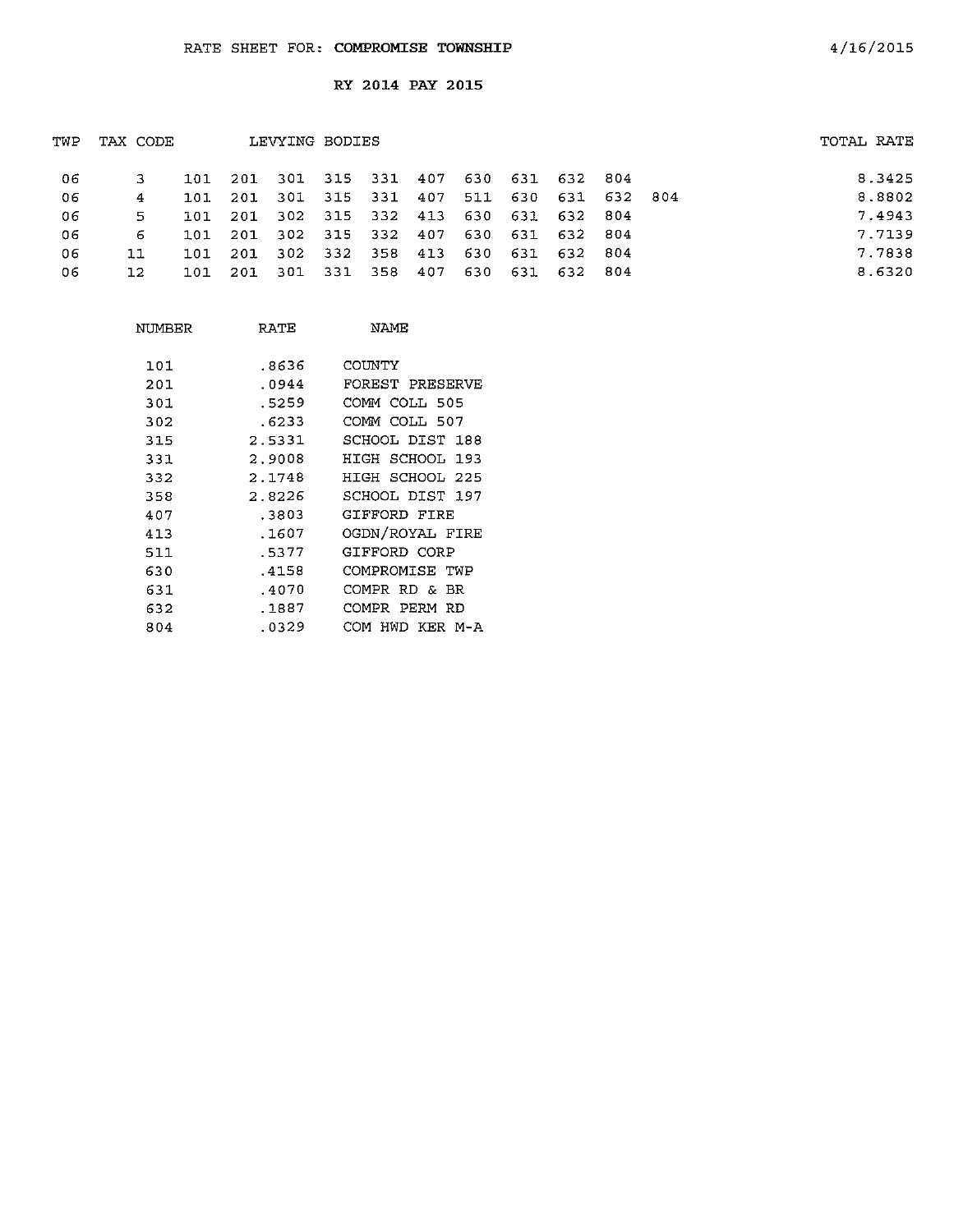| TWP | TAX CODE |     |                                     |      | LEVYING BODIES                  |       |     |         |         |         |     |     | TOTAL RATE |         |
|-----|----------|-----|-------------------------------------|------|---------------------------------|-------|-----|---------|---------|---------|-----|-----|------------|---------|
| 07  |          |     | 101 201 301 341 417 636 637 638 802 |      |                                 |       |     |         |         |         |     |     |            | 7.6294  |
| -07 | 2        | 101 | 201                                 | 301  | 341                             | 417   | 509 |         | 636 637 | 638 802 |     |     |            | 7.9814  |
| 07  | 3        | 101 | 201                                 | -301 | 341                             | 420   |     | 636 637 | 638     | - 802   |     |     |            | 7.7999  |
| 07  | 4        | 101 | 201                                 |      | 301 311 331 420 636 637 638 802 |       |     |         |         |         |     |     |            | 8.1622  |
| 07  | 5.       | 101 | 201                                 | 301  | 311                             | 331   | 417 |         | 636 637 | 638     | 802 |     |            | 7.9917  |
| 07  | 6        | 101 | 201                                 |      | 301 312 331                     |       | 420 |         | 636 637 | 638 802 |     |     |            | 10.2443 |
| 07  | 7        | 101 | 201                                 | 301  | 312                             | - 331 | 417 |         | 636 637 | 638     | 802 |     |            | 10.0738 |
| 07  | 52       | 101 | 201                                 | -301 | 341 417                         |       | 509 | 636     | - 637   | 638     | 802 | 509 |            | 7.9814  |
|     |          |     |                                     |      |                                 |       |     |         |         |         |     |     |            |         |

| NUMBER | RATE   | NAME            |
|--------|--------|-----------------|
| 101    | .8636  | COUNTY          |
| 201    | .0944  | FOREST PRESERVE |
| 301    | .5259  | COMM COLL 505   |
| 311    | 2.6307 | SCHOOL DIST 130 |
| 312    | 4.7128 | SCHOOL DIST 137 |
| 331    | 2.9008 | HIGH SCHOOL 193 |
| 341    | 5.1692 | UNIT SCHOOL 1C  |
| 417    | .1428  | SANG VALLY FIRE |
| 420    | .3133  | THOMASBORO FIRE |
| 509    | .3520  | FISHER CORP     |
| 636    | .2475  | CONDIT TWP      |
| 637    | .3944  | CONDIT RD & BR  |
| 638    | .1657  | CONDIT PERM RD  |
| 802    | .0259  | CN EB HE NE M-A |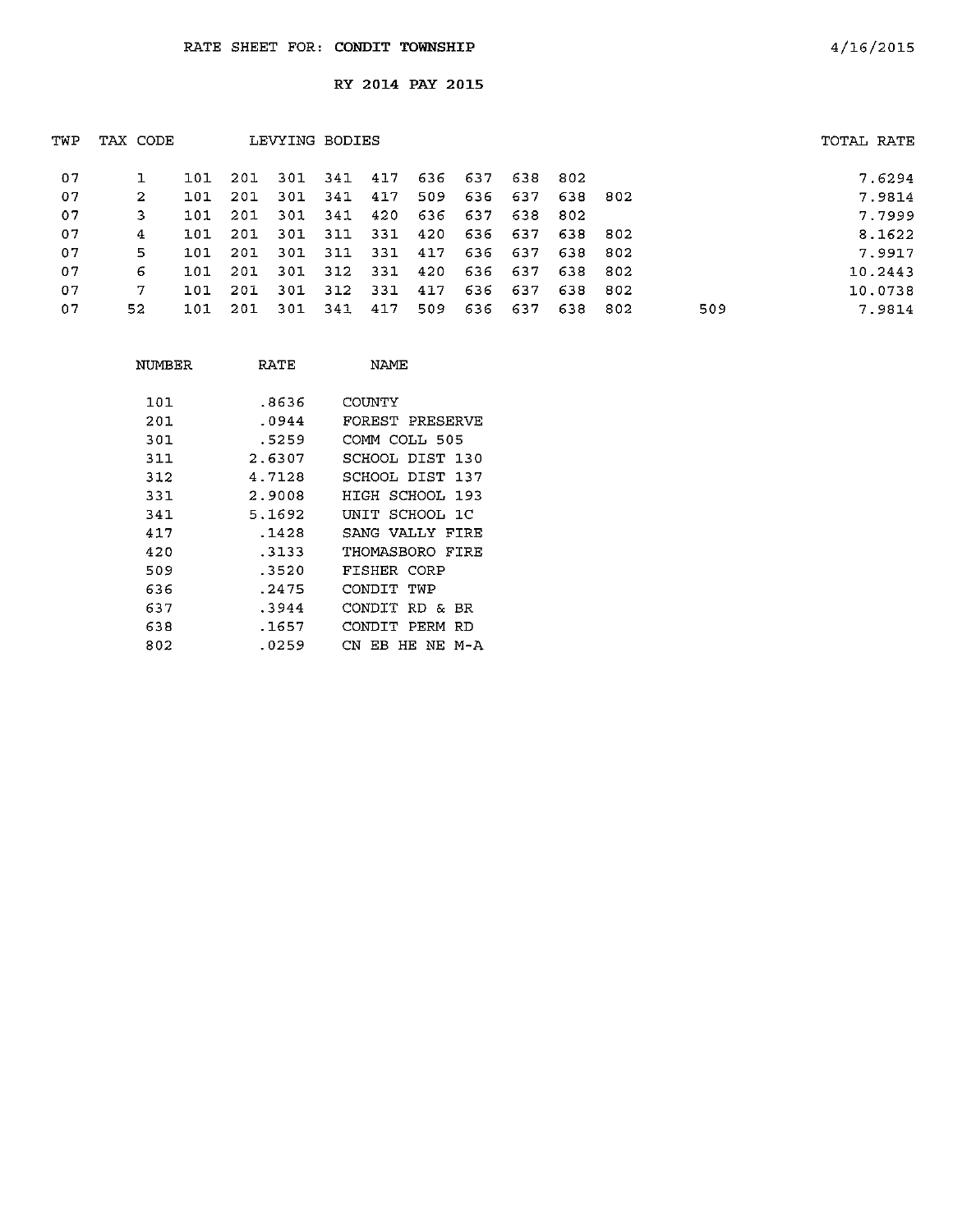| TWP | TAX CODE |      |      | LEVYING BODIES |     |             |                             |     |         |                     |       | TOTAL RATE |  |
|-----|----------|------|------|----------------|-----|-------------|-----------------------------|-----|---------|---------------------|-------|------------|--|
| 08  |          | 101  | 201  |                |     |             | 301 348 426 642 643 644 807 |     |         |                     |       | 7.1188     |  |
| 08  | -2.      | 101  | -201 | 301            | 348 | 414         | 642 643 644 807             |     |         |                     |       | 7.1445     |  |
| 08  | 3        | 101  | -201 | -301           |     |             | 348 415 642 643 644 807     |     |         |                     |       | 7.0821     |  |
| 08  | 4        | 101  | 201  | 301            | 353 |             |                             |     |         | 415 642 643 644 807 | 943   | 7.1658     |  |
| 08  | 5.       | 101. | 201  | -301           | 353 |             | 402 642 643 644             |     |         | - 807               | -943  | 7.5265     |  |
| 08  | 6        | 101  | 201  | 301            | 353 | 414         | 642 643 644                 |     |         | 807                 | - 943 | 7.2282     |  |
| 08  |          | 101  | -201 | -301           |     | 353 642 643 |                             | 644 | 807 943 |                     |       | 6.9450     |  |
|     |          |      |      |                |     |             |                             |     |         |                     |       |            |  |

| NUMBER | RATE   | NAME               |
|--------|--------|--------------------|
| 101    | .8636  | COUNTY             |
| 201    | .0944  | FOREST PRESERVE    |
| 301    | .5259  | COMM COLL 505      |
| 348    | 4.4661 | SCHOOL 7<br>UNTT   |
| 353    | 4.2884 | SCHL 302D<br>UNTT  |
| 402    | .5815  | BROADLANDS FIRE    |
| 414    | .2832  | PESOTUM FIRE       |
| 415    | .2208  | PHILO FIRE         |
| 426    | . 2575 | TOLONO FIRE        |
| 642    | .4532  | CRITTENDEN TWP     |
| 643    | . 3123 | CRITT RD &<br>вR   |
| 644    | . 1288 | CRITT PERM ROAD    |
| 807    | .0170  | CRITT-PESOT M-A    |
| 943    | .2614  | CAMARGO LIB<br>DTS |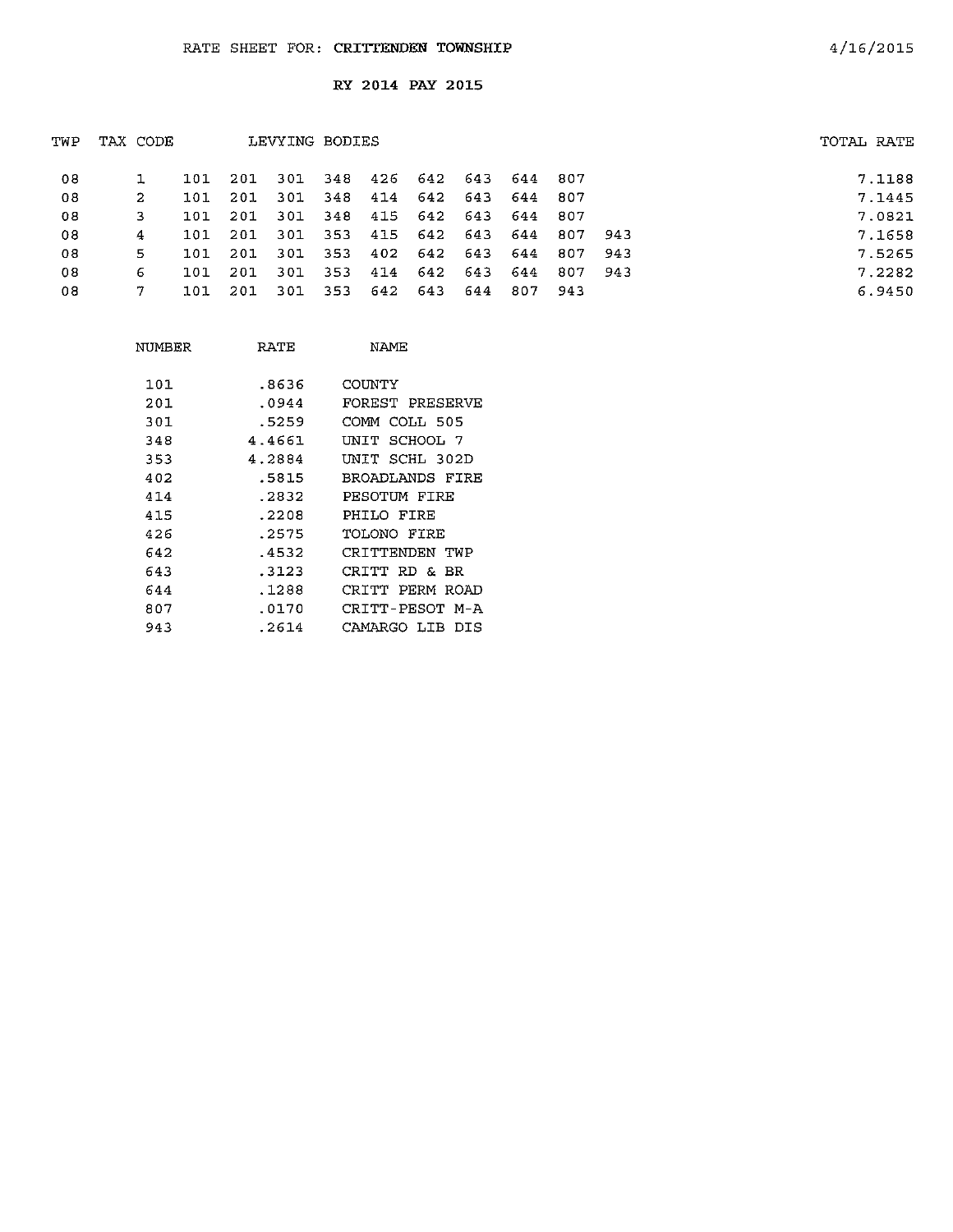| TWP | TAX CODE | LEVYING BODIES |      |      |      |     | TOTAL RATE |     |     |         |     |     |         |
|-----|----------|----------------|------|------|------|-----|------------|-----|-----|---------|-----|-----|---------|
| 10  |          | 101            | 201  | 301  | 341  | 417 | 653        | 654 | 655 | -802    |     |     | 7.6429  |
| 10  | 2        | 101            | 201  | 301  | 341  | 417 | 509        | 653 | 654 | 655 802 |     |     | 7.9949  |
| 10  | з        | 101            | -301 | 341  | 417  | 653 | 654        | 655 | 802 |         |     |     | 7.5485  |
| 10  | 4        | 101            | 201  | 301  | 312  | 331 | 417        | 653 | 654 | 655 802 |     |     | 10.0873 |
| 10  | 5        | 101            | 201  | 301  | -356 | 417 | 653        | 654 | 655 | 802 946 |     |     | 8.4167  |
| 10  | 52.      | 101            | 201  | -301 | 341  | 417 | 509        | 653 | 654 | 655     | 802 | 509 | 7.9949  |
| 10  | 54       | 101            | 201  | -301 | 341  | 417 | 509        | 653 | 654 | 655     | 802 | 509 | 7.9949  |
|     |          |                |      |      |      |     |            |     |     |         |     |     |         |

| NUMBER | RATE   | NAME                  |
|--------|--------|-----------------------|
|        |        |                       |
| 101    | .8636  | COUNTY                |
| 201    | .0944  | FOREST PRESERVE       |
| 301    | .5259  | COMM COLL 505         |
| 312    | 4.7128 | SCHOOL DIST 137       |
| 331    | 2.9008 | HIGH SCHOOL 193       |
| 341    | 5.1692 | UNIT SCHOOL 1C        |
| 356    | 5.7436 | INIT SCHOOL 5F        |
| 417    | .1428  | SANG VALLY FIRE       |
| 509    | .3520  | FISHER CORP           |
| 653    | . 3109 | FAST BEND TWP         |
| 654    | .3493  | RD & BR<br>F<br>BEND. |
| 655    | .1609  | BEND PERM<br>Е<br>RD  |
| 802    | .0259  | CN FB HE NE M-A       |
| 946    | .1994  | DIST LIB<br>MOYER     |

 $\sim 10^4$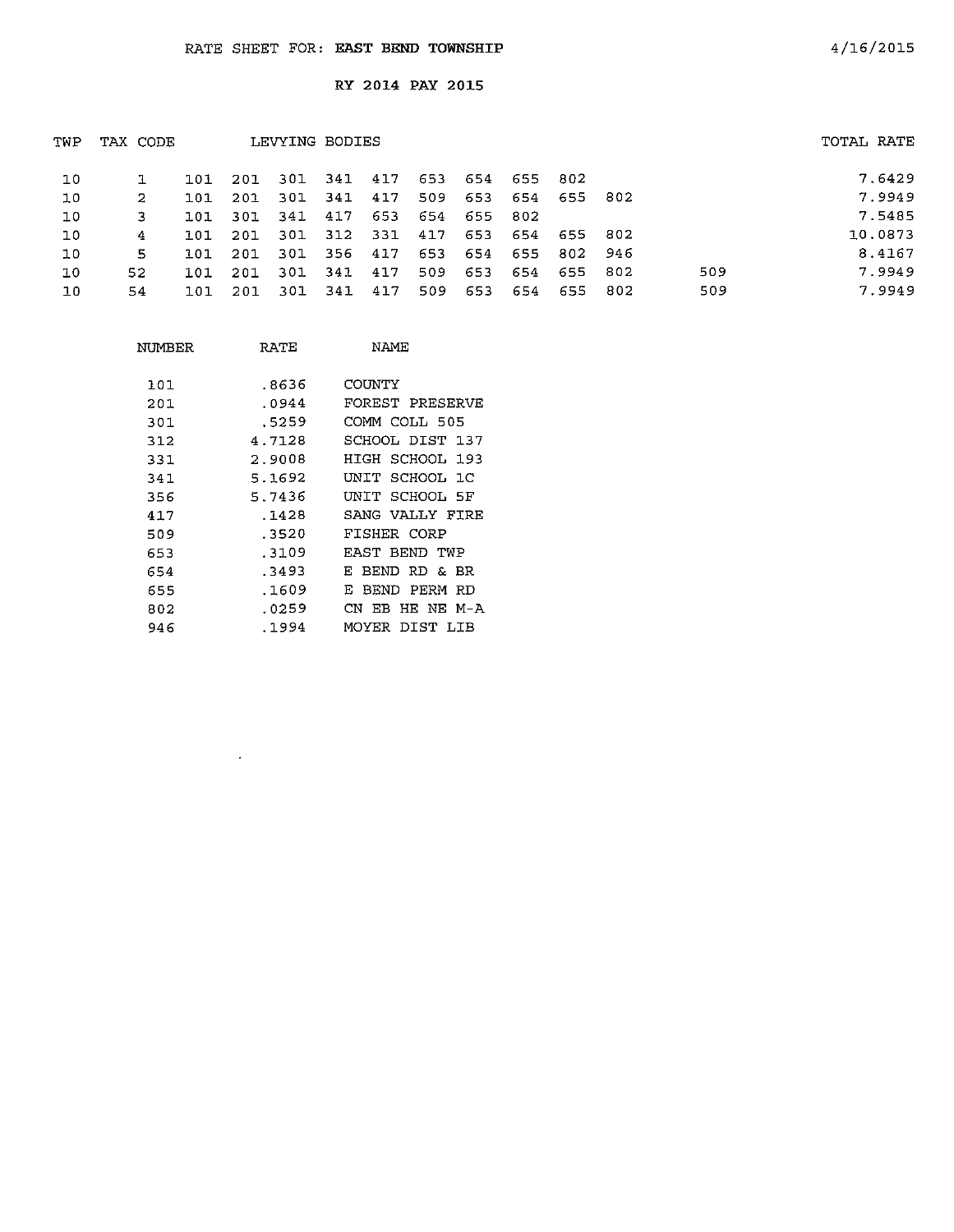| TWP | TAX CODE |      |      |      | LEVYING BODIES |         |     |     |     |         |      |      | TOTAL RATE |
|-----|----------|------|------|------|----------------|---------|-----|-----|-----|---------|------|------|------------|
| 11  |          | 101  | 201  | 301  | 355            | 411     | 659 | 660 | 661 | -804    |      |      | 8.5212     |
| 11  | 2        | 101  | -201 | -301 | 355            | 407     | 659 | 660 | 661 | -804    |      |      | 8.3958     |
| 11  | 3        | 101  | 201  | 301  | 313            | 331     | 659 | 660 | 661 | -804    |      |      | 9.1373     |
| 11  | 4        | 101  | 201  | 301  | 313            | 331     | 411 | 659 | 660 | 661 804 |      |      | 9.6430     |
| 11  | 5        | 101  | 201  | 301  |                | 315 331 | 407 | 659 | 660 | 661     | -804 |      | 8.3653     |
| 11  | 6        | 101  | 201  | 302  | 315            | -332    | 407 | 659 | 660 | 661     | -804 |      | 7.7367     |
| 11  | 7        | 101. | 201  | 302  | 315            | 332     | 411 | 659 | 660 | 661 804 |      |      | 7.8621     |
| 11  | 8        | 101  | 201  | 301  | 313            | 331     | 407 | 659 | 660 | 661     | 804  |      | 9.5176     |
| 11  | 9        | 101  | 201  | 301  | 315            | 331     | 407 | 511 | 659 | 660     | 661  | -804 | 8.9030     |

 $\mathcal{A}$ 

| NUMBER | RATE   | NAME                         |
|--------|--------|------------------------------|
| 101    | -8636  | COUNTY                       |
| 201    | .0944  | FOREST PRESERVE              |
| 301    | .5259  | СОММ<br>COLL 505             |
| 302    | .6233  | COLL 507<br>COMM             |
| 313    | 3.6854 | SCHOOL DIST 142              |
| 315    | 2.5331 | SCHOOL DIST<br>188           |
| 331    | 2.9008 | HTGH SCHOOL 193              |
| 332    | 2.1748 | SCHOOL 225<br>HIGH           |
| 355    | 5.4644 | SCHOOL 10F<br>UNIT           |
| 407    | 3803   | GIFFORD FIRR                 |
| 411    | .5057  | LUDLOW FIRE                  |
| 511    | .5377  | GIFFORD<br>CORP              |
| 659    | .2659  | HARWOOD<br>TWP               |
| 660    | .5842  | HARWOOD<br>RD &<br>BR.       |
| 661    | .1842  | PERM<br><b>RD</b><br>HARWOOD |
| 804    | .0329  | KER<br>сом<br>HWD<br>$M - A$ |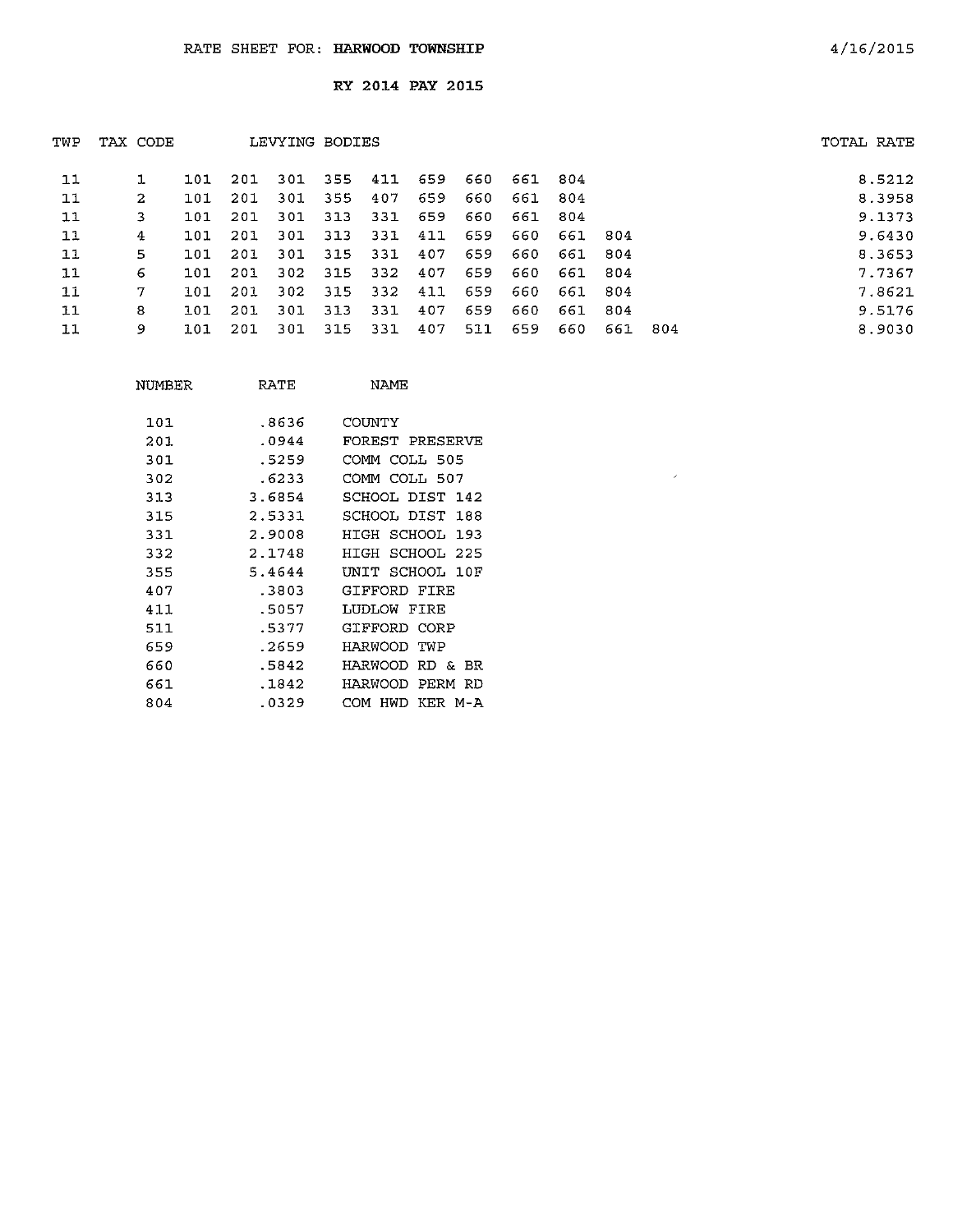| TWP     | TAX CODE |     |     | LEVYING BODIES |     |     |     |     |     |     |     |     |     | TOTAL RATE |        |
|---------|----------|-----|-----|----------------|-----|-----|-----|-----|-----|-----|-----|-----|-----|------------|--------|
| 12      | 1        | 101 | 201 | 301            | 345 | 665 | 666 | 667 | 802 | 901 |     |     |     |            | 6.6565 |
| 12      | 2        | 101 | 201 | 301            | 345 | 665 | 666 | 667 | 802 |     |     |     |     |            | 6.6565 |
| 12      | 2A       | 101 | 201 | 301            | 345 | 405 | 665 | 666 | 667 | 802 |     |     |     |            | 7.0631 |
| 12      | 3        | 101 | 201 | 301            | 345 | 420 | 665 | 666 | 667 | 802 |     |     |     |            | 6.9698 |
| 12      | 4        | 101 | 201 | 301            | 345 | 405 | 665 | 666 | 667 | 802 | 901 | 921 |     |            | 7.3913 |
| 12      | 6A       | 101 | 201 | 301            | 345 | 405 | 665 | 666 | 667 | 802 | 921 |     |     |            | 7.3913 |
| 12      | 7        | 101 | 201 | 301            | 344 | 404 | 665 | 666 | 667 | 802 |     |     |     |            | 7.1504 |
| 12      | 8        | 101 | 201 | 301            | 345 | 405 | 665 | 666 | 667 | 802 | 901 | 911 | 921 |            | 8.1177 |
| 12      | 9        | 101 | 201 | 301            | 345 | 404 | 665 | 666 | 667 | 802 |     |     |     |            | 7.0281 |
| 12      | 10       | 101 | 201 | 301            | 345 | 665 | 666 | 667 | 802 | 901 | 921 |     |     |            | 6.9847 |
| 12      | $11$     | 101 | 201 | 301            | 345 | 424 | 665 | 666 | 667 | 802 |     |     |     |            | 6.9091 |
| $12 \,$ | $12 \,$  | 101 | 201 | 301            | 344 | 417 | 665 | 666 | 667 | 802 |     |     |     |            | 6.9216 |
| 12      | 13       | 101 | 201 | 301            | 344 | 404 | 516 | 665 | 666 | 667 | 802 |     |     |            | 8.0218 |
| 12      | 14       | 101 | 201 | 301            | 345 | 665 | 666 | 667 | 802 | 921 |     |     |     |            | 6.9847 |
| 12      | 15       | 101 | 201 | 301            | 345 | 420 | 665 | 666 | 667 | 802 | 901 |     |     |            | 6.9698 |
| 12      | 16       | 101 | 201 | 301            | 345 | 405 | 665 | 666 | 667 | 802 | 901 |     |     |            | 7.0631 |
| 12      | 17       | 101 | 201 | 301            | 345 | 404 | 665 | 666 | 667 | 802 | 901 |     |     |            | 7.0281 |
| 12      | 50       | 101 | 201 | 301            | 344 | 404 | 516 | 665 | 666 | 667 | 802 |     | 516 |            | 8.0218 |
|         |          |     |     |                |     |     |     |     |     |     |     |     |     |            |        |

| NUMBER | RATE   | <b>NAMF</b>            |
|--------|--------|------------------------|
| 101    | .8636  | COUNTY                 |
| 201    | .0944  | FOREST PRESERVE        |
| 301    | .5259  | COMM COLL 505          |
| 344    | 4.5107 | דדותז<br>SCHOOL 3      |
| 345    | 43884  | SCHOOL<br>י דת א<br>-4 |
| 404    | . 3716 | CORNBELT FIRE          |
| 405    | -4066  | PRATRTE<br>FTRE<br>E.  |
| 417    | .1428  | SANG VALLY FIRE        |
| 420    | -3133  | THOMASBORO FIRE        |
| 424    | . 2526 | SCOTT FIRE             |
| 516    | .8714  | MAHOMET CORP           |
| 665    | .1814  | HENSLEY<br>TWP         |
| 666    | .4028  | HENSLEY<br>RD &<br>-RR |
| 667    | .1741  | HENSLEY<br>PFRM RD     |
| 802    | .0259  | CN.<br>EB HE NE M-A    |
| 901    | . 0000 | - C SANITARY<br>τT     |
| 911    | . 7264 | CHAMPATGN<br>PARK      |
| 921.   | .3282  | CIL<br>MASS TRANSIT    |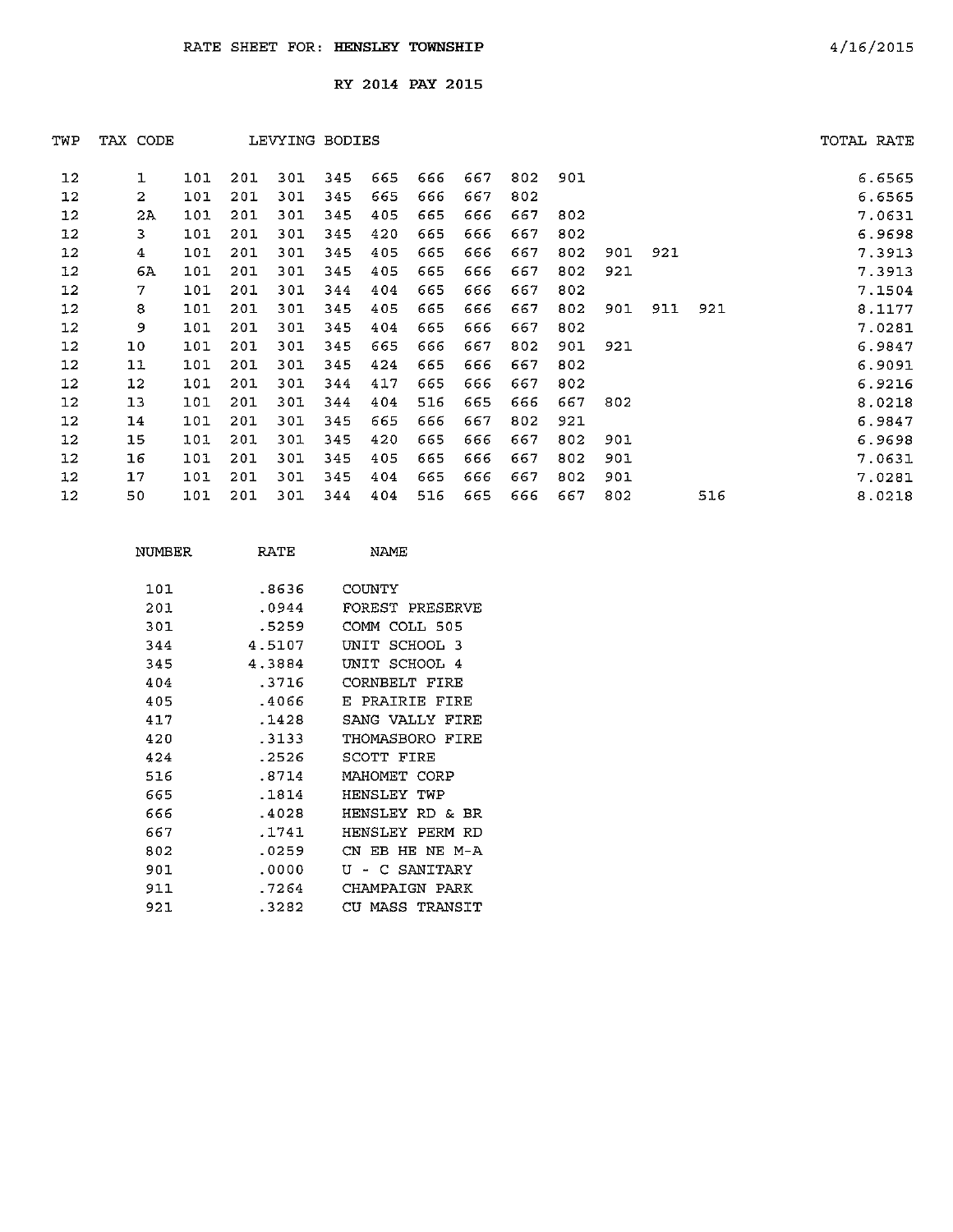| TWP TAX CODE |                |  |                                         | LEVYING BODIES |  |  |  |  |  |  |        | TOTAL RATE |
|--------------|----------------|--|-----------------------------------------|----------------|--|--|--|--|--|--|--------|------------|
| 13           | -2             |  | 101 201 302 315 332 407 671 672 673 804 |                |  |  |  |  |  |  | 7.6632 |            |
| -13          | $\overline{4}$ |  | 101 201 302 320 332 407 671 672 673 804 |                |  |  |  |  |  |  | 7.5336 |            |
| 13           |                |  | 101 201 301 355 407 671 672 673 804     |                |  |  |  |  |  |  | 8.3223 |            |
| 13           | 6.             |  | 101 201 301 315 331 407 671 672 673 804 |                |  |  |  |  |  |  | 8.2918 |            |

| NUMBER | RATE   | NAMF                     |
|--------|--------|--------------------------|
| 101    | .8636  | COUNTY                   |
| 201    | .0944  | FOREST PRESERVE          |
| 301    | .5259  | COMM COLL 505            |
| 302    | .6233  | COMM COLL 507            |
| 315    | 2.5331 | SCHOOL DIST 188          |
| 320    | 2.4035 | SCHOOL DIST<br>61V       |
| 331    | 2.9008 | HIGH SCHOOL.<br>193      |
| 332    | 2.1748 | SCHOOL 225<br>HTGH       |
| 355    | 5.4644 | UNIT SCHOOL 10F          |
| 407    | .3803  | GIFFORD FIRE             |
| 671    | .3447  | KERR TWP                 |
| 672    | .4279  | KERR<br>RD & BR          |
| 673    | .1882  | PERM ROAD<br><b>KERR</b> |
| 804    | .0329  | HWD KFR M-A<br>СОМ       |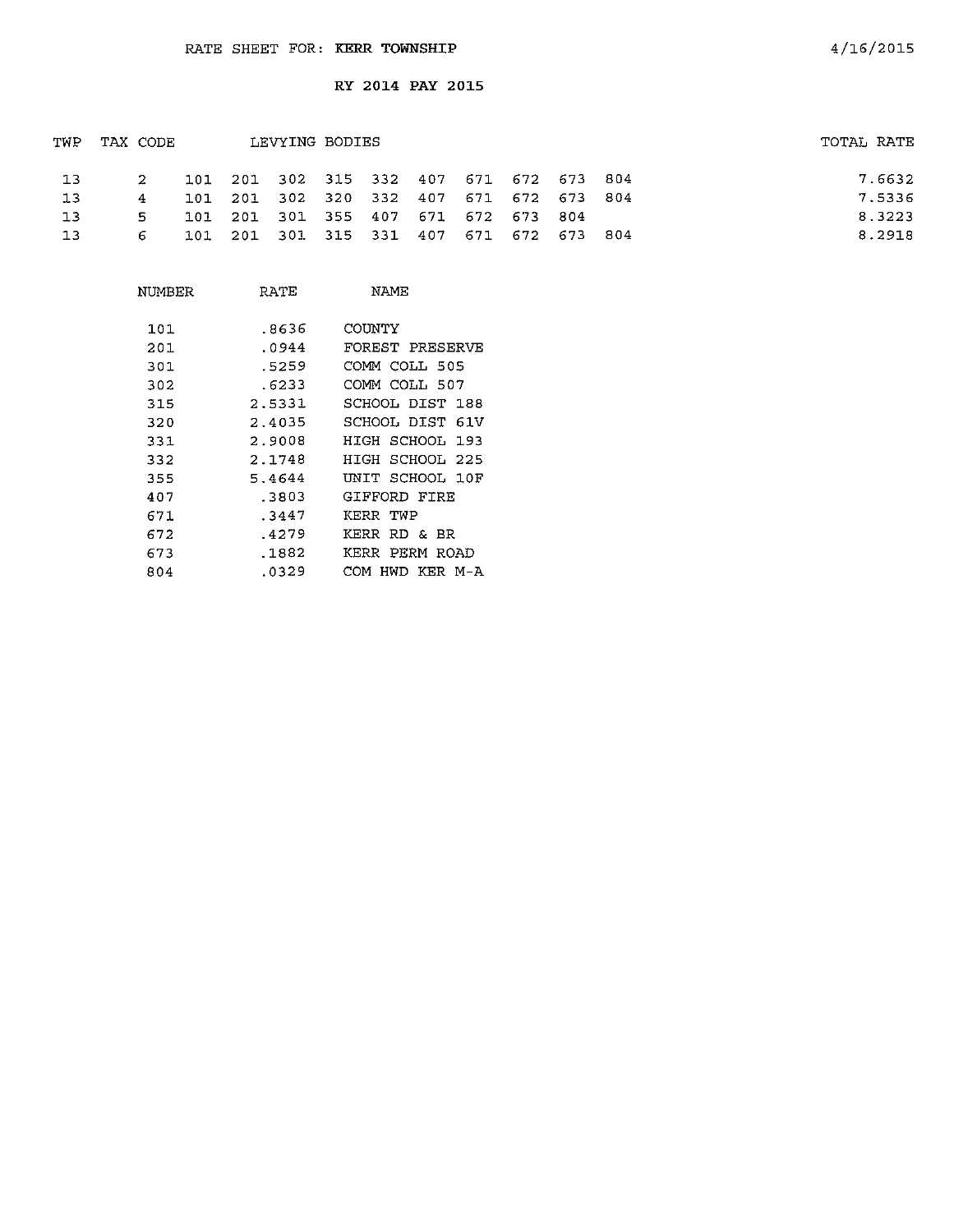| TWP | TAX CODE |     |     | LEVYING BODIES |     |     |     |     |     |     |     |     |     |     |     | TOTAL RATE |
|-----|----------|-----|-----|----------------|-----|-----|-----|-----|-----|-----|-----|-----|-----|-----|-----|------------|
| 14  | 1        | 101 | 301 | 355            | 411 | 677 | 678 | 679 | 803 | 961 |     |     |     |     |     | 8.2578     |
| 14  | 2        | 101 | 201 | 301            | 355 | 411 | 677 | 678 | 679 | 803 | 961 |     |     |     |     | 8.3522     |
| 14  | 3        | 101 | 201 | 301            | 312 | 331 | 677 | 678 | 679 | 803 | 912 | 961 |     |     |     | 10.2409    |
| 14  | 4        | 101 | 201 | 301            | 312 | 331 | 677 | 678 | 679 | 803 | 961 |     |     |     |     | 9.9957     |
| 14  | 5        | 101 | 201 | 301            | 312 | 331 | 520 | 677 | 678 | 679 | 803 | 912 | 961 |     |     | 11.6590    |
| 14  | 6        | 101 | 201 | 301            | 312 | 331 | 520 | 677 | 678 | 679 | 803 | 961 |     |     |     | 11.4138    |
| 14  | 8        | 101 | 301 | 313            | 331 | 411 | 677 | 678 | 679 | 803 | 961 |     |     |     |     | 9.3796     |
| 14  | 9        | 101 | 201 | 301            | 313 | 331 | 411 | 677 | 678 | 679 | 803 | 961 |     |     |     | 9.4740     |
| 14  | 10       | 101 | 201 | 301            | 313 | 331 | 411 | 515 | 677 | 678 | 679 | 803 | 961 |     |     | 9.7737     |
| 14  | 11       | 101 | 201 | 301            | 313 | 331 | 677 | 678 | 679 | 803 | 961 |     |     |     |     | 8.9683     |
| 14  | 50       | 101 | 201 | 301            | 312 | 331 | 520 | 677 | 678 | 679 | 803 | 961 |     | 520 |     | 11.4138    |
| 14  | 51       | 101 | 201 | 301            | 312 | 331 | 520 | 677 | 678 | 679 | 803 | 912 | 961 |     | 520 | 11.6590    |
| 14  | 60       | 101 | 201 | 301            | 312 | 331 | 520 | 677 | 678 | 679 | 803 | 912 | 961 |     |     | 11.6590    |
|     |          |     |     |                |     |     |     |     |     |     |     |     |     |     |     |            |

| NUMBER | RATE   | NAME.           |
|--------|--------|-----------------|
| 101    | .8636  | COUNTY          |
| 201    | .0944  | FOREST PRESERVE |
| 301    | .5259  | COMM COLL 505   |
| 312    | 4.7128 | SCHOOL DIST 137 |
| 313    | 3.6854 | SCHOOL DIST 142 |
| 331    | 2.9008 | HIGH SCHOOL 193 |
| 355    | 5.4644 | UNIT SCHOOL 10F |
| 411    | .5057  | LUDLOW FIRE     |
| 515    | .2997  | TIDIOW CORP     |
| 520    | 1.4181 | RANTOUL CORP    |
| 677    | .2624  | LUDLOW TWP      |
| 678    | .2848  | LUDLOW RD & BR  |
| 679    | .2401  | LUDLOW PERM RD  |
| 803    | .0399  | RANTL-LUDL M-A  |
| 912    | .2452  | RANTOUL PARK    |
| 961    | .0710  | RANT/LUD CEM    |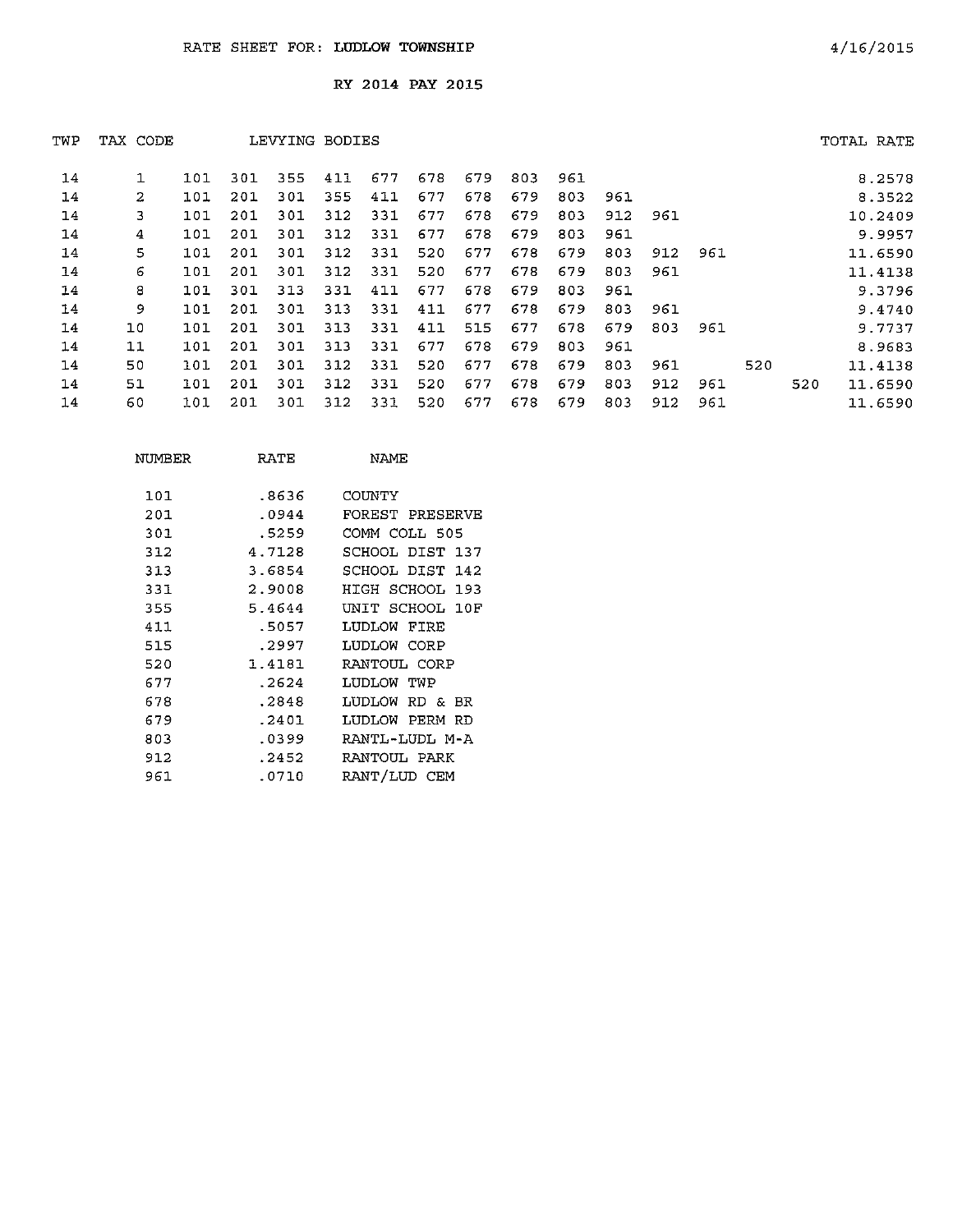| TWP | TAX CODE |            |                         |       | LEVYING BODIES |             |         |                     |         |     | TOTAL RATE |        |
|-----|----------|------------|-------------------------|-------|----------------|-------------|---------|---------------------|---------|-----|------------|--------|
| 15  |          |            | 101 201 301 344 404     |       |                |             |         | 683 684 685 944     |         |     |            | 7.1544 |
| -15 |          | 101        | 201                     | - 301 | 344 404        |             |         | 516 683 684 685 944 |         |     |            | 8.0258 |
| -15 | 3        |            | 101 201 301 344 412 683 |       |                |             |         | 684 685 944         |         |     |            | 7.0648 |
| 15  | 5.       | <b>101</b> | 201                     | 301   |                | 344 424 683 |         | 684 685 944         |         |     |            | 7.0354 |
| 15  | 50       | 101        | - 201                   | - 301 | 344            | 404         | 516 683 | 684                 | 685 944 | 516 |            | 8.0258 |
|     |          |            |                         |       |                |             |         |                     |         |     |            |        |

| NUMBER | RATE   | NAME.                   |
|--------|--------|-------------------------|
| 101    | .8636  | COUNTY                  |
| 201    | .0944  | FOREST PRESERVE         |
| 301    | .5259  | СОММ СОЪЬ 505           |
| 344    | 4.5107 | UNIT SCHOOL 3           |
| 404    | .3716  | CORNBELT FIRE           |
| 412    | .2820  | NO PIATT FIRE           |
| 424    | . 2526 | SCOTT FIRE              |
| 516    | .8714  | MAHOMET CORP            |
| 683    | . 1236 | MAHOMET TWP             |
| 684    | .1871  | MAHOMET<br>RD & BR      |
| 685    | .1569  | MAHOMET PERM RD         |
| 944    | .3206  | MAHOMET<br>PUB<br>T T B |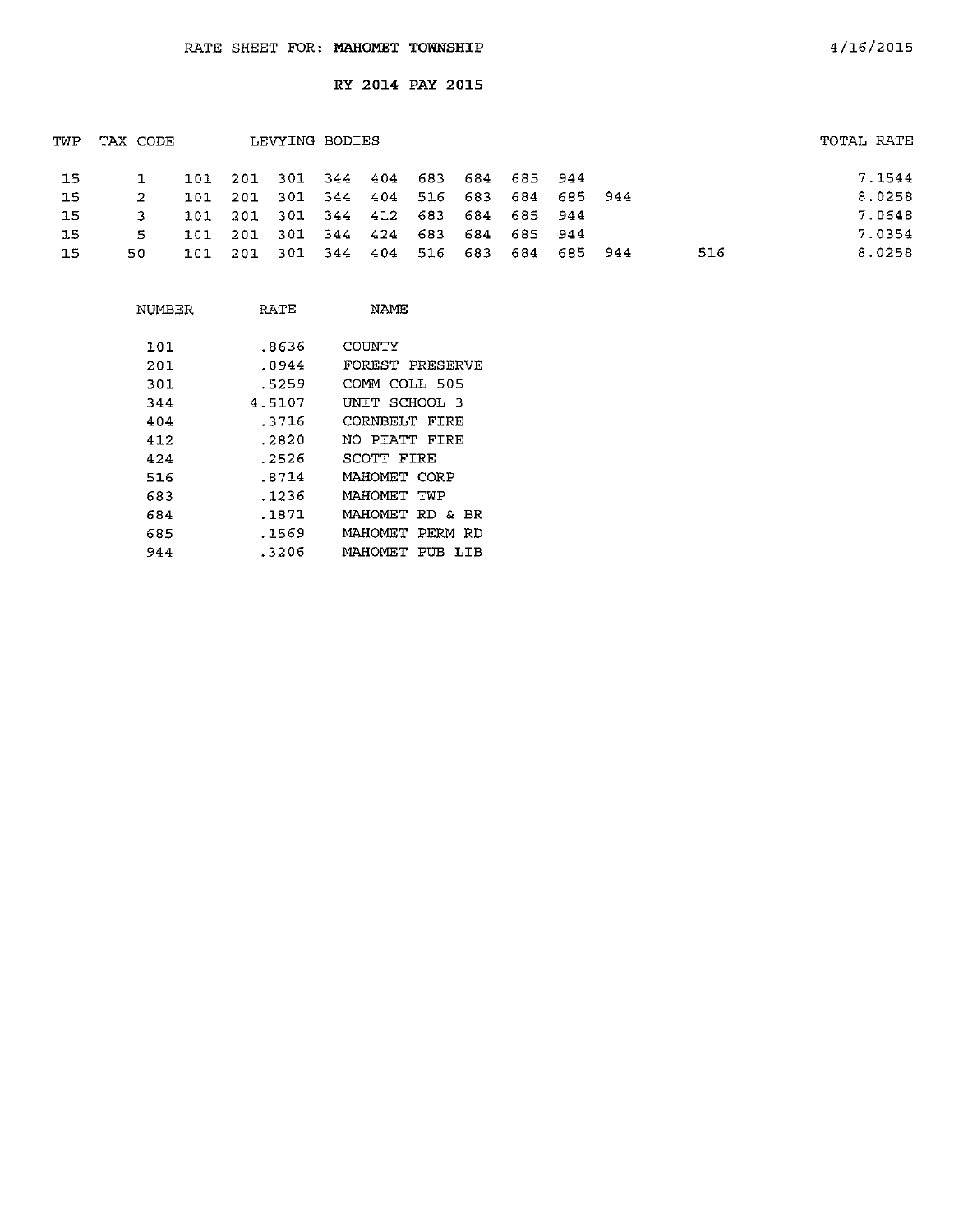|    |     |          |      |     |     | TOTAL RATE     |     |     |     |     |     |        |
|----|-----|----------|------|-----|-----|----------------|-----|-----|-----|-----|-----|--------|
|    | 101 | 201      | 301  | 341 | 417 | 689            | 690 | 691 | 802 |     |     | 7.5621 |
| 2  | 101 | 201      | 301  | 341 | 412 | 689            | 690 | 691 | 802 |     |     | 7.7013 |
| 3  | 101 | 201      | 301  | 344 | 404 | 689            | 690 | 691 | 802 |     |     | 7.1324 |
| 4  | 101 | 201      | -301 | 344 | 412 | 689            | 690 | 691 | 802 |     |     | 7.0428 |
| 5. | 101 | 201      | 301  | 341 | 417 | 509            | 689 | 690 | 691 | 802 |     | 7.9141 |
| 6  | 101 | 201      | 301  | 344 | 417 | 689            | 690 | 691 | 802 |     |     | 6.9036 |
| 7  | 101 | 201      | 301  | 344 | 404 | 516            | 689 | 690 | 691 | 802 |     | 8.0038 |
| 8  | 101 | 201      | 301  | 341 | 404 | 689            | 690 | 691 | 802 |     |     | 7.7909 |
| 55 | 101 | 201      | 301  | 341 | 417 | 509            | 689 | 690 | 691 | 802 | 509 | 7.9141 |
| 56 | 101 | 201      | 301  | 341 | 417 | 509            | 689 | 690 | 691 | 802 | 509 | 7.9141 |
|    |     | TAX CODE |      |     |     | LEVYING BODIES |     |     |     |     |     |        |

| NUMBER | RATE   | NAME.                 |
|--------|--------|-----------------------|
| 101    | .8636  | COUNTY                |
| 201    | .0944  | FOREST PRESERVE       |
| 301    | .5259  | COMM COLL 505         |
| 341    | 5.1692 | UNIT SCHOOL 1C        |
| 344    | 4.5107 | INIT SCHOOL 3         |
| 404    | - 3716 | CORNBELT FIRE         |
| 412    | .2820  | NO PIATT FIRE         |
| 417    | .1428  | SANG VALLY FIRE       |
| 509    | .3520  | FISHER CORP           |
| 516    | .8714  | MAHOMET CORP          |
| 689    | .2740  | NEWCOMB<br>TWP        |
| 690    | .3032  | NEWCOMB RD & BR       |
| 691    | .1631  | NEWCOME<br>PERM<br>RD |
| 802    | .0259  | CN<br>EB HE NE M-A    |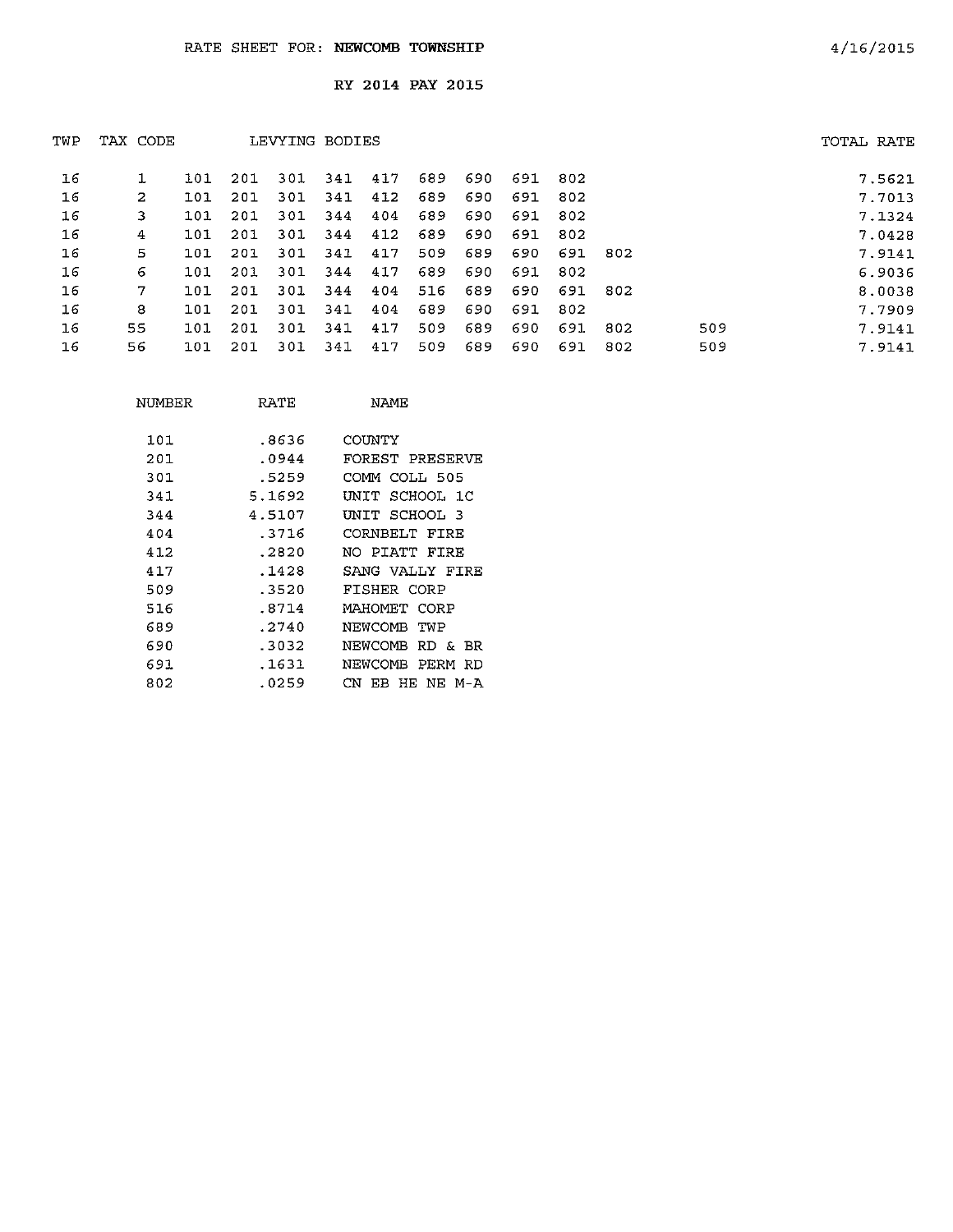| TWP | TAX CODE |     | LEVYING BODIES                          | TOTAL RATE      |  |                 |                                 |      |  |        |
|-----|----------|-----|-----------------------------------------|-----------------|--|-----------------|---------------------------------|------|--|--------|
| 17  |          |     | 101 201 301 314 333 419 695 696 697 805 |                 |  |                 |                                 |      |  | 7.1766 |
| 17  | 8        | 101 | 201                                     | 301 357         |  | 413 695 696 697 | -805                            |      |  | 7.6046 |
| 17  | 9        | 101 | 201 301 333 358 413 695 696 697 805     |                 |  |                 |                                 |      |  | 7.2352 |
| 17  | 1.O      | ומו | 201                                     |                 |  |                 | 301 333 358 419 695 696 697 805 |      |  | 7.2666 |
| 17  | 11       | 101 | 201                                     | 301 333 358 413 |  |                 | 517 695 696 697                 | -805 |  | 7.9174 |
| 17  | 12.      | 101 | 201 301 333 358 413                     |                 |  |                 | 522 695 696 697                 | -805 |  | 7.2971 |
|     |          |     |                                         |                 |  |                 |                                 |      |  |        |

| NUMBER | RATE   | NAME                  |
|--------|--------|-----------------------|
| 101    | .8636  | COUNTY                |
| 201    | .0944  | FOREST PRESERVE       |
| 301    | .5259  | COMM COLL 505         |
| 314    | 2.7326 | SCHOOL DIST 169       |
| 333    | 2.0002 | HIGH SCHOOL305C       |
| 357    | 5.1922 | UNIT SCHOOL 76V       |
| 358    | 2.8226 | SCHOOL DIST 197       |
| 413    | .1607  | OGDN/ROYAL FIRE       |
| 419    | .1921  | S JOE STAN<br>FIRE    |
| 517    | .6822  | OGDEN CORP            |
| 522    | .0619  | ROYAL CORP            |
| 695    | .3451  | OGDEN TWP             |
| 696    | .2279  | OGDEN RD &<br>вR      |
| 697    | .1566  | OGDEN<br>PERM<br>ROAD |
| 805    | .0382  | OGDN-STNTN M-A        |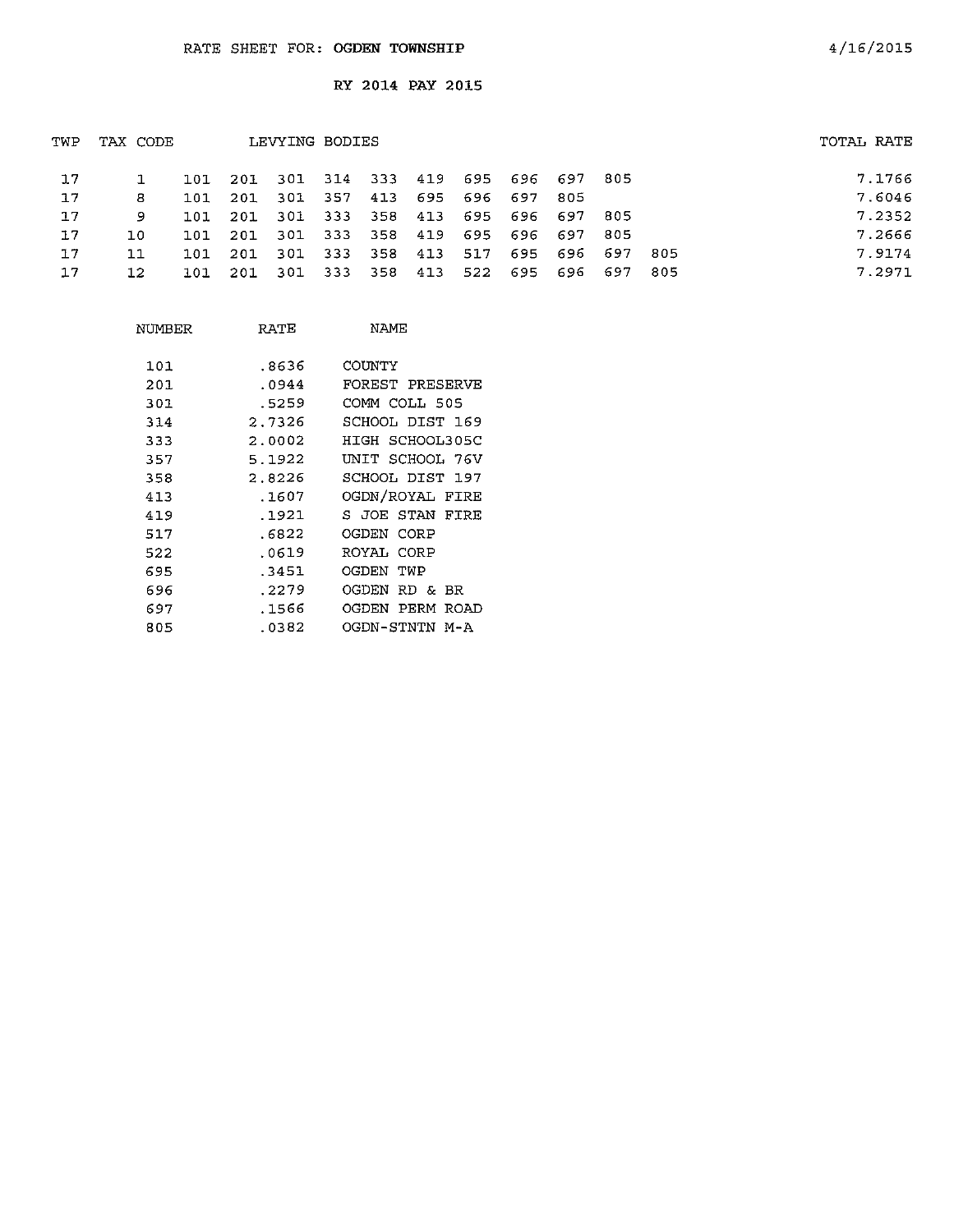| TWP | TAX CODE |       |                                     | LEVYING BODIES              |  |  |             |                                 | TOTAL RATE |
|-----|----------|-------|-------------------------------------|-----------------------------|--|--|-------------|---------------------------------|------------|
| 18  |          |       | 101 201 301 348 414 701 702 703 807 |                             |  |  |             |                                 | 6.9834     |
| 18  |          | 101   | 201                                 |                             |  |  |             | 301 348 414 518 701 702 703 807 | 7.2577     |
| 18  |          | 1.01. | - 201                               | 301 352 414 701 702 703 807 |  |  |             |                                 | 7.4063     |
| 18  | 4        | 101   | - 201                               |                             |  |  |             | 301 353 414 701 702 703 807 943 | 7.0671     |
| 18  | 5.       | 101   | 201                                 | 301 348 426 701             |  |  | 702 703 807 |                                 | 6.9577     |
| 18  | 6        | 101   | - 201                               | 301 348 425 701             |  |  | 702 703 807 |                                 | 6.9948     |
|     |          |       |                                     |                             |  |  |             |                                 |            |

| NUMBER | RATE   | <b>NAME</b>        |
|--------|--------|--------------------|
| 101    | .8636  | COUNTY             |
| 201    | .0944  | FOREST PRESERVE    |
| 301    | 5259   | COMM COLL 505      |
| 348    | 4.4661 | SCHOOL 7<br>UNIT   |
| 352    | 4.8890 | SCHL 301D<br>UNIT  |
| 353    | 4.2884 | UNIT SCHL 302D     |
| 414    | .2832  | PESOTUM FIRE       |
| 425    | . 2946 | SADORUS FIRE       |
| 426    | .2575  | TOLONO FIRE        |
| 518    | .2743  | PESOTUM CORP       |
| 701    | .2656  | PESOTUM<br>TWP     |
| 702    | .3294  | PESOTUM RD & BR    |
| 703    | . 1382 | PESOTUM PERM RD    |
| 807    | .0170  | CRITT-PESOT M-A    |
| 943    | .2614  | CAMARGO LIB<br>DTS |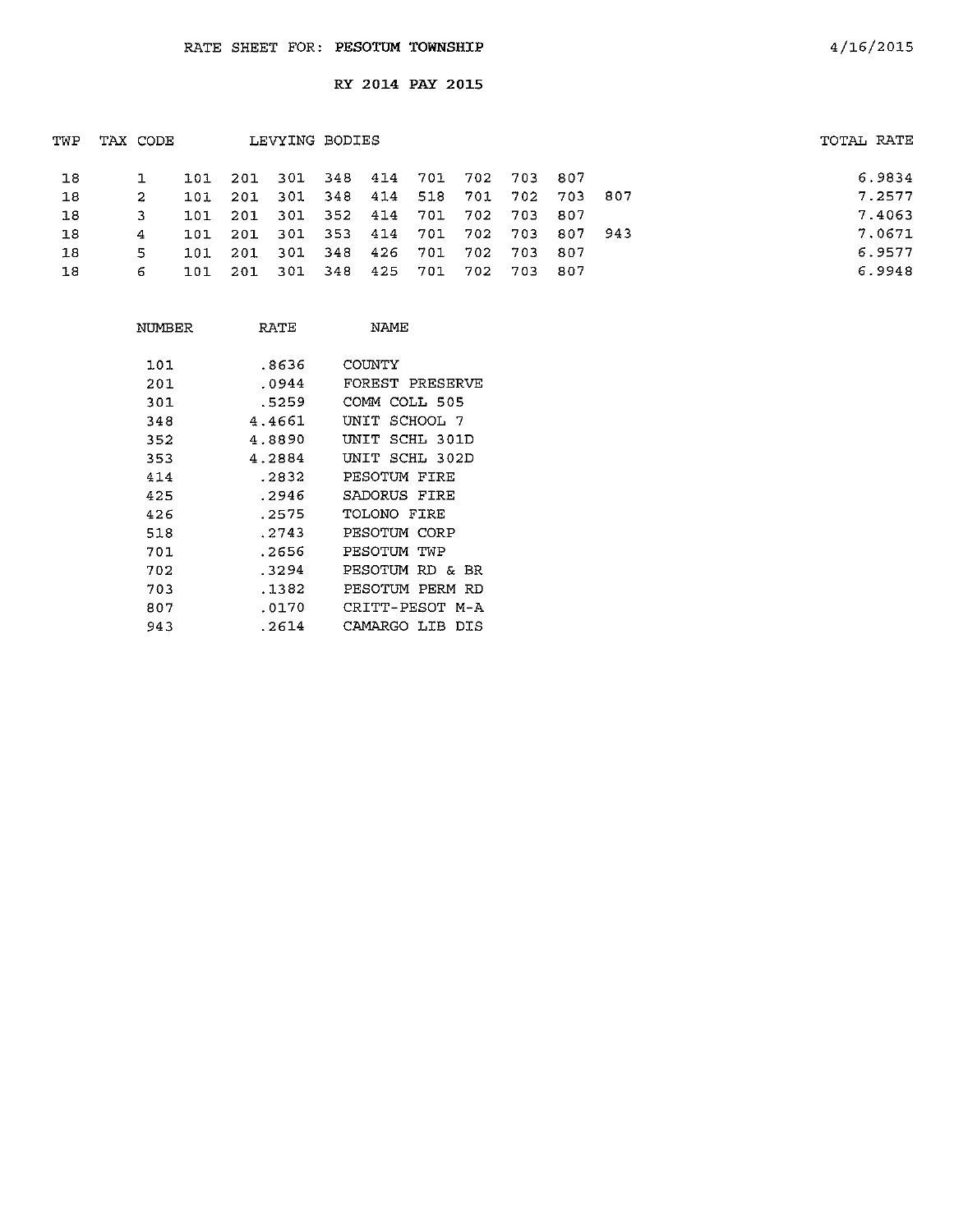|     | TWP TAX CODE |              |  | LEVYING BODIES                          |  |  |  | TOTAL RATE |
|-----|--------------|--------------|--|-----------------------------------------|--|--|--|------------|
| -19 |              | $\mathbf{1}$ |  | 101 201 301 348 415 707 708 709 942     |  |  |  | 7.3768     |
| 19  |              | -2           |  | 101 201 301 348 415 519 707 708 709 942 |  |  |  | 7.7683     |
| 19  |              | $\mathbf{3}$ |  | 101 201 301 348 426 707 708 709 942     |  |  |  | 7.4135     |

| NUMBER | RATE   | NAME            |
|--------|--------|-----------------|
| 101    | .8636  | COUNTY          |
| 201    | .0944  | FOREST PRESERVE |
| 301    | .5259  | COMM COLL 505   |
| 348    | 4.4661 | UNIT SCHOOL 7   |
| 415    | . 2208 | PHILO FIRE      |
| 426    | .2575  | TOLONO FIRE     |
| 519    | 3915   | PHILO CORP      |
| 707    | .2371  | PHILO TWP       |
| 708    | .6204  | PHILO RD & BR   |
| 709    | .1565  | PHILO PERM ROAD |
| 942    | .1920  | PHILO LIBRARY   |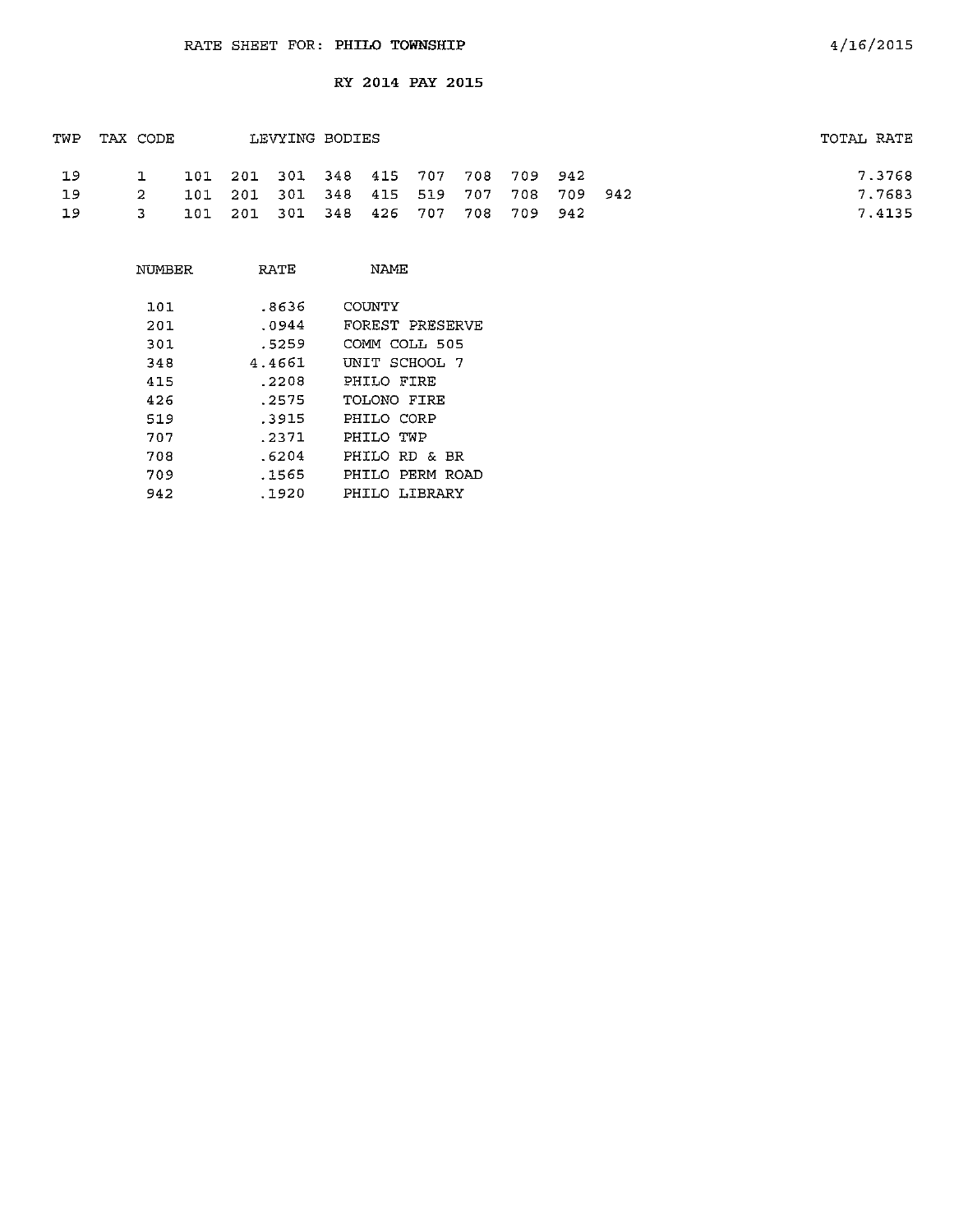| TWP | TAX CODE    |     |     | LEVYING BODIES |     |     |     |     |     |     |     |     |     |     |     | TOTAL RATE |
|-----|-------------|-----|-----|----------------|-----|-----|-----|-----|-----|-----|-----|-----|-----|-----|-----|------------|
| 20  | $\mathbf 1$ | 101 | 201 | 301            | 311 | 331 | 420 | 713 | 714 | 715 | 803 | 961 |     |     |     | 8.0764     |
| 20  | 2           | 101 | 201 | 301            | 311 | 331 | 420 | 527 | 713 | 714 | 715 | 803 | 961 |     |     | 8.9570     |
| 20  | 3           | 101 | 201 | 301            | 312 | 331 | 713 | 714 | 715 | 803 | 961 |     |     |     |     | 9.8452     |
| 20  | 4           | 101 | 201 | 301            | 312 | 331 | 520 | 713 | 714 | 715 | 803 | 961 |     |     |     | 11.2633    |
| 20  | 5           | 101 | 201 | 301            | 312 | 331 | 520 | 713 | 714 | 715 | 803 | 912 | 961 |     |     | 11.5085    |
| 20  | 7           | 101 | 201 | 301            | 315 | 331 | 713 | 714 | 715 | 803 | 961 |     |     |     |     | 7.6655     |
| 20  | 8           | 101 | 201 | 301            | 311 | 331 | 520 | 713 | 714 | 715 | 803 | 912 | 961 |     |     | 9.4264     |
| 20  | 9           | 101 | 201 | 301            | 311 | 331 | 713 | 714 | 715 | 803 | 961 |     |     |     |     | 7.7631     |
| 20  | 10          | 101 | 201 | 301            | 312 | 331 | 420 | 713 | 714 | 715 | 803 | 961 |     |     |     | 10.1585    |
| 20  | 11          | 101 | 201 | 301            | 315 | 331 | 407 | 713 | 714 | 715 | 803 | 961 |     |     |     | 8.0458     |
| 20  | 12          | 101 | 201 | 301            | 311 | 331 | 520 | 713 | 714 | 715 | 803 | 961 |     |     |     | 9.1812     |
| 20  | 13          | 101 | 201 | 301            | 331 | 358 | 420 | 713 | 714 | 715 | 803 | 961 |     |     |     | 8.2683     |
| 20  | 14          | 101 | 201 | 301            | 312 | 331 | 713 | 714 | 715 | 803 | 912 | 961 |     |     |     | 10.0904    |
| 20  | 51          | 101 | 201 | 301            | 312 | 331 | 520 | 713 | 714 | 715 | 803 | 912 | 961 |     | 520 | 11.5085    |
| 20  | 52          | 101 | 201 | 301            | 312 | 331 | 520 | 713 | 714 | 715 | 803 | 961 |     | 520 |     | 11.2633    |
| 20  | 55          | 101 | 201 | 301            | 312 | 331 | 520 | 713 | 714 | 715 | 803 | 912 | 961 |     | 520 | 11.5085    |
| 20  | 58          | 101 | 201 | 301            | 311 | 331 | 520 | 713 | 714 | 715 | 803 | 912 | 961 |     | 520 | 9.4264     |
| 20  | 60          | 101 | 201 | 301            | 312 | 331 | 520 | 713 | 714 | 715 | 803 | 912 | 961 |     |     | 11.5085    |
|     |             |     |     |                |     |     |     |     |     |     |     |     |     |     |     |            |

| NUMBER | RATE   | NAME            |
|--------|--------|-----------------|
| 101    | .8636  | COUNTY          |
| 201    | .0944  | FOREST PRESERVE |
| 301    | .5259  | COMM COLL 505   |
| 311    | 2.6307 | SCHOOL DIST 130 |
| 312    | 4.7128 | SCHOOL DIST 137 |
| 315    | 2.5331 | SCHOOL DIST 188 |
| 331    | 2.9008 | HIGH SCHOOL 193 |
| 358    | 2.8226 | SCHOOL DIST 197 |
| 407    | .3803  | GIFFORD FIRE    |
| 420    | .3133  | THOMASBORO FIRE |
| 520    | 1.4181 | RANTOUL CORP    |
| 527    | .8806  | THOMASBORO CORP |
| 713    | .1664  | RANTOUL TWP     |
| 714    | .2500  | RANTOUL RD & BR |
| 715    | .2204  | RANTOUL PERM RD |
| 803    | .0399  | RANTL-LUDL M-A  |
| 912    | .2452  | RANTOUL PARK    |
| 961    | .0710  | RANT/LUD CEM    |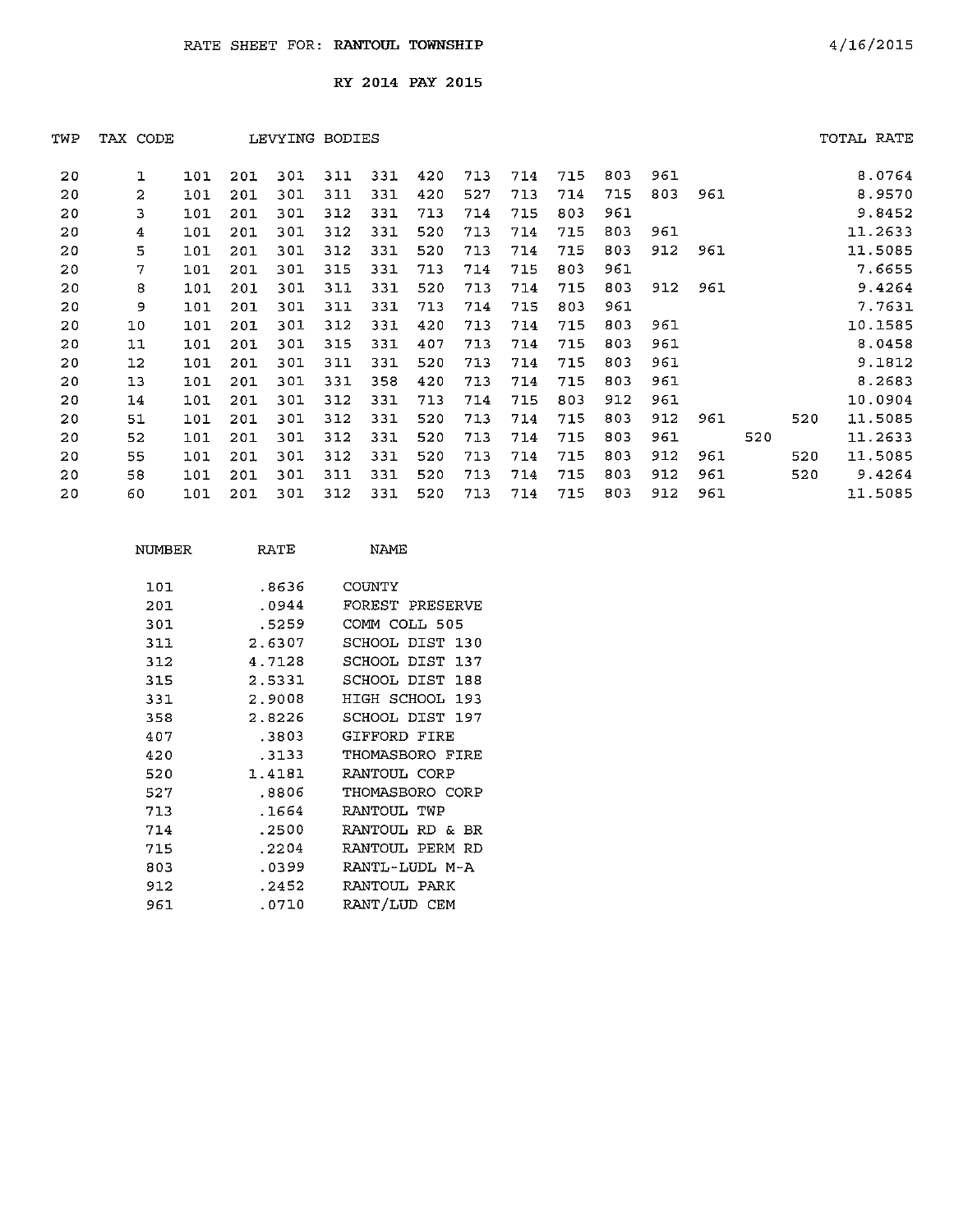| TWP | TAX CODE       |      |                                         | LEVYING BODIES      |  |         |                                 |  | TOTAL RATE |        |
|-----|----------------|------|-----------------------------------------|---------------------|--|---------|---------------------------------|--|------------|--------|
| 21  |                |      | 101 201 301 354 402 719 720 721 808     |                     |  |         |                                 |  |            | 8.1854 |
| 21  |                | 101. | 201                                     |                     |  |         | 301 354 402 514 719 720 721 808 |  |            | 9.2805 |
| -21 | 3              |      | 101 201 301 353 402 719 720 721 808 943 |                     |  |         |                                 |  |            | 7.4764 |
| -21 | $\overline{a}$ | 101  | - 201                                   | 301 354 402 719 720 |  |         | 721 808 943                     |  |            | 8.4468 |
| 21  | 5.             | 101  | - 201                                   | 301 353             |  | 402 719 | 720 721 808                     |  |            | 7.2150 |
|     |                |      |                                         |                     |  |         |                                 |  |            |        |

| NUMBER | RATE   | NAME               |
|--------|--------|--------------------|
| 101    | .8636  | COUNTY             |
| 201    | .0944  | FOREST PRESERVE    |
| 301    | .5259  | COMM COLL 505      |
| 353    | 4.2884 | UNIT SCHL 302D     |
| 354    | 5.2588 | UNIT SCHOOL 8      |
| 402    | .5815  | BROADLANDS FIRE    |
| 514    | 1.0951 | LONGVIEW CORP      |
| 719    | .3527  | RAYMOND TWP        |
| 720    | .3366  | RAYMOND RD & BR    |
| 721    | .1300  | RAYMOND PERM RD    |
| 808    | .0419  | AY-RAY-SH M-A      |
| 943    | .2614  | CAMARGO LIB<br>DIS |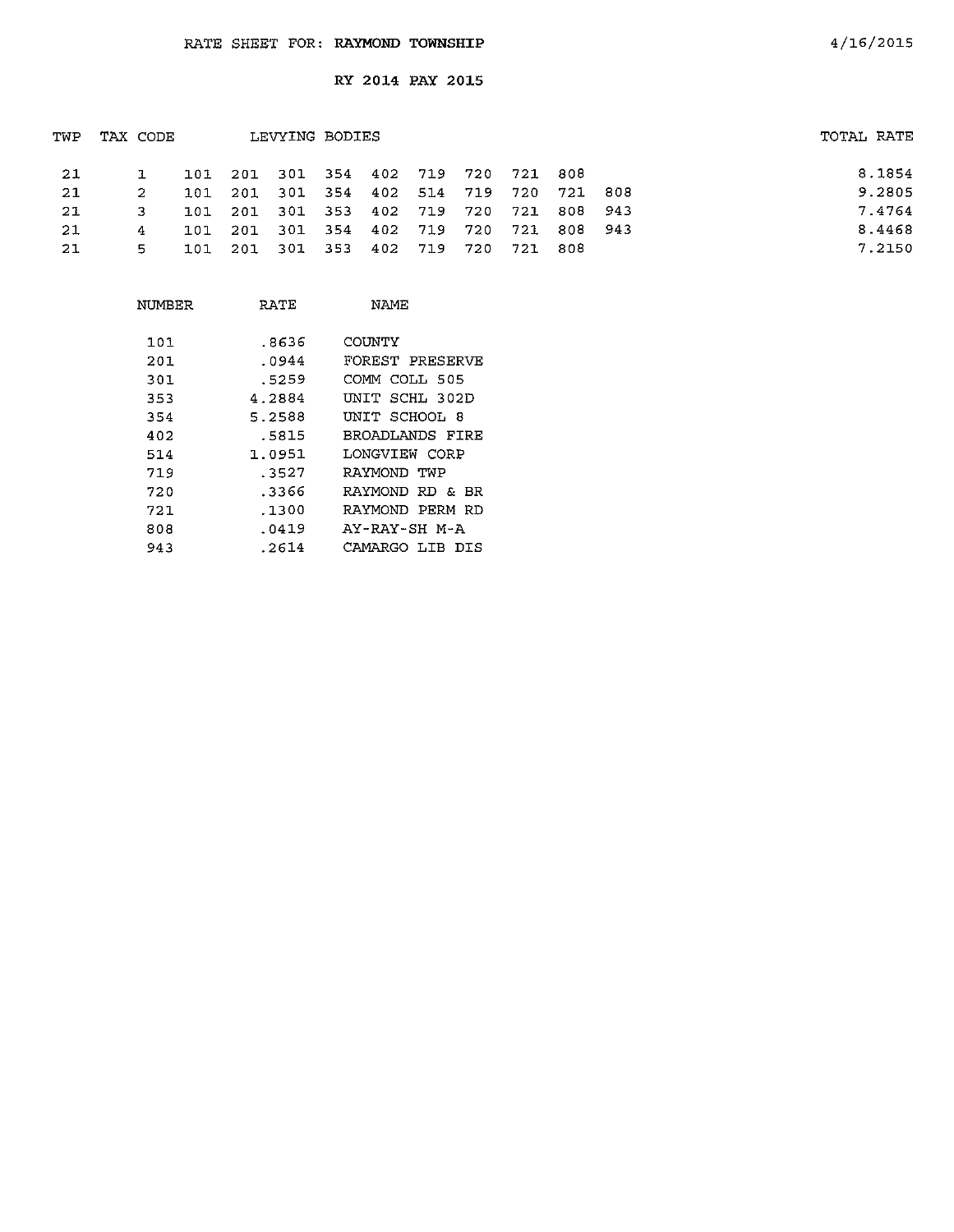| TWP | TAX CODE |     |     | LEVYING BODIES |      |     |     |     |     |      |     |      | TOTAL RATE |        |
|-----|----------|-----|-----|----------------|------|-----|-----|-----|-----|------|-----|------|------------|--------|
| 22  |          | 101 | 201 | -301           | 348  | 425 | 725 | 726 | 727 | 806  |     |      |            | 7.4247 |
| 22  | 2        | 101 | 201 | 301            | 348  | 409 | 725 | 726 | 727 | 806  |     |      |            | 7.6785 |
| 22  | 3        | 101 | 201 | -301           | -348 | 425 | 523 | 725 | 726 | 727  | 806 | -941 |            | 7.8777 |
| 22  | 3E       | 101 | 201 | 301            | 348  | 425 | 523 | 725 | 726 | 727  | 806 |      |            | 7.7418 |
| 22  | 4        | 101 | 201 | 301            | 346  | 409 | 725 | 726 | 727 | 806  | 945 |      |            | 8.3965 |
| 22  | 5        | 101 | 201 | 301            | 346  | 409 | 513 | 725 | 726 | -727 | 806 | 945  |            | 8.8825 |
| 22  | 6        | 101 | 201 | 301            | 350  | 409 | 725 | 726 | 727 | 806  |     |      |            | 3.9954 |
| 22  | 7        | 101 | 201 | 301            | 352  | 425 | 725 | 726 | 727 | 806  |     |      |            | 7.8476 |
| 22  | 8        | 101 | 201 | -301           | 352  | 409 | 725 | 726 | 727 | 806  |     |      |            | 8.1014 |
| 22  | 9        | 101 | 201 | 301            | 348  | 414 | 725 | 726 | 727 | 806  |     |      |            | 7.4133 |
| 22  | 10       | 101 | 201 | 301            | 350  | 359 | 409 | 725 | 726 | 727  | 806 |      |            | 7.5908 |

| NUMBER | RATE    | <b>NAMF</b>              |
|--------|---------|--------------------------|
| 1.01   | -8636   | COUNTY                   |
| 201    | .0944   | FOREST PRESERVE          |
| 301    | .5259   | COMM<br>COLL 505         |
| 346    | 4.9581  | SCHOOL 5P<br>INTT        |
| 348    | 4.4661  | דואתז<br>SCHOOL<br>7     |
| 350    | .7830   | SCHOOL 39P<br>TNTT.      |
| 352    | 4.8890  | SCHL 301D<br><b>INTT</b> |
| 359    | 3.5954  | IINTT<br>SCHOOL305M      |
| 409    | .5484   | IVESDALE<br>FIRE         |
| 414    | $-2832$ | PESOTUM<br>FTRE          |
| 425    | .2946   | SADORUS<br>FTRF          |
| 513    | .4860   | IVESDALE CORP            |
| 523    | -3171   | SADORUS<br>CORP          |
| 725    | .3827   | SADORUS<br>TWP           |
| 726    | .6453   | SADORUS<br>RD &<br>BR    |
| 727    | .1521   | SADORUS<br>PERM<br>חת    |
| 806    | .0000   | CLFX-SADRS M-A           |
| 941    | . 1359  | TOLONO<br>PUBL LIB       |
| 945    | .2260   | BEMENT<br>PUB<br>LIBR    |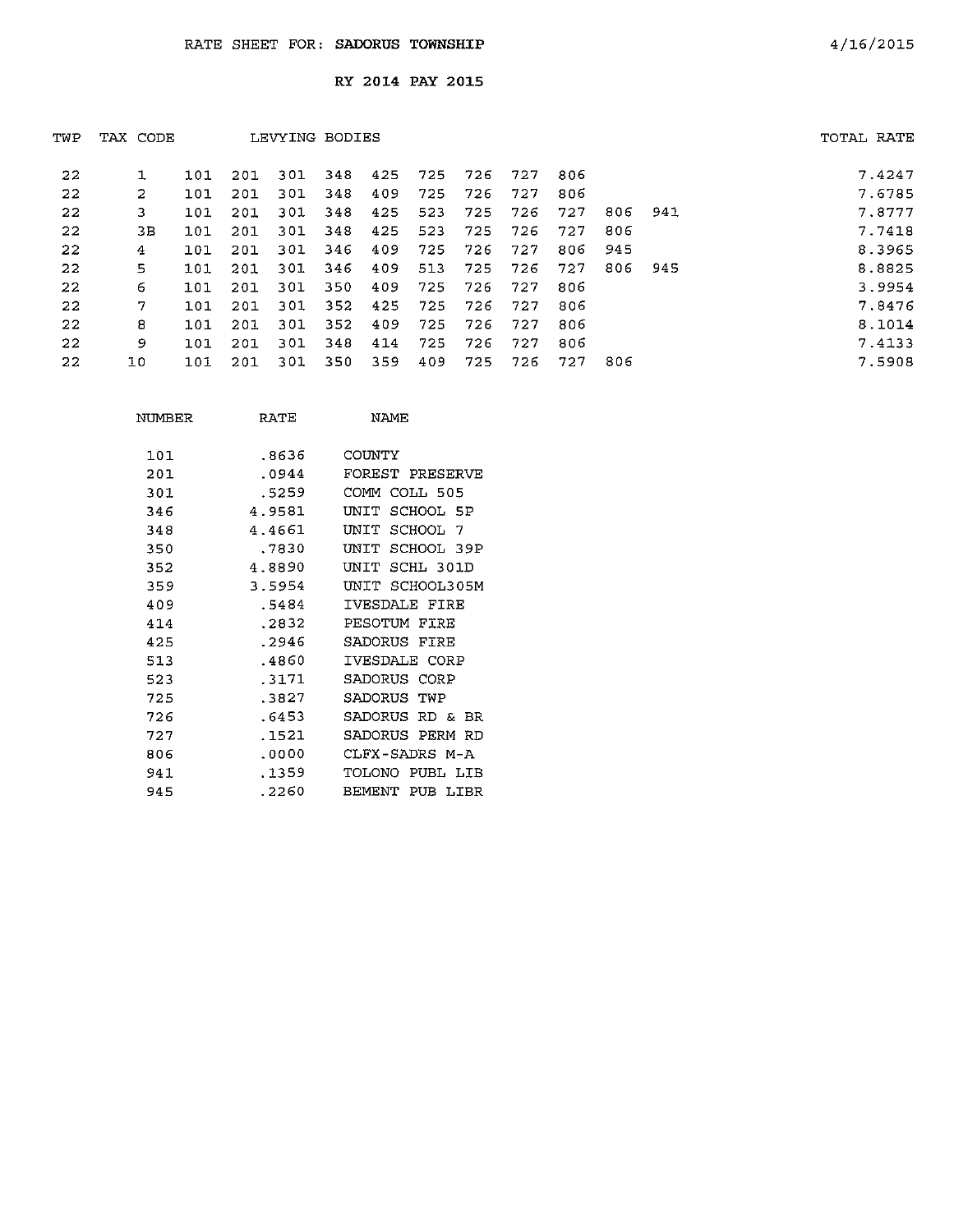| TWP | TAX CODE |     |                                     | LEVYING BODIES |  |  | TOTAL RATE |
|-----|----------|-----|-------------------------------------|----------------|--|--|------------|
| -23 |          |     | 101 201 301 344 424 731 732 733     |                |  |  | 6.9220     |
| -23 | 2        | 101 | 201 301 345 424 731 732 733         |                |  |  | 6.7997     |
| -23 | З.       |     | 101 201 301 349 424 731 732 733     |                |  |  | 5.7521     |
| -23 | 4        |     | 101 201 301 344 404 731 732 733     |                |  |  | 7.0410     |
| -23 | 5.       |     | 101 201 301 345 424 502 731 732 733 |                |  |  | 7.0348     |
|     |          |     |                                     |                |  |  |            |

| NUMBER | RATE   | NAME                  |
|--------|--------|-----------------------|
| 101    | .8636  | COUNTY                |
| 201    | .0944  | FOREST PRESERVE       |
| 301    | .5259  | COMM COLL 505         |
| 344    | 4.5107 | UNIT SCHOOL 3         |
| 345    | 4.3884 | UNIT SCHOOL 4         |
| 349    | 3.3408 | UNIT SCHOOL 25P       |
| 404    | .3716  | CORNBELT FIRE         |
| 424    | . 2526 | SCOTT FIRE            |
| 502    | .2351  | BONDVILLE CORP        |
| 731    | .2478  | SCOTT TWP             |
| 732    | .2539  | SCOTT RD & BR         |
| 733    | .1731  | SCOTT<br>PERM<br>ROAD |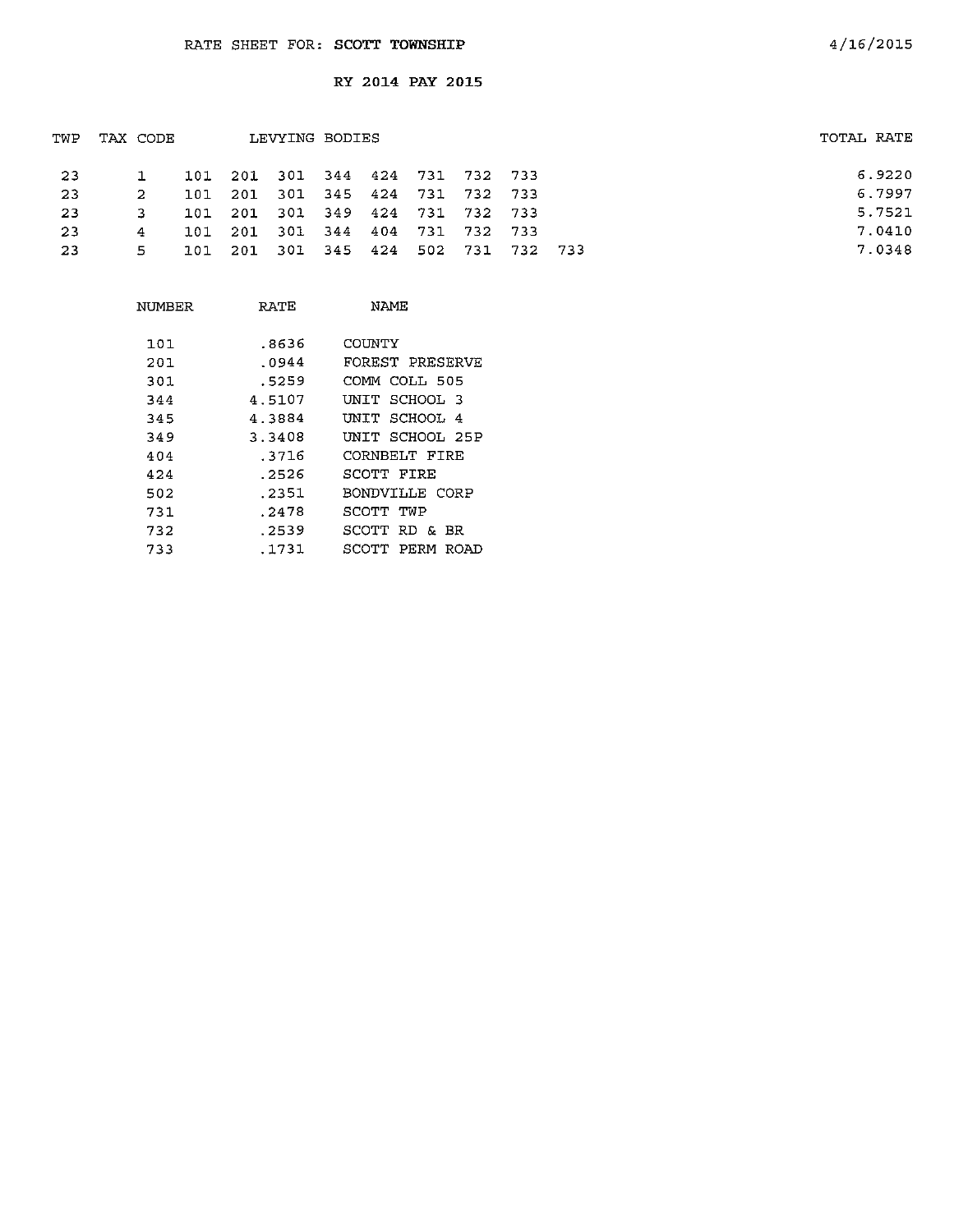| TWP | TAX CODE |             |  | LEVYING BODIES                      |  |  |                                         | TOTAL RATE |
|-----|----------|-------------|--|-------------------------------------|--|--|-----------------------------------------|------------|
| -24 |          |             |  | 101 201 301 348 418 737 738 739 740 |  |  |                                         | 6.8335     |
| 24  |          | $2^{\circ}$ |  |                                     |  |  | 101 201 301 348 418 526 737 738 739 740 | 7.1818     |
| -24 |          | 3.          |  | 101 201 301 354 418 737 738 739 740 |  |  |                                         | 7.6262     |

| NUMBER | RATE   | NAME                 |
|--------|--------|----------------------|
| 101    | .8636  | COUNTY               |
|        |        |                      |
| 201    | .0944  | FOREST PRESERVE      |
| 301    | .5259  | COMM COLL 505        |
| 348    | 4.4661 | UNIT SCHOOL 7        |
| 354    | 5.2588 | UNIT SCHOOL 8        |
| 418    | .2154  | SIDNEY FIRE          |
| 526    | .3483  | SIDNEY CORP          |
| 737    | .2431  | SIDNEY TWP           |
| 738    | .2683  | SIDNEY RD & BR       |
| 739    | .1567  | STDNEY<br>PERM<br>RD |
| 740    | .0000  | CEMETERY<br>SIDNEY   |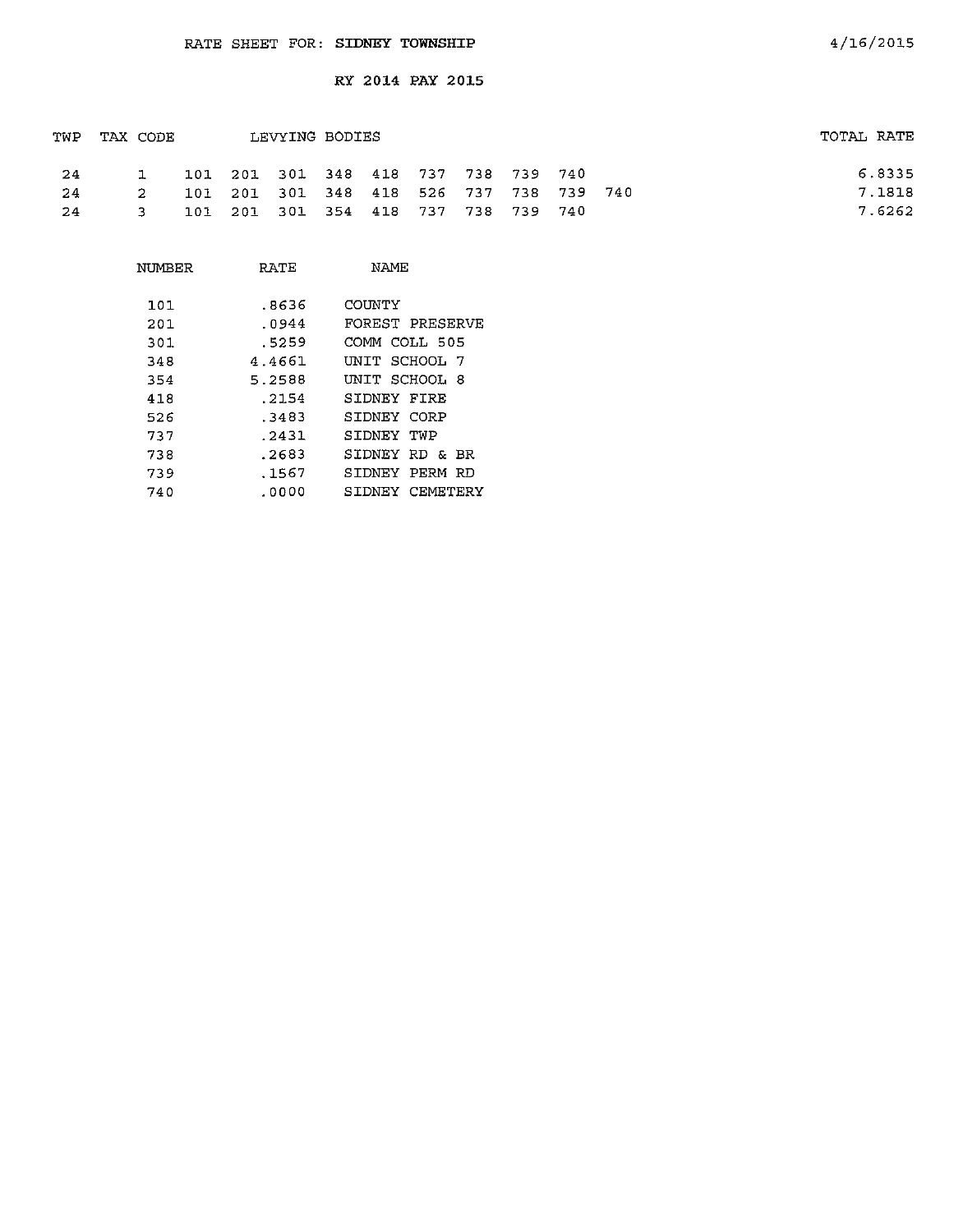| TWP | TAX CODE         |     |     | LEVYING BODIES |     |     |     |     |     |     |     | TOTAL RATE |        |
|-----|------------------|-----|-----|----------------|-----|-----|-----|-----|-----|-----|-----|------------|--------|
| 25  | ı                | 101 | 201 | 301            | 351 | 403 | 743 | 744 | 745 | 901 |     |            | 8.1406 |
| 25  | 1A               | 101 | 201 | 301            | 345 | 405 | 743 | 744 | 745 |     |     |            | 6.7636 |
| 25  | $\boldsymbol{2}$ | 101 | 201 | 301            | 351 | 403 | 743 | 744 | 745 |     |     |            | 8.1406 |
| 25  | 2A               | 101 | 201 | 301            | 351 | 405 | 743 | 744 | 745 |     |     |            | 8.2389 |
| 25  | 3.               | 101 | 201 | 301            | 311 | 333 | 420 | 743 | 744 | 745 |     |            | 6.9128 |
| 25  | 4                | 101 | 201 | 301            | 314 | 333 | 403 | 743 | 744 | 745 |     |            | 7.0097 |
| 25  | 5                | 101 | 201 | 301            | 311 | 331 | 420 | 743 | 744 | 745 |     |            | 7.8134 |
| 25  | 7                | 101 | 201 | 301            | 345 | 420 | 743 | 744 | 745 |     |     |            | 6.6703 |
| 25  | 8                | 101 | 201 | 301            | 351 | 420 | 743 | 744 | 745 |     |     |            | 8.1456 |
| 25  | 9                | 101 | 201 | 301            | 345 | 405 | 743 | 744 | 745 | 901 |     |            | 6.7636 |
| 25  | 10               | 101 | 201 | 301            | 314 | 333 | 419 | 743 | 744 | 745 |     |            | 6.8935 |
| 25  | $11$             | 101 | 201 | 301            | 351 | 405 | 743 | 744 | 745 | 901 |     |            | 8.2389 |
| 25  | 12               | 101 | 201 | 301            | 345 | 405 | 743 | 744 | 745 | 901 | 921 |            | 7.0918 |
| 25  | 13               | 101 | 201 | 301            | 333 | 358 | 420 | 743 | 744 | 745 |     |            | 7.1047 |
| 25  | 62               | 101 | 201 | 301            | 345 | 405 | 743 | 744 | 745 | 901 | 921 |            | 7.0918 |

 $\sim 10^{11}$ 

| NUMBER | RATE   | NAME                       |
|--------|--------|----------------------------|
| 101    | .8636  | COUNTY                     |
| 201    | .0944  | FOREST PRESERVE            |
| 301    | .5259  | COMM COLL 505              |
| 311    | 2.6307 | SCHOOL DIST 130            |
| 314    | 2.7326 | SCHOOL DIST<br>169         |
| 331    | 2.9008 | HIGH SCHOOL 193            |
| 333    | 2.0002 | HTGH<br>SCHOOL305C         |
| 345    | 4.3884 | SCHOOL<br>UNIT<br>4        |
| 351    | 5.8637 | SCHOOL.<br>UNTT<br>116     |
| 358    | 2.8226 | SCHOOL DIST<br>197         |
| 403    | -3083  | CARROLL FIRE               |
| 405    | .4066  | PRAIRIE FIRE<br>E          |
| 419    | .1921  | S.<br><b>JOE STAN FIRE</b> |
| 420    | .3133  | THOMASBORO<br>FTRE         |
| 743    | .1216  | SOMER<br>TWP               |
| 744    | .2069  | SOMER<br>RD &<br>- BR      |
| 745    | .1562  | SOMER<br>PERM ROAD         |
| 901.   | .0000  | SANITARY<br>τT<br>C        |
| 921    | .3282  | CIL<br>MASS TRANSIT        |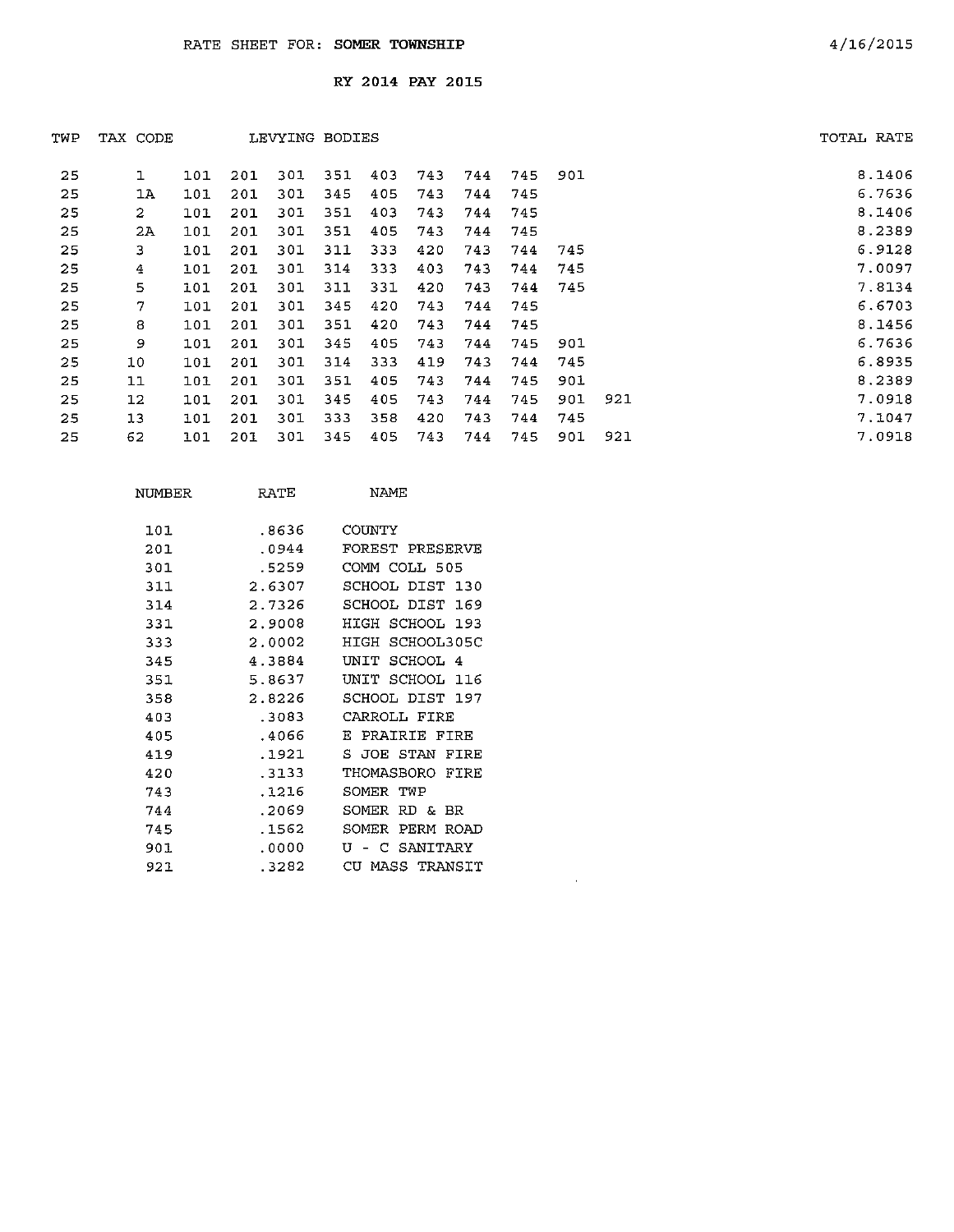| TWP | TAX CODE     |                                         | LEVYING BODIES |  |  |                     |     | TOTAL RATE |
|-----|--------------|-----------------------------------------|----------------|--|--|---------------------|-----|------------|
| -26 | $\mathbf{L}$ | 101 201 301 314 333 408 749 750 751 808 |                |  |  |                     |     | 7.2777     |
| -26 | -2.          | 101 201 301 354 408 512 749 750 751 808 |                |  |  |                     |     | 9.0726     |
| -26 |              | 101 201 301 354 408 749 750 751 808     |                |  |  |                     |     | 7.8037     |
| -26 | -5           | 101 201 301 333 358                     |                |  |  | 408 749 750 751 808 |     | 7.3677     |
| 26  | 50.          | 101 201 301 354 408 512 749 750 751 808 |                |  |  |                     | 512 | 9.0726     |
|     |              |                                         |                |  |  |                     |     |            |

| NUMBER | RATE   | NAME                |
|--------|--------|---------------------|
| 101    | .8636  | COUNTY              |
| 201    | .0944  | FOREST PRESERVE     |
| 301    | .5259  | COMM COLL 505       |
| 314    | 2.7326 | SCHOOL DIST 169     |
| 333    | 2.0002 | HIGH SCHOOL305C     |
| 354    | 5.2588 | UNIT SCHOOL 8       |
| 358    | 2.8226 | SCHOOL DIST 197     |
| 408    | .3891  | HOMER FIRE          |
| 512    | 1.2689 | HOMER CORP          |
| 749    | .2672  | SOUTH HOMER TWP     |
| 750    | .2038  | S.<br>HOMER RD & BR |
| 751    | .1590  | S HOMER PERM RD     |
| 808    | .0419  | AY-RAY-SH M-A       |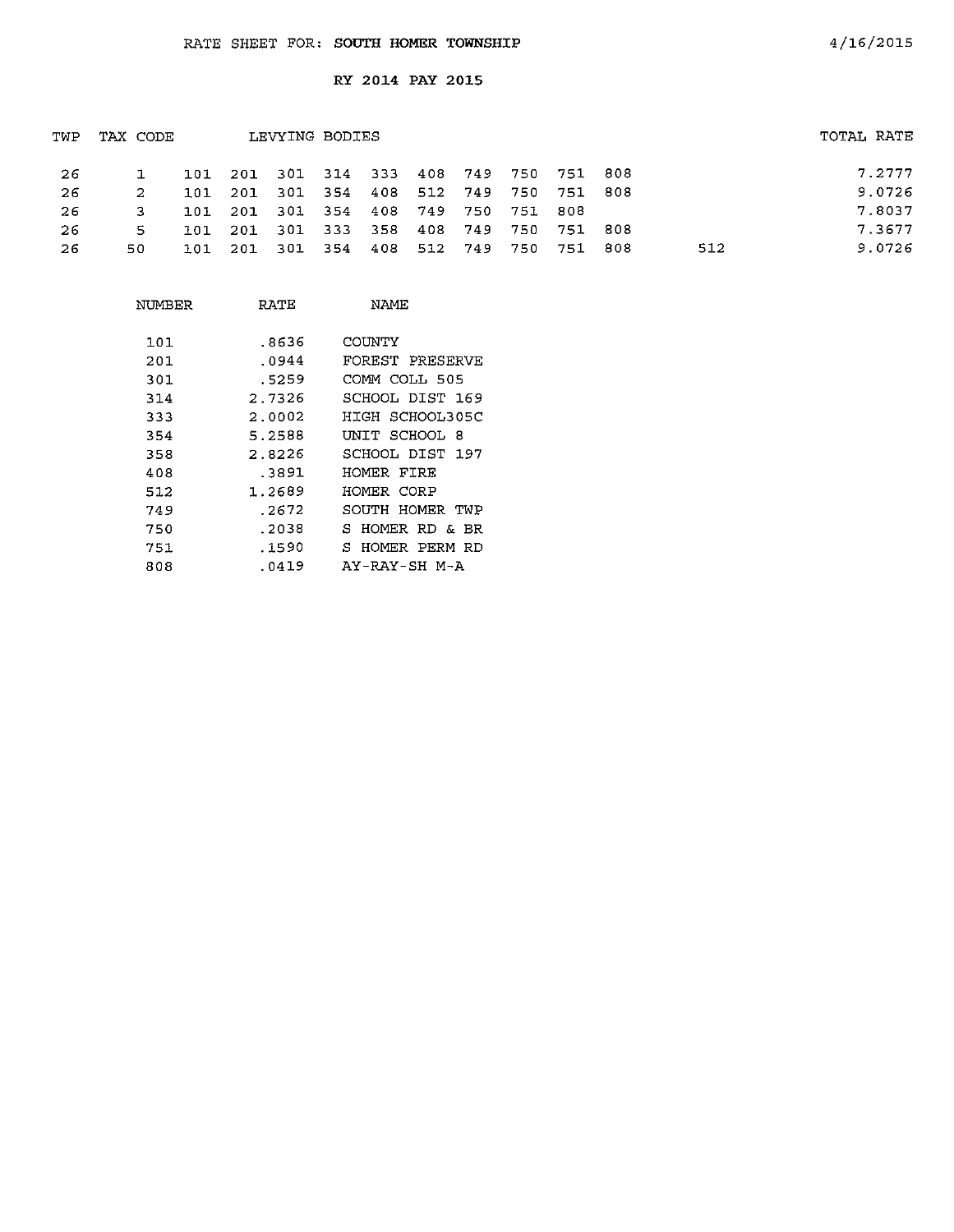| TWP | TAX CODE |  | LEVYING BODIES                          |  |  |  | TOTAL RATE |
|-----|----------|--|-----------------------------------------|--|--|--|------------|
| -27 | -2       |  | 101 201 301 314 333 419 755 756 757 805 |  |  |  | 7.1825     |
| 27  |          |  | 101 201 301 333 358 413 755 756 757 805 |  |  |  | 7.2411     |
| -27 | 8. L     |  | 101 201 301 333 358 419 755 756 757 805 |  |  |  | 7.2725     |
| 27  | 9.       |  | 101 201 301 333 358 420 755 756 757 805 |  |  |  | 7.3937     |

| NUMBER | RATE   | NAMF.              |
|--------|--------|--------------------|
| 101    | .8636  | COUNTY             |
| 201    | .0944  | FOREST PRESERVE    |
| 301    | .5259  | COMM COLL 505      |
| 314    | 2.7326 | SCHOOL DIST 169    |
| 333    | 2.0002 | HIGH SCHOOL305C    |
| 358    | 2.8226 | SCHOOL DIST 197    |
| 413    | .1607  | OGDN/ROYAL FIRE    |
| 419    | .1921  | S JOE STAN<br>FIRE |
| 420    | .3133  | THOMASBORO FIRE    |
| 755    | .3281  | STANTON TWP        |
| 756    | .2671  | STANTON RD &<br>BR |
| 757    | .1403  | STANTON PERM RD    |
| 805    | .0382  | OGDN-STNTN M-A     |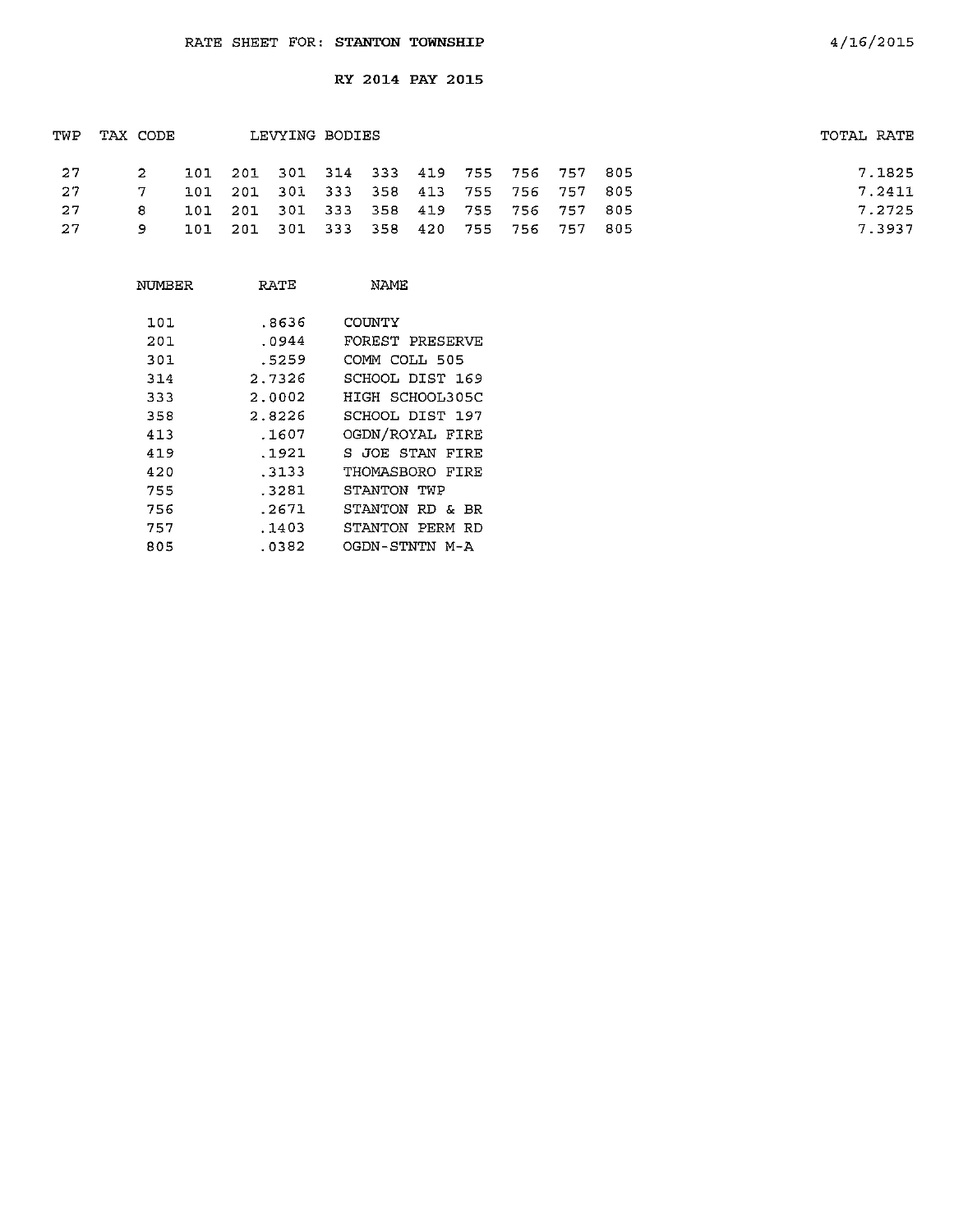| TWP | TAX CODE |  | TOTAL RATE                              |  |  |  |  |        |
|-----|----------|--|-----------------------------------------|--|--|--|--|--------|
| -28 |          |  | 101 201 301 314 333 419 761 762 763     |  |  |  |  | 7.0171 |
| -28 | ्र ।     |  | 101 201 301 314 333 419 524 761 762 763 |  |  |  |  | 7.4603 |
| -28 | 65.      |  | 101 201 301 314 333 419 524 761 762 763 |  |  |  |  | 7.4603 |

| NUMBER | RATE   | NAME            |
|--------|--------|-----------------|
| 101    | .8636  | COUNTY          |
| 201    | .0944  | FOREST PRESERVE |
| 301    | .5259  | COMM COLL 505   |
| 314    | 2.7326 | SCHOOL DIST 169 |
| 333    | 2.0002 | HIGH SCHOOL305C |
| 419    | .1921  | S JOE STAN FIRE |
| 524    | .4432  | ST JOE CORP     |
| 761    | .2897  | ST JOSEPH TWP   |
| 762    | .1607  | ST JOE RD & BR  |
| 763    | .1579  | S JOE PERM ROAD |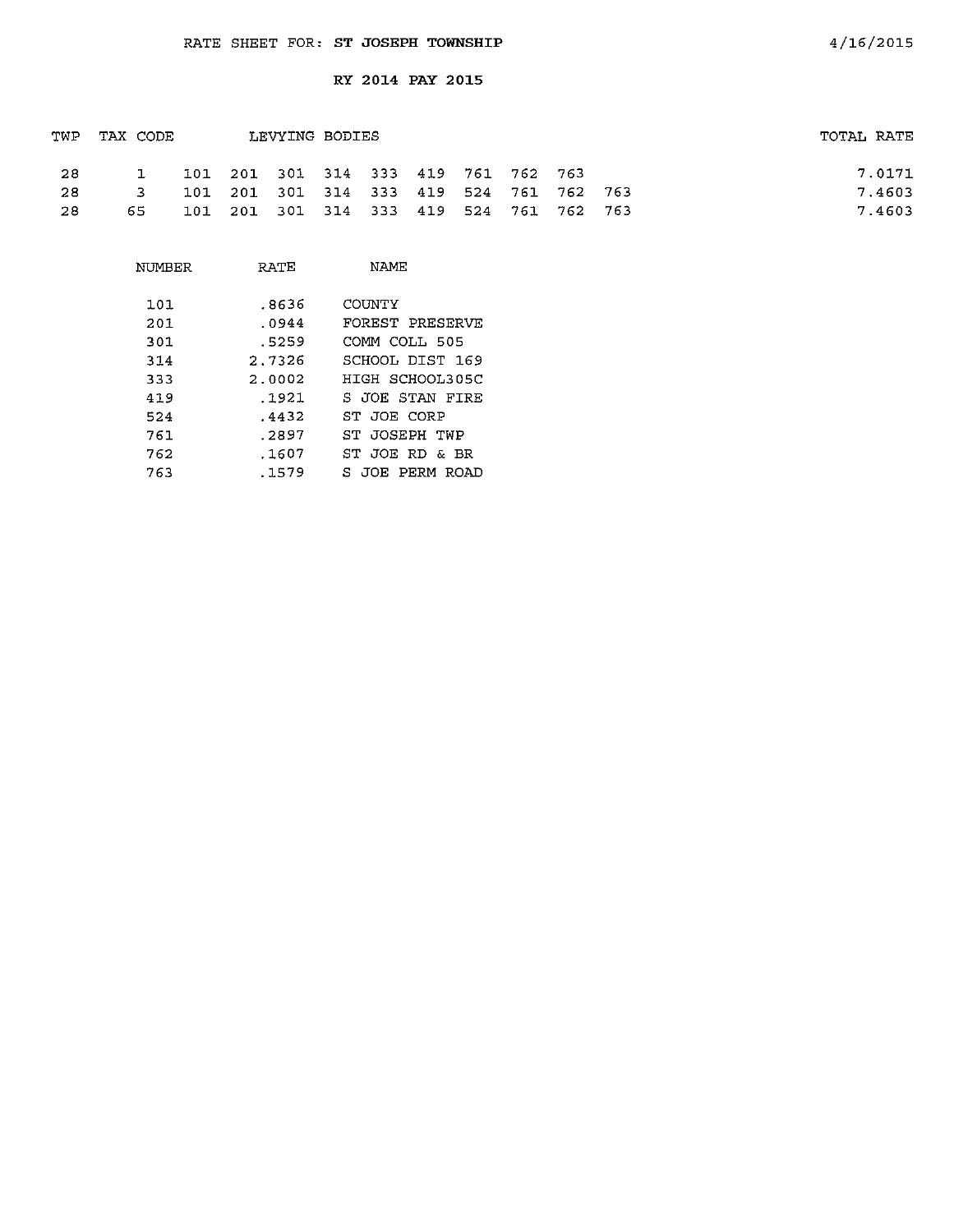| TWP | TAX CODE       |     |     | LEVYING BODIES |     |     |     |     |     |     |     |     |     |     | TOTAL RATE |
|-----|----------------|-----|-----|----------------|-----|-----|-----|-----|-----|-----|-----|-----|-----|-----|------------|
| 29  | ı              | 101 | 201 | 301            | 345 | 767 | 768 | 769 | 941 |     |     |     |     |     | 6.6517     |
| 29  | $\overline{2}$ | 101 | 201 | 301            | 348 | 426 | 767 | 768 | 769 | 941 |     |     |     |     | 6.9869     |
| 29  | 3              | 101 | 201 | 301            | 348 | 426 | 528 | 767 | 768 | 769 | 913 | 941 |     |     | 7.8070     |
| 29  | 3A             | 101 | 201 | 301            | 348 | 426 | 528 | 767 | 768 | 769 | 941 |     |     |     | 7.4297     |
| 29  | 4              | 101 | 201 | 301            | 348 | 425 | 523 | 767 | 768 | 769 | 941 |     |     |     | 7.3411     |
| 29  | 5              | 101 | 201 | 301            | 345 | 525 | 767 | 768 | 769 | 901 | 941 |     |     |     | 7.3976     |
| 29  | 6              | 101 | 201 | 301            | 345 | 767 | 768 | 769 | 901 | 941 |     |     |     |     | 6.6517     |
| 29  | 7              | 101 | 201 | 301            | 348 | 424 | 767 | 768 | 769 | 941 |     |     |     |     | 6.9820     |
| 29  | 8              | 101 | 201 | 301            | 345 | 424 | 767 | 768 | 769 | 941 |     |     |     |     | 6.9043     |
| 29  | 9              | 101 | 201 | 301            | 348 | 425 | 767 | 768 | 769 | 941 |     |     |     |     | 7.0240     |
| 29  | 10             | 101 | 201 | 301            | 348 | 767 | 768 | 769 | 941 |     |     |     |     |     | 6.7294     |
| 29  | 11             | 101 | 201 | 301            | 345 | 525 | 767 | 768 | 769 | 941 |     |     |     |     | 7.3976     |
| 29  | $12 \,$        | 101 | 201 | 301            | 345 | 525 | 767 | 768 | 769 | 901 | 921 | 941 |     |     | 7.7258     |
| 29  | 13             | 101 | 201 | 301            | 345 | 767 | 768 | 769 | 901 | 921 | 941 |     |     |     | 6.9799     |
| 29  | 14             | 101 | 201 | 301            | 345 | 767 | 768 | 769 | 921 | 941 |     |     |     |     | 6.9799     |
| 29  | 50             | 101 | 201 | 301            | 348 | 426 | 528 | 767 | 768 | 769 | 913 | 941 |     | 528 | 7.8070     |
| 29  | 55             | 101 | 201 | 301            | 345 | 525 | 767 | 768 | 769 | 901 | 941 |     | 525 |     | 7.3976     |
| 29  | 56             | 101 | 201 | 301            | 345 | 525 | 767 | 768 | 769 | 901 | 921 | 941 |     | 525 | 7.7258     |
|     |                |     |     |                |     |     |     |     |     |     |     |     |     |     |            |

| NUMBER | RATE   | NAME.                  |
|--------|--------|------------------------|
| 101    | .8636  | COUNTY                 |
| 201    | .0944  | FOREST PRESERVE        |
| 301    | .5259  | COMM COLL 505          |
| 345    | 4.3884 | SCHOOL 4<br>INTT       |
| 348    | 4.4661 | SCHOOL 7<br>UNIT       |
| 424    | .2526  | SCOTT<br>FTRE          |
| 425    | .2946  | SADORUS FIRE           |
| 426    | .2575  | TOLONO FIRE            |
| 523    | .3171  | SADORUS CORP           |
| 525    | 7459   | SAVOY CORP             |
| 528    | .4428  | TOLONO CORP            |
| 767    | . 2247 | OMO TOT<br>TWP         |
| 768    | .2600  | TOLONO.<br>RD & BR     |
| 769    | .1588  | TOLONO<br>PERM RD      |
| 901    | . 0000 | U - C SANITARY         |
| 913    | 3773   | TOLONO PARK            |
| 921    | . 3282 | MASS TRANSIT<br>CH.    |
| 941    | .1359  | TOLONO<br>PUBL.<br>TTB |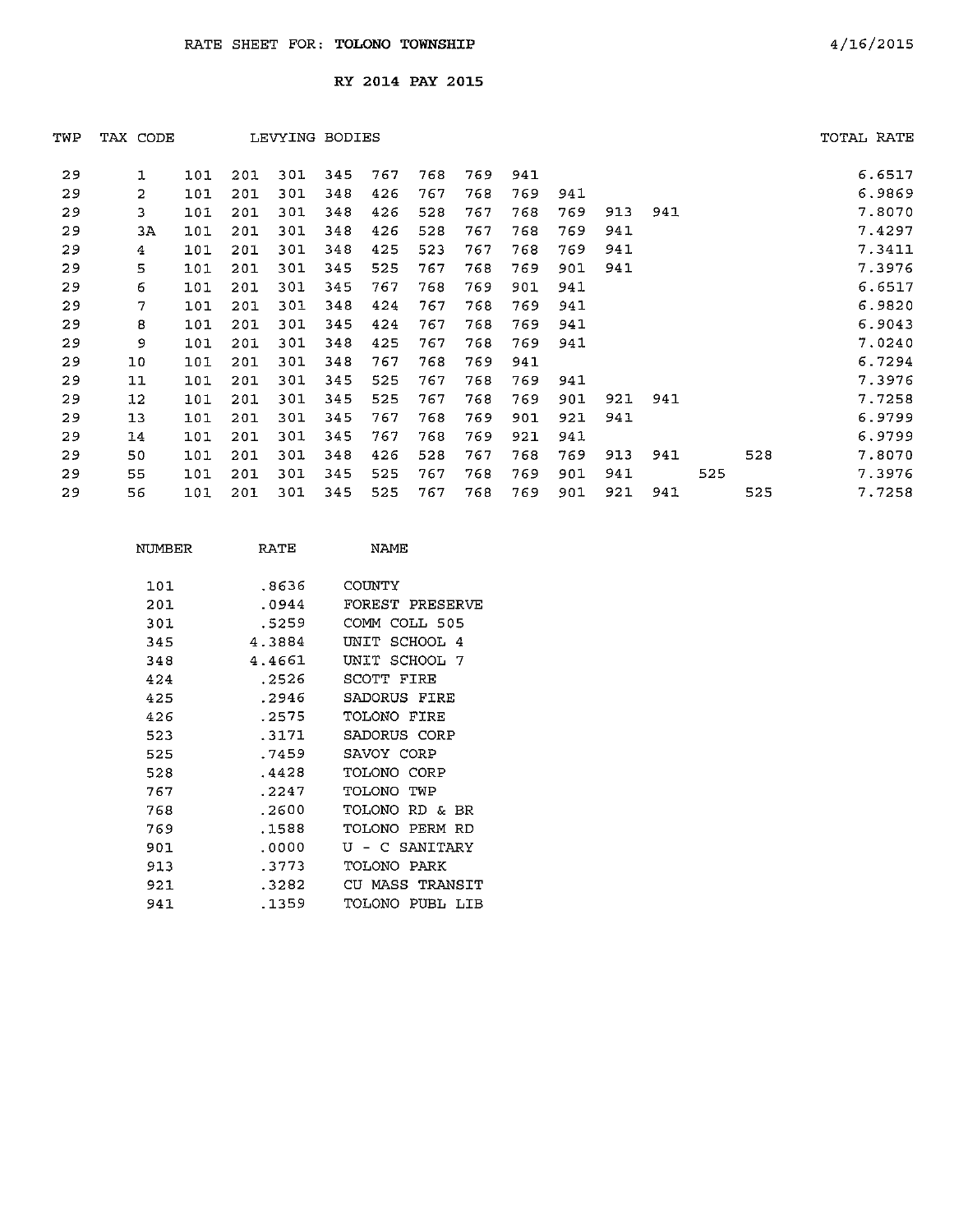| TWP | TAX CODE       |     |     |     | LEVYING BODIES | TOTAL RATE |     |     |     |     |     |     |        |
|-----|----------------|-----|-----|-----|----------------|------------|-----|-----|-----|-----|-----|-----|--------|
| 30  | 1              | 101 | 201 | 301 | 345            | 773        | 774 | 775 |     |     |     |     | 6.4648 |
| 30  | 4              | 101 | 201 | 301 | 351            | 419        | 773 | 774 | 775 |     |     |     | 8.1322 |
| 30  | 5              | 101 | 201 | 301 | 351            | 773        | 774 | 775 |     |     |     |     | 7.9401 |
| 30  | 5B             | 101 | 201 | 301 | 351            | 403        | 773 | 774 | 775 |     |     |     | 8.2484 |
| 30  | 5 <sub>C</sub> | 101 | 201 | 301 | 351            | 406        | 773 | 774 | 775 | 921 |     |     | 8.7214 |
| 30  | 5D             | 101 | 201 | 301 | 351            | 406        | 773 | 774 | 775 | 914 | 921 |     | 9.9227 |
| 30  | 6C             | 101 | 201 | 301 | 351            | 406        | 773 | 774 | 775 | 901 | 921 |     | 8.7214 |
| 30  | 6D             | 101 | 201 | 301 | 351            | 406        | 773 | 774 | 775 | 901 | 914 | 921 | 9.9227 |
| 30  | $\mathbf{7}$   | 101 | 201 | 301 | 351            | 415        | 773 | 774 | 775 | 914 |     |     | 9.3622 |
| 30  | $\mathbf{9}$   | 101 | 201 | 301 | 314            | 333        | 419 | 773 | 774 | 775 |     |     | 7.0013 |
| 30  | 10             | 101 | 201 | 301 | 351            | 415        | 773 | 774 | 775 |     |     |     | 8.1609 |
| 30  | 11             | 101 | 201 | 301 | 314            | 333        | 403 | 773 | 774 | 775 |     |     | 7.1175 |
| 30  | 12             | 101 | 201 | 301 | 351            | 403        | 773 | 774 | 775 | 921 |     |     | 8.5766 |
| 30  | 14             | 101 | 201 | 301 | 351            | 403        | 773 | 774 | 775 | 901 | 921 |     | 8.5766 |
| 30  | 16             | 101 | 201 | 301 | 351            | 405        | 773 | 774 | 775 | 901 | 921 |     | 8.6749 |
| 30  | 18             | 101 | 201 | 301 | 314            | 333        | 406 | 773 | 774 | 775 |     |     | 7.2623 |
| 30  | 19             | 101 | 201 | 301 | 351            | 405        | 773 | 774 | 775 | 901 | 914 | 921 | 9.8762 |
| 30  | 22             | 101 | 201 | 301 | 351            | 773        | 774 | 775 | 921 |     |     |     | 8.2683 |
| 30  | 23             | 101 | 201 | 301 | 345            | 773        | 774 | 775 | 921 |     |     |     | 6.7930 |
| 30  | 24             | 101 | 201 | 301 | 351            | 773        | 774 | 775 | 901 | 921 |     |     | 8.2683 |
| 30  | 25             | 101 | 201 | 301 | 351            | 405        | 773 | 774 | 775 | 921 |     |     | 8.6749 |
| 30  | 26             | 101 | 201 | 301 | 345            | 405        | 773 | 774 | 775 | 901 | 921 |     | 7.1996 |
| 30  | 27             | 101 | 201 | 301 | 351            | 406        | 773 | 774 | 775 |     |     |     | 8.3932 |
| 30  | 28             | 101 | 201 | 301 | 351            | 403        | 773 | 774 | 775 | 901 | 914 | 921 | 9.7779 |
| 30  | 32             | 101 | 201 | 301 | 351            | 403        | 773 | 774 | 775 | 914 | 921 |     | 9.7779 |
| 30  | 33             | 101 | 201 | 301 | 345            | 405        | 773 | 774 | 775 | 901 |     |     | 6.8714 |
| 30  | 34             | 101 | 201 | 301 | 345            | 773        | 774 | 775 | 901 | 921 |     |     | 6.7930 |
| 30  | 35             | 101 | 201 | 301 | 351            | 415        | 773 | 774 | 775 | 901 | 914 |     | 9.3622 |
| 30  | 36             | 101 | 201 | 301 | 351            | 415        | 773 | 774 | 775 | 921 |     |     | 8.4891 |
| 30  | 37             | 101 | 201 | 301 | 351            | 406        | 773 | 774 | 775 | 901 |     |     | 8.3932 |
| 30  | 38             | 101 | 201 | 301 | 351            | 415        | 773 | 774 | 775 | 901 |     |     | 8.1609 |

| NUMBER | RATE   | NAMF               |
|--------|--------|--------------------|
| 101    | .8636  | COUNTY             |
| 201    | .0944  | FOREST PRESERVE    |
| 301    | .5259  | COMM COLL 505      |
| 314    | 2.7326 | SCHOOL DIST 169    |
| 333    | 2.0002 | HIGH SCHOOL305C    |
| 345    | 4.3884 | SCHOOL 4<br>UNIT   |
| 351    | 5.8637 | UNIT SCHOOL 116    |
| 403    | .3083  | CARROLL FIRE       |
| 405    | .4066  | PRAIRIE FIRE<br>т. |
| 406    | .4531  | EDGE<br>SCOTT FIRE |
| 415    | .2208  | PHILO FIRE         |
| 419    | .1921  | S JOE STAN<br>FIRE |
| 773    | .1910  | URBANA TWP         |
| 774    | .2012  | URBANA<br>RD & BR  |
| 775    | .2003  | URBANA PERM RD     |
| 901    | .0000  | ŢŢ<br>C SANITARY   |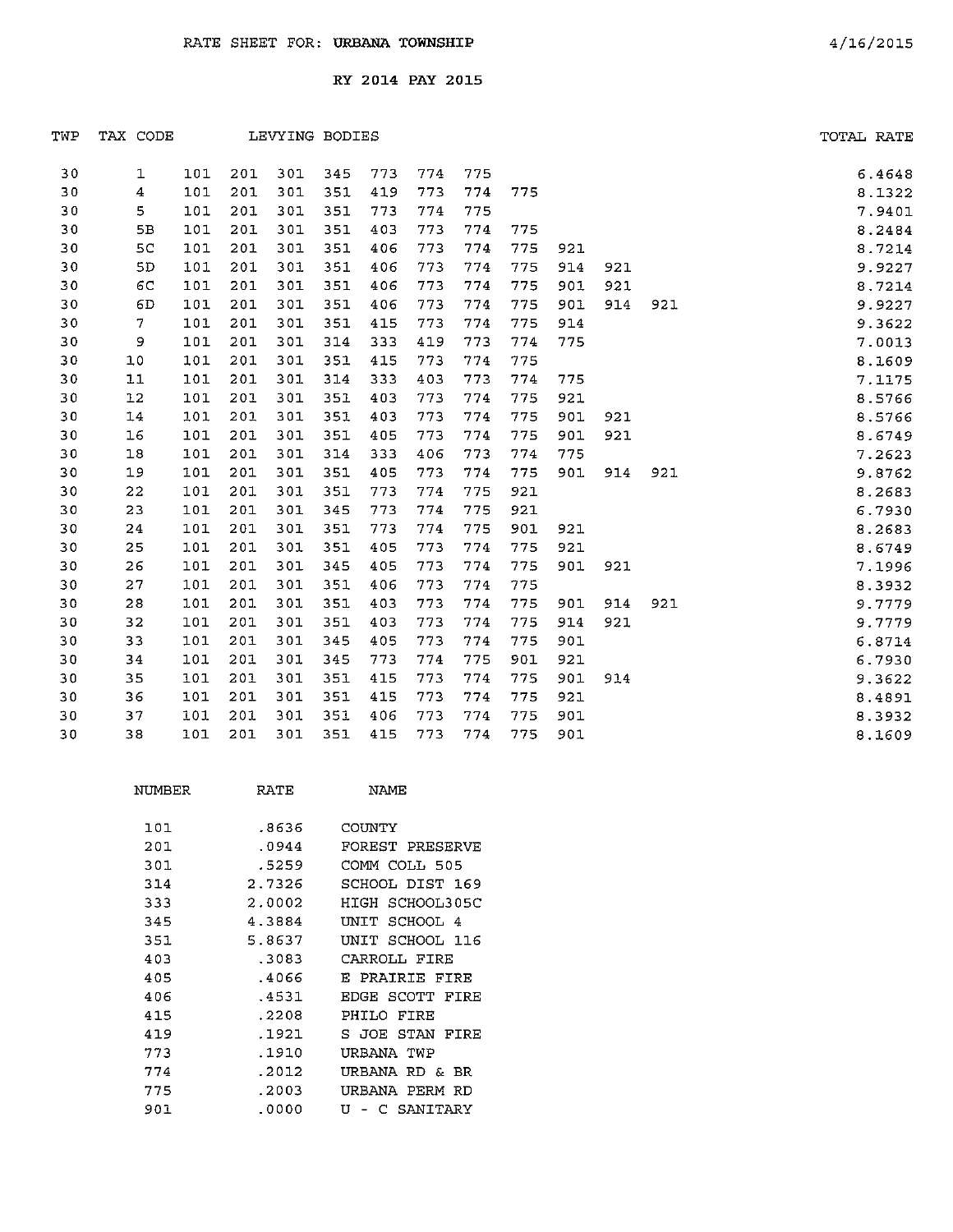$\sim$   $\star$ 

| TWP | TAX CODE | LEVYING BODIES |                 | TOTAL RATE |
|-----|----------|----------------|-----------------|------------|
|     | 914      | 1.2013         | URBANA PARK     |            |
|     | 921      | .3282          | CU MASS TRANSIT |            |

 $\mathcal{L}(\mathcal{A})$  and  $\mathcal{L}(\mathcal{A})$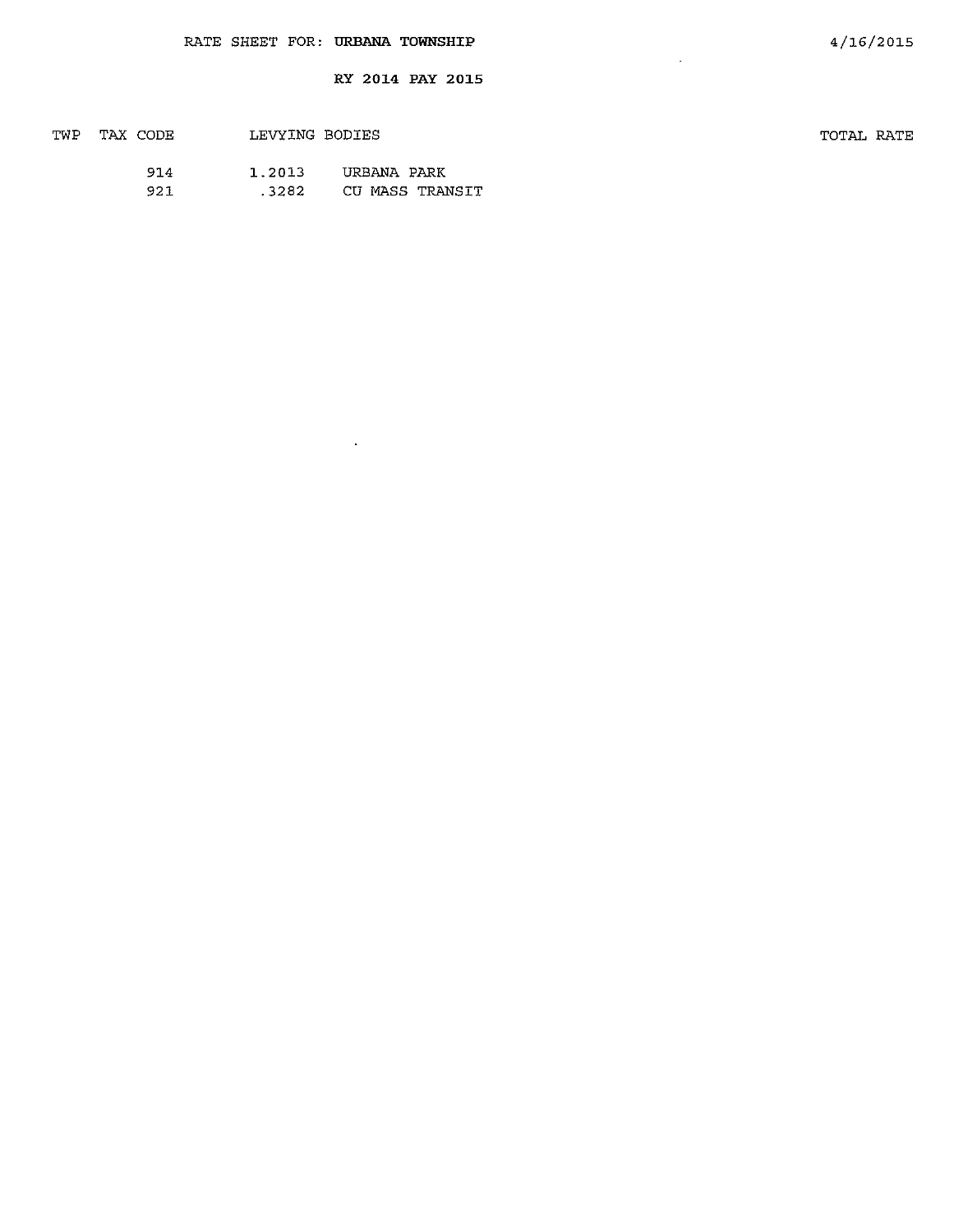|     |          | BOOK 41 |     |                |     |     | RY 2014 PAY 2015 |     |     |     |     |     |            |
|-----|----------|---------|-----|----------------|-----|-----|------------------|-----|-----|-----|-----|-----|------------|
| TWP | TAX CODE |         |     | LEVYING BODIES |     |     |                  |     |     |     |     |     | TOTAL RATE |
| 41  | 2        | 101     | 201 | 301            | 345 | 504 | 619              | 901 | 911 | 921 | 931 |     | 8.4125     |
| 41  | 3        | 101     | 201 | 301            | 345 | 504 | 619              | 901 | 911 | 931 |     |     | 8.0843     |
| 41  | 4        | 101     | 201 | 301            | 345 | 504 | 619              | 931 |     |     |     |     | 7.3579     |
| 41  | 6        | 101     | 201 | 301            | 345 | 504 | 619              | 911 | 921 | 931 |     |     | 8.4125     |
| 41  | 15       | 101     | 201 | 301            | 345 | 504 | 619              | 901 | 921 | 931 |     |     | 7.6861     |
| 41  | 18       | 101     | 201 | 301            | 345 | 504 | 619              | 911 | 931 |     |     |     | 8.0843     |
| 41  | 53       | 101     | 201 | 301            | 345 | 504 | 619              | 901 | 911 | 921 | 931 | 504 | 8.4125     |
| 41  | 60       | 101     | 201 | 301            | 345 | 504 | 619              | 901 | 911 | 921 | 931 |     | 8.4125     |
| 41  | 62       | 101     | 201 | 301            | 345 | 504 | 619              | 901 | 911 | 931 |     |     | 8.0843     |
| 41  | 63       | 101     | 201 | 301            | 345 | 504 | 619              | 911 | 921 | 931 |     |     | 8.4125     |
| 41  | 64       | 101     | 201 | 301            | 345 | 504 | 619              | 911 | 931 |     |     |     | 8.0843     |

| NUMBER | RATE   | NAME            |
|--------|--------|-----------------|
| 101    | .8636  | COUNTY          |
| 201    | .0944  | FOREST PRESERVE |
| 301    | .5259  | COMM COLI, 505  |
| 345    | 4.3884 | UNIT SCHOOL 4   |
| 504    | 1.3152 | CHAMPAIGN CORP  |
| 619    | .0414  | C OF C TWP      |
| 901    | . 0000 | U - C SANITARY  |
| 911    | . 7264 | CHAMPAIGN PARK  |
| 921    | .3282  | CU MASS TRANSTT |
| 931    | . 1290 | PUBLIC HEALTH   |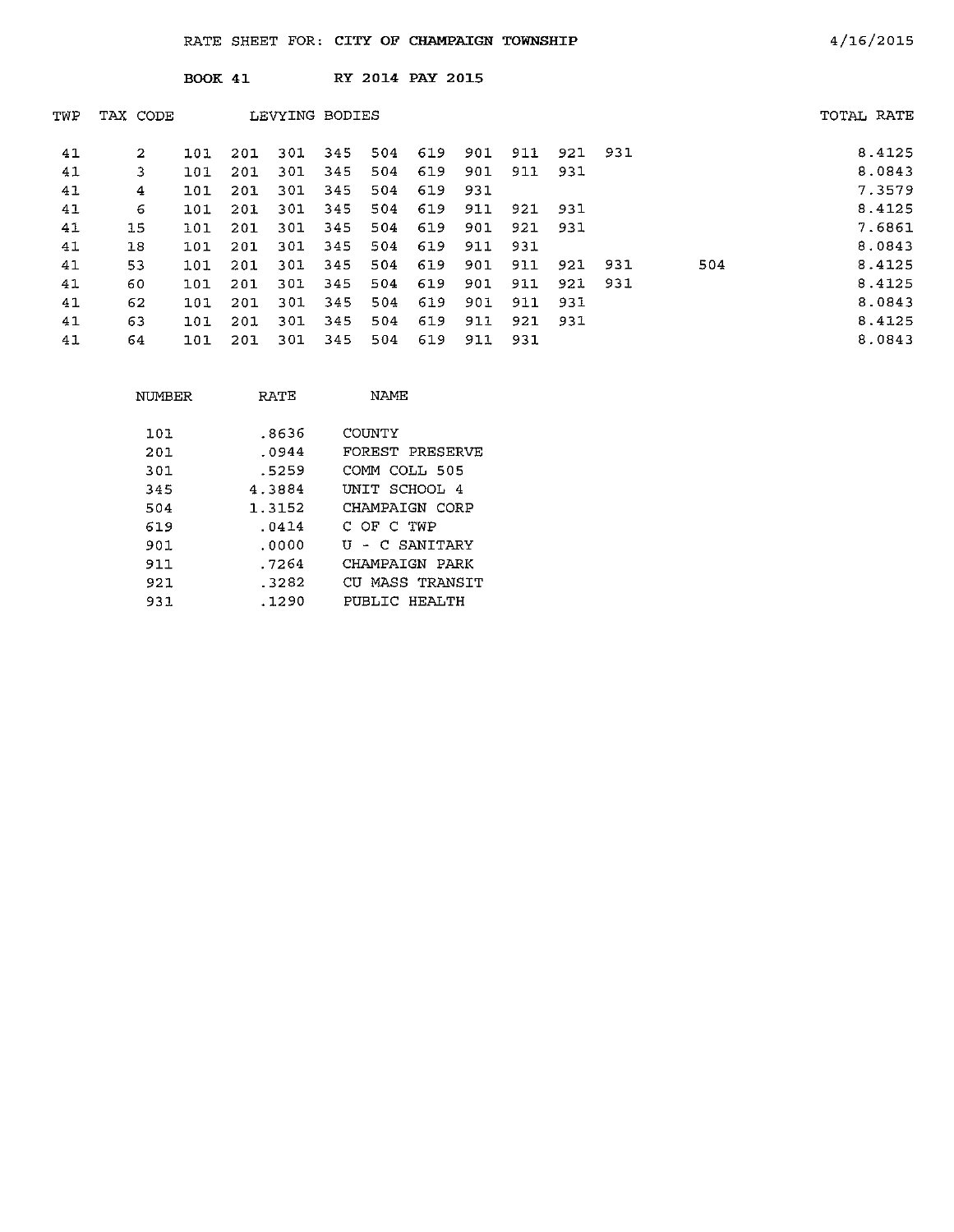|     |     |          |                |      |     |                                      |                 |                  |     |                |                                    | TOTAL RATE |
|-----|-----|----------|----------------|------|-----|--------------------------------------|-----------------|------------------|-----|----------------|------------------------------------|------------|
| 2   | 101 | 201      |                |      |     |                                      |                 |                  |     |                |                                    | 8.4125     |
| 50  | 101 | -201     | 301            |      |     | 619                                  | 901             |                  |     |                | 504                                | 8.4125     |
| 51  | 101 | -201     | -301           |      |     | 619                                  | 901             | 911              | 921 |                | 504                                | 8.4125     |
| 60. | 101 | 201      | 301            | -345 | 504 | 619                                  | 901             | 911              | 921 |                |                                    | 8.4125     |
|     |     | TAX CODE | <b>BOOK 42</b> |      |     | LEVYING BODIES<br>345 504<br>345 504 | 301 345 504 619 | RY 2014 PAY 2015 |     | 901 911<br>911 | 921 931<br>921 931<br>931<br>- 931 |            |

| NUMBER | RATF   | NAMF            |
|--------|--------|-----------------|
| 101    | .8636  | COUNTY          |
| 201    | .0944  | FOREST PRESERVE |
| 301    | .5259  | COMM COLL 505   |
| 345    | 4.3884 | INIT SCHOOL 4   |
| 504    | 1.3152 | CHAMPAIGN CORP  |
| 619    | .0414  | C OF C TWP      |
| 901    | .0000  | U - C SANITARY  |
| 911    | 7264   | CHAMPAIGN PARK  |
| 921    | .3282  | CU MASS TRANSIT |
| 931    | .1290  | PUBLIC HEALTH   |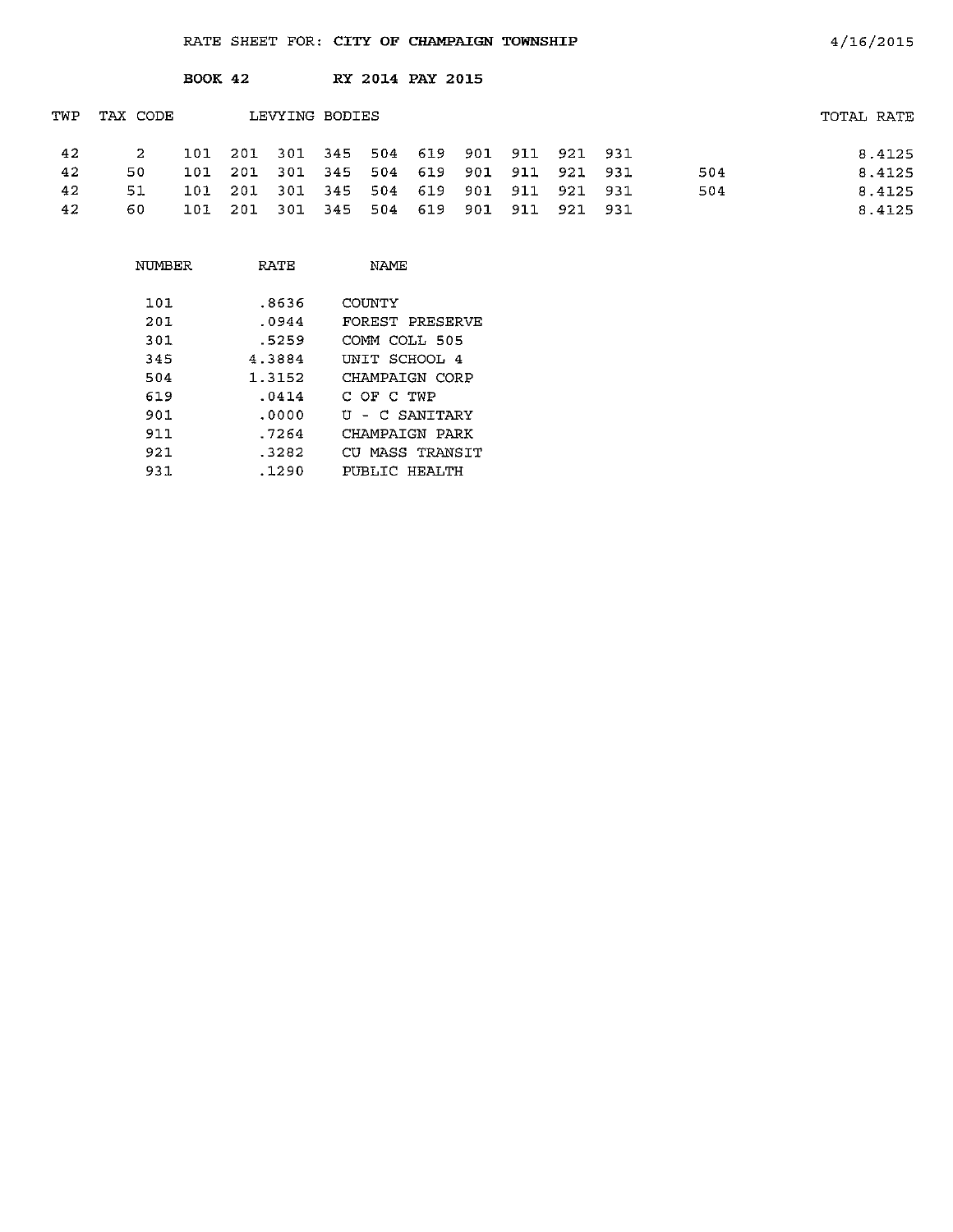|     |          | <b>BOOK 43</b> |      |      |                                     |     | RY 2014 PAY 2015 |     |             |         |     |            |
|-----|----------|----------------|------|------|-------------------------------------|-----|------------------|-----|-------------|---------|-----|------------|
| TWP | TAX CODE |                |      |      | LEVYING BODIES                      |     |                  |     |             |         |     | TOTAL RATE |
| 43  | -2       | 101            |      |      | 201 301 345 504 619 901 911 921 931 |     |                  |     |             |         |     | 8.4125     |
| 43  | 51       | 101            | 201  |      | 301 345 504                         |     | 619              | 901 | 911 921 931 |         | 504 | 8.4125     |
| 43  | 60.      | 101            | -201 | -301 | 345                                 | 504 | 619              | 901 | 911         | 921 931 |     | 8.4125     |

| <b>NUMBER</b> | RATE   | <b>NAME</b>     |
|---------------|--------|-----------------|
| 101           | .8636  | COUNTY          |
| 201           | .0944  | FOREST PRESERVE |
| 301           | .5259  | COMM COLL 505   |
| 345           | 4.3884 | INIT SCHOOL 4   |
| 504           | 1.3152 | CHAMPATGN CORP  |
| 619           | .0414  | C OF C TWP      |
| 901           | .0000  | U - C SANTTARY  |
| 911           | .7264  | CHAMPATGN PARK  |
| 921           | .3282  | CU MASS TRANSIT |
| 931           | .1290  | PUBLIC HEALTH   |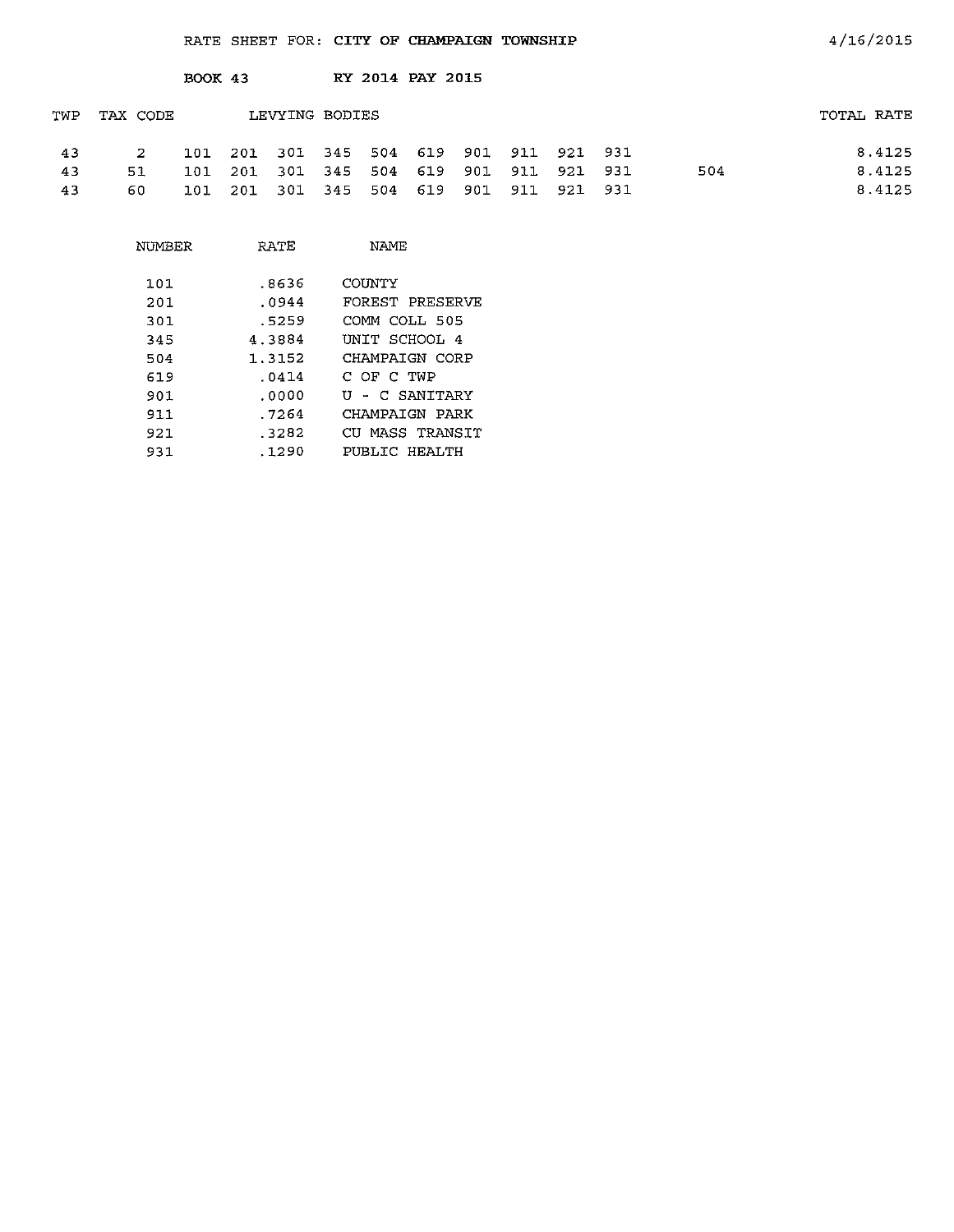| TAX CODE       |     |     |                |     |     |                |     |                  |     |     |     | TOTAL RATE |
|----------------|-----|-----|----------------|-----|-----|----------------|-----|------------------|-----|-----|-----|------------|
| ı              | 101 | 201 | 301            | 345 | 504 | 619            | 921 | 931              |     |     |     | 7,6861     |
| $\overline{2}$ | 101 | 201 | 301            | 345 | 504 | 619            | 901 | 911              | 921 | 931 |     | 8.4125     |
| 3              | 101 | 201 | 301            | 345 | 504 | 619            | 901 | 911              | 931 |     |     | 8.0843     |
| 6              | 101 | 201 | 301            | 345 | 504 | 619            | 911 | 921              | 931 |     |     | 8.4125     |
| 8              | 101 | 201 | 301            | 345 | 504 | 619            | 901 | 911              | 921 | 922 | 931 | 8.4125     |
| 10             | 101 | 201 | 301            | 345 | 504 | 619            | 911 | 921              | 922 | 931 |     | 8.4125     |
| 13             | 101 | 201 | 301            | 344 | 504 | 619            | 911 | 921              | 922 | 931 |     | 8.5348     |
| 14             | 101 | 201 | 301            | 344 | 504 | 619            | 911 | 922              | 931 |     |     | 8.2066     |
| 16             | 101 | 201 | 301            | 344 | 504 | 619            | 901 | 911              | 922 | 931 |     | 8.2066     |
| 17             | 101 | 201 | 301            | 345 | 504 | 619            | 901 | 911              | 922 | 931 |     | 8.0843     |
| 19             | 101 | 201 | 301            | 344 | 504 | 619            | 911 | 921              | 931 |     |     | 8.5348     |
| 20             | 101 | 201 | 301            | 344 | 504 | 619            | 911 | 931              |     |     |     | 8.2066     |
| 21             | 101 | 201 | 301            | 344 | 504 | 619            | 901 | 911              | 931 |     |     | 8.2066     |
| 60             | 101 | 201 | 301            | 345 | 504 | 619            | 901 | 911              | 921 | 931 |     | 8.4125     |
| 63             | 101 | 201 | 301            | 345 | 504 | 619            | 911 | 921              | 931 |     |     | 8.4125     |
| 66             | 101 | 201 | 301            | 345 | 504 | 619            | 901 | 911              | 921 | 922 | 931 | 8.4125     |
| 68             | 101 | 201 | 301            | 345 | 504 | 619            | 911 | 921              | 922 | 931 |     | 8.4125     |
|                |     |     | <b>BOOK 44</b> |     |     | LEVYING BODIES |     | RY 2014 PAY 2015 |     |     |     |            |

| NUMBER | RATE   | NAME               |
|--------|--------|--------------------|
| 101    | .8636  | COUNTY             |
| 201    | .0944  | FOREST PRESERVE    |
| 301    | .5259  | COMM COLL 505      |
| 344    | 4.5107 | INIT SCHOOL 3      |
| 345    | 4.3884 | UNIT SCHOOL 4      |
| 504    | 1.3152 | CHAMPATGN CORP     |
| 619    | .0414  | С ОГ С ТИР         |
| 901    | .0000  | - C SANITARY<br>U  |
| 911    | .7264  | CHAMPATGN PARK     |
| 921    | -3282  | CU MASS TRANSIT    |
| 922    | . 0000 | MASS TRANSIT<br>SW |
| 931    | .1290  | PUBLIC HEALTH      |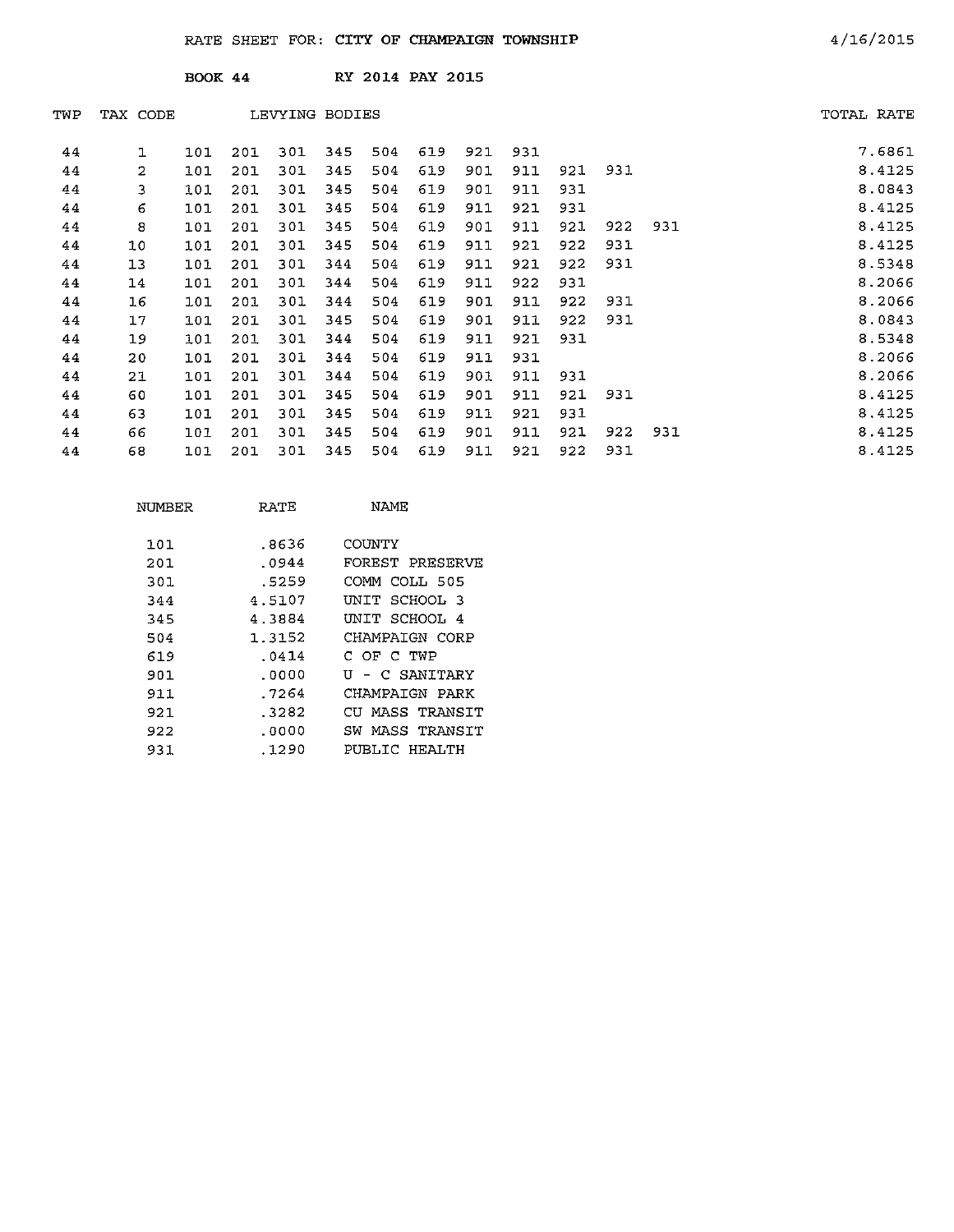|     |          | <b>BOOK 45</b> |     |                |     |     | RY 2014 PAY 2015 |     |     |     |     |     |            |        |
|-----|----------|----------------|-----|----------------|-----|-----|------------------|-----|-----|-----|-----|-----|------------|--------|
| TWP | TAX CODE |                |     | LEVYING BODIES |     |     |                  |     |     |     |     |     | TOTAL RATE |        |
| 45  | 2        | 101            | 201 | 301            | 345 | 504 | 619              | 901 | 911 | 921 | 931 |     |            | 8.4125 |
| 45  | 3.       | 101            | 201 | 301            | 345 | 504 | 619              | 901 | 911 | 931 |     |     |            | 8.0843 |
| 45  | 4        | 101            | 201 | 301            | 345 | 504 | 619              | 931 |     |     |     |     |            | 7.3579 |
| 45  | 6        | 101            | 201 | 301            | 345 | 504 | 619              | 911 | 921 | 931 |     |     |            | 8.4125 |
| 45  | 8        | 101            | 201 | 301            | 345 | 504 | 619              | 901 | 911 | 921 | 922 | 931 |            | 8.4125 |
| 45  | 9        | 101            | 201 | 301            | 345 | 504 | 619              | 901 | 911 | 922 | 931 |     |            | 8.0843 |
| 45  | 11       | 101            | 201 | 301            | 345 | 504 | 619              | 911 | 922 | 931 |     |     |            | 8.0843 |
| 45  | $12 \,$  | 101            | 201 | 301            | 345 | 504 | 619              | 922 | 931 |     |     |     |            | 7.3579 |
| 45  | 15       | 101            | 201 | 301            | 345 | 504 | 619              | 901 | 921 | 931 |     |     |            | 7.6861 |
| 45  | 18       | 101            | 201 | 301            | 345 | 504 | 619              | 911 | 931 |     |     |     |            | 8.0843 |
| 45  | 60       | 101            | 201 | 301            | 345 | 504 | 619              | 901 | 911 | 921 | 931 |     |            | 8.4125 |

| NUMBER | RATE   | NAME                |
|--------|--------|---------------------|
|        |        |                     |
| 101    | .8636  | COUNTY              |
| 201    | .0944  | FOREST PRESERVE     |
| 301.   | .5259  | COMM COLL 505       |
| 345    | 4.3884 | UNIT SCHOOL 4       |
| 504    | 1.3152 | CHAMPAIGN CORP      |
| 619    | .0414  | C OF C TWP          |
| 901    | .0000  | U - C SANITARY      |
| 911    | . 7264 | CHAMPAIGN PARK      |
| 921.   | .3282  | MASS TRANSTT<br>CU. |
| 922    | .0000  | MASS TRANSIT<br>SW  |
| 931    | .1290  | PUBLIC HEALTH       |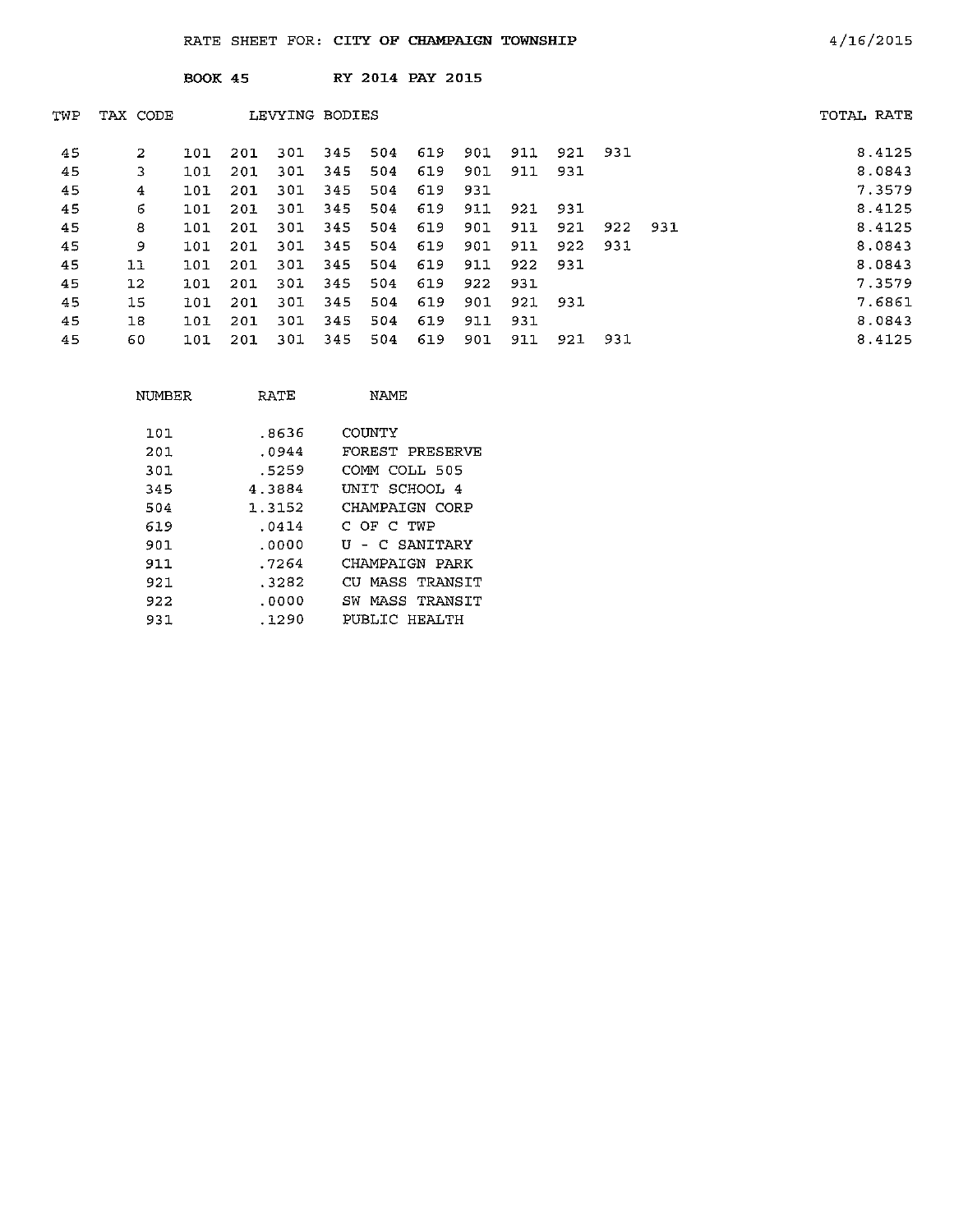|     |          | <b>BOOK 46</b> |     |                |     |     | RY 2014 PAY 2015 |     |     |     |     |     |            |
|-----|----------|----------------|-----|----------------|-----|-----|------------------|-----|-----|-----|-----|-----|------------|
| TWP | TAX CODE |                |     | LEVYING BODIES |     |     |                  |     |     |     |     |     | TOTAL RATE |
| 46  | 2        | 101            | 201 | 301            | 345 | 504 | 619              | 901 | 911 | 921 | 931 |     | 8.4125     |
| 46  | 6        | 101            | 201 | 301            | 345 | 504 | 619              | 911 | 921 | 931 |     |     | 8.4125     |
| 46  | 7        | 101            | 201 | 301            | 345 | 504 | 619              | 901 | 911 | 931 |     |     | 8.0843     |
| 46  | 9        | 101            | 201 | 301            | 345 | 504 | 619              | 901 | 911 | 922 | 931 |     | 8.0843     |
| 46  | 11       | 101            | 201 | 301            | 345 | 504 | 619              | 911 | 922 | 931 |     |     | 8.0843     |
| 46  | 15       | 101            | 201 | 301            | 345 | 504 | 619              | 901 | 921 | 931 |     |     | 7.6861     |
| 46  | 18       | 101            | 201 | 301            | 345 | 504 | 619              | 911 | 931 |     |     |     | 8.0843     |
| 46  | 51       | 101            | 201 | 301            | 345 | 504 | 619              | 901 | 911 | 921 | 931 | 504 | 8.4125     |
| 46  | 52       | 101            | 201 | 301            | 345 | 504 | 619              | 901 | 911 | 921 | 931 | 504 | 8.4125     |
| 46  | 60       | 101            | 201 | 301            | 345 | 504 | 619              | 901 | 911 | 921 | 931 |     | 8.4125     |
| 46  | 63       | 101            | 201 | 301            | 345 | 504 | 619              | 911 | 921 | 931 |     |     | 8.4125     |

| NUMBER | RATE   | NAME                 |
|--------|--------|----------------------|
|        |        |                      |
| 101    | .8636  | COUNTY               |
| 201    | .0944  | FOREST PRESERVE      |
| 301.   | .5259  | СОММ СОЊБ 505        |
| 345    | 4.3884 | UNIT SCHOOL 4        |
| 504    | 1.3152 | CHAMPAIGN CORP       |
| 619    | .0414  | С ОЕ С ТWР           |
| 901    | .0000  | U - C SANITARY       |
| 911    | . 7264 | CHAMPAIGN PARK       |
| 921.   | . 3282 | MASS TRANSIT<br>CTT. |
| 922    | .0000  | MASS TRANSIT<br>SW   |
| 931    | .1290  | PUBLIC HEALTH        |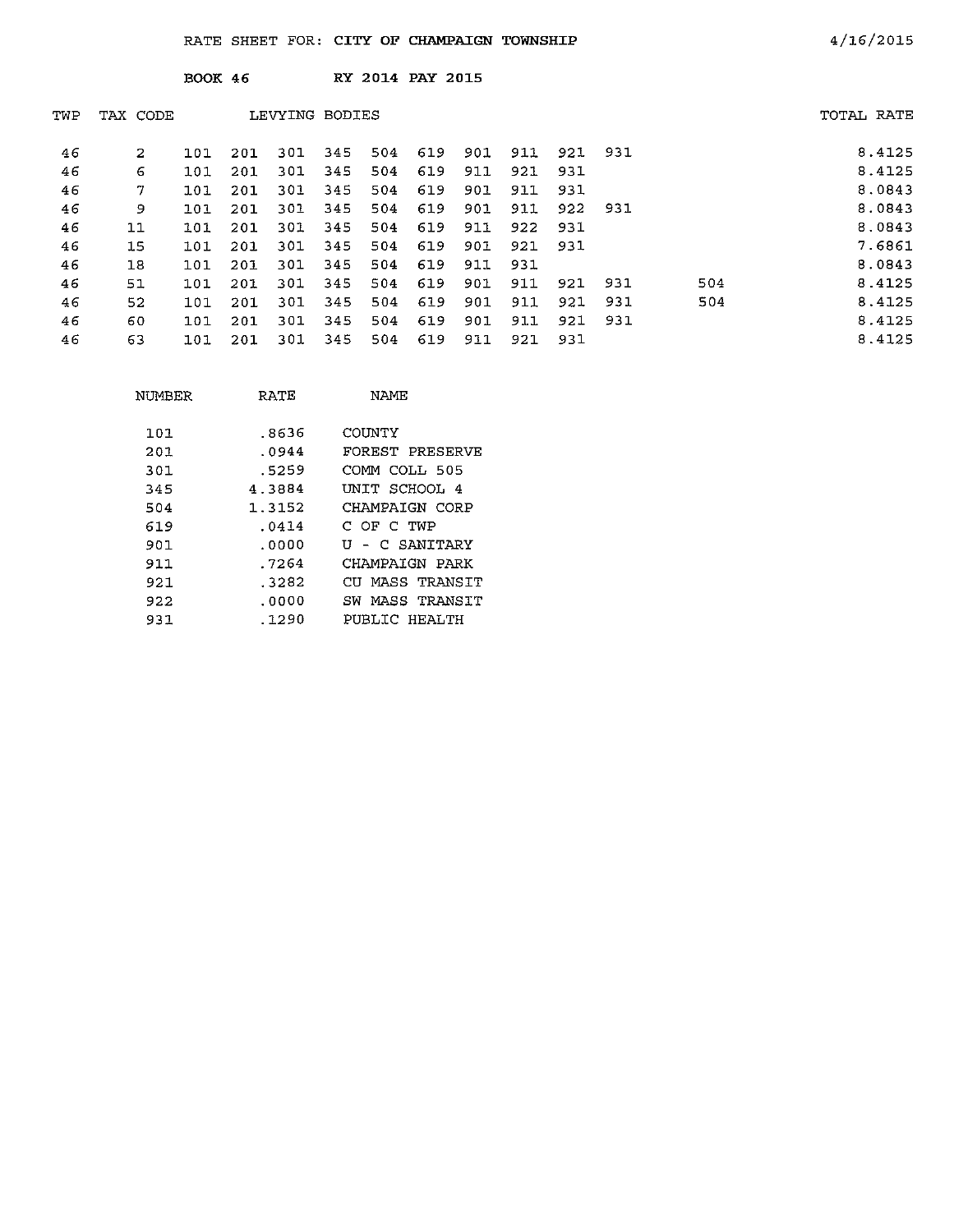|     |          | <b>BOOK 91</b> |     |                |     | RY 2014 PAY 2015 |     |     |     |     |     |     |     |            |
|-----|----------|----------------|-----|----------------|-----|------------------|-----|-----|-----|-----|-----|-----|-----|------------|
| TWP | TAX CODE |                |     | LEVYING BODIES |     |                  |     |     |     |     |     |     |     | TOTAL RATE |
| 91  | ı        | 101            | 201 | 301            | 345 | 529              | 648 | 914 | 921 | 931 |     |     |     | 9.1258     |
| 91  | 3        | 101            | 201 | 301            | 351 | 529              | 648 | 901 | 914 | 921 | 931 |     |     | 10.6011    |
| 91  | 4        | 101            | 201 | 301            | 351 | 529              | 648 | 914 | 931 |     |     |     |     | 10.2729    |
| 91  | 5        | 101            | 201 | 301            | 351 | 529              | 648 | 914 | 921 | 931 |     |     |     | 10.6011    |
| 91  | 6        | 101            | 201 | 301            | 351 | 529              | 648 | 901 | 914 | 931 |     |     |     | 10.2729    |
| 91  | 7        | 101            | 201 | 301            | 345 | 529              | 648 | 901 | 914 | 921 | 931 |     |     | 9.1258     |
| 91  | 8        | 101            | 201 | 301            | 351 | 529              | 648 | 901 | 921 | 931 |     |     |     | 9.3998     |
| 91  | 9        | 101            | 201 | 301            | 345 | 529              | 648 | 914 | 931 |     |     |     |     | 8.7976     |
| 91  | 10       | 101            | 201 | 301            | 351 | 529              | 648 | 921 | 931 |     |     |     |     | 9.3998     |
| 91  | 12       | 101            | 201 | 301            | 345 | 529              | 648 | 901 | 914 | 931 |     |     |     | 8.7976     |
| 91  | 50       | 101            | 201 | 301            | 351 | 529              | 648 | 901 | 914 | 921 | 931 |     | 529 | 10.6011    |
| 91  | 51       | 101            | 201 | 301            | 351 | 529              | 648 | 901 | 914 | 921 | 931 |     | 529 | 10.6011    |
| 91  | 52       | 101            | 201 | 301            | 351 | 529              | 648 | 901 | 914 | 921 | 931 |     | 529 | 10.6011    |
| 91  | 53       | 101            | 201 | 301            | 351 | 529              | 648 | 901 | 914 | 921 | 931 |     | 529 | 10.6011    |
| 91  | 54       | 101            | 201 | 301            | 351 | 529              | 648 | 914 | 931 |     | 529 |     |     | 10.2729    |
| 91  | 55       | 101            | 201 | 301            | 351 | 529              | 648 | 914 | 921 | 931 |     | 529 |     | 10.6011    |
| 91  | 56       | 101            | 201 | 301            | 351 | 529              | 648 | 901 | 914 | 931 |     | 529 |     | 10.2729    |
| 91  | 60       | 101            | 201 | 301            | 351 | 529              | 648 | 901 | 914 | 921 | 931 |     |     | 10.6011    |
| 91  | 62       | 101            | 201 | 301            | 345 | 529              | 648 | 901 | 914 | 921 | 931 |     |     | 9.1258     |
| 91  | 63       | 101            | 201 | 301            | 351 | 529              | 648 | 914 | 921 | 931 |     |     |     | 10.6011    |
| 91  | 64       | 101            | 201 | 301            | 351 | 529              | 648 | 901 | 914 | 931 |     |     |     | 10.2729    |
| 91  | 66       | 101            | 201 | 301            | 345 | 529              | 648 | 901 | 914 | 931 |     |     |     | 8.7976     |

| NUMBER | RATE   | NAMF            |
|--------|--------|-----------------|
| 101    | .8636  | COUNTY          |
| 201    | .0944  | FOREST PRESERVE |
| 301    | .5259  | COMM COLL 505   |
| 345    | 4.3884 | INIT SCHOOL 4   |
| 351    | 5.8637 | UNIT SCHOOL 116 |
| 529    | 1.3462 | URBANA CORP     |
| 648    | .2488  | CUNNINGHAM TWP  |
| 901    | . 0000 | U - C SANITARY  |
| 914    | 1.2013 | URBANA PARK     |
| 921    | .3282  | CU MASS TRANSIT |
| 931    | .1290  | PUBLIC HEALTH   |

 $\mathcal{L}^{\text{max}}_{\text{max}}$  ,  $\mathcal{L}^{\text{max}}_{\text{max}}$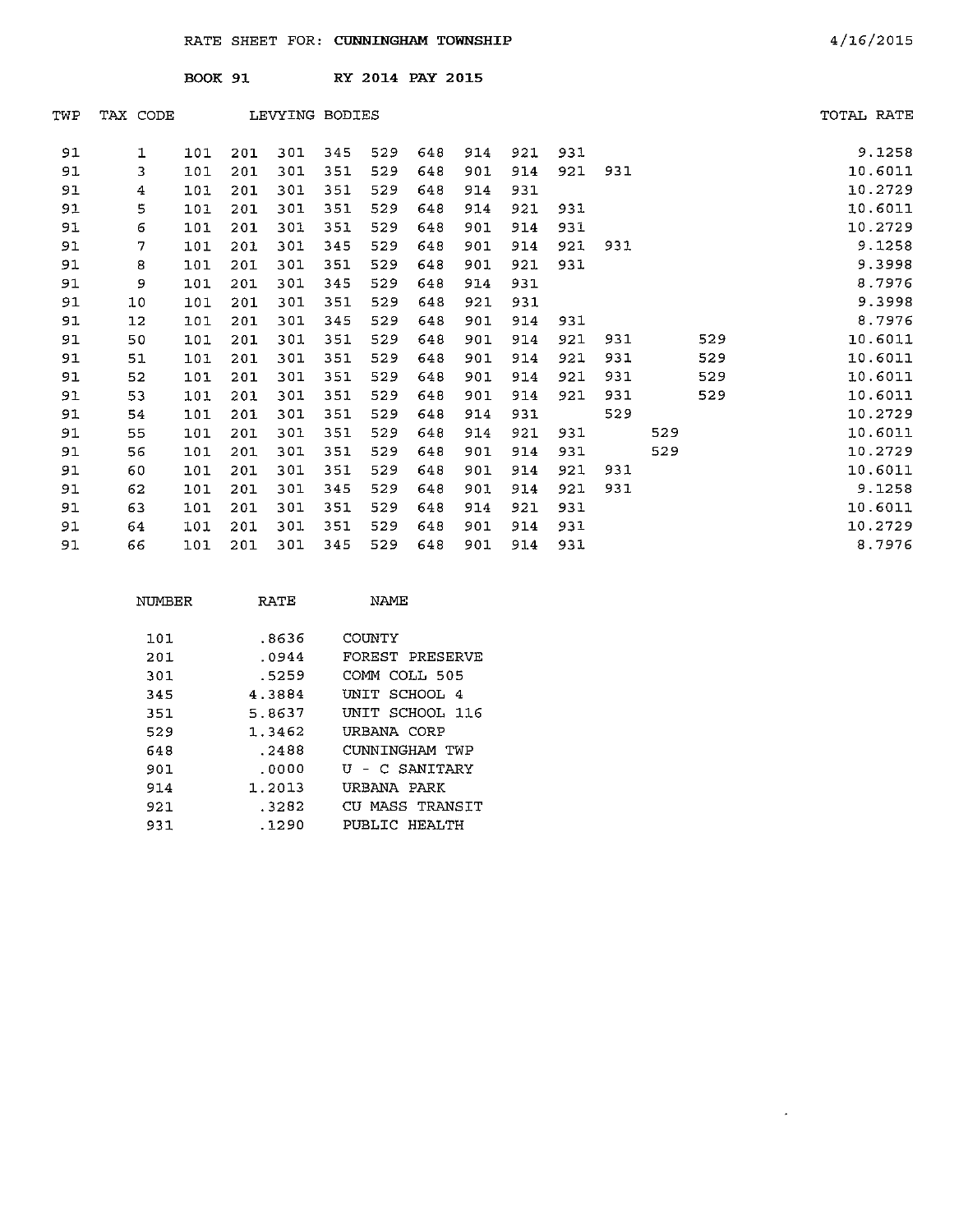|     |          | <b>BOOK 92</b> |     |                |         |     | RY 2014 PAY 2015 |     |         |         |      |     |            |
|-----|----------|----------------|-----|----------------|---------|-----|------------------|-----|---------|---------|------|-----|------------|
| TWP | TAX CODE |                |     | LEVYING BODIES |         |     |                  |     |         |         |      |     | TOTAL RATE |
| 92  | 3        | 101            | 201 | 301            | 351 529 |     | - 648            |     | 901 914 | 921 931 |      |     | 10.6011    |
| 92  | 50.      | 101            | 201 | - 301          | 351 529 |     | - 648            | 901 | 914     | 921 931 |      | 529 | 10.6011    |
| 92  | 51       | 101            | 201 | -301           | -351    | 529 | 648              | 901 | 914     | 921 931 |      | 529 | 10.6011    |
| 92  | 60       | 101            | 201 | -301           | - 351   | 529 | 648              | 901 | 914     | 921     | -931 |     | 10.6011    |

| RATE   | NAME            |
|--------|-----------------|
| .8636  | COUNTY          |
| .0944  | FOREST PRESERVE |
| . 5259 | COMM COLL 505   |
| 5.8637 | UNIT SCHOOL 116 |
| 1.3462 | URBANA CORP     |
| .2488  | CUNNINGHAM TWP  |
| . 0000 | U - C SANITARY  |
| 1.2013 | URBANA PARK     |
| .3282  | CU MASS TRANSIT |
| .1290  | PUBLIC HEALTH   |
|        |                 |